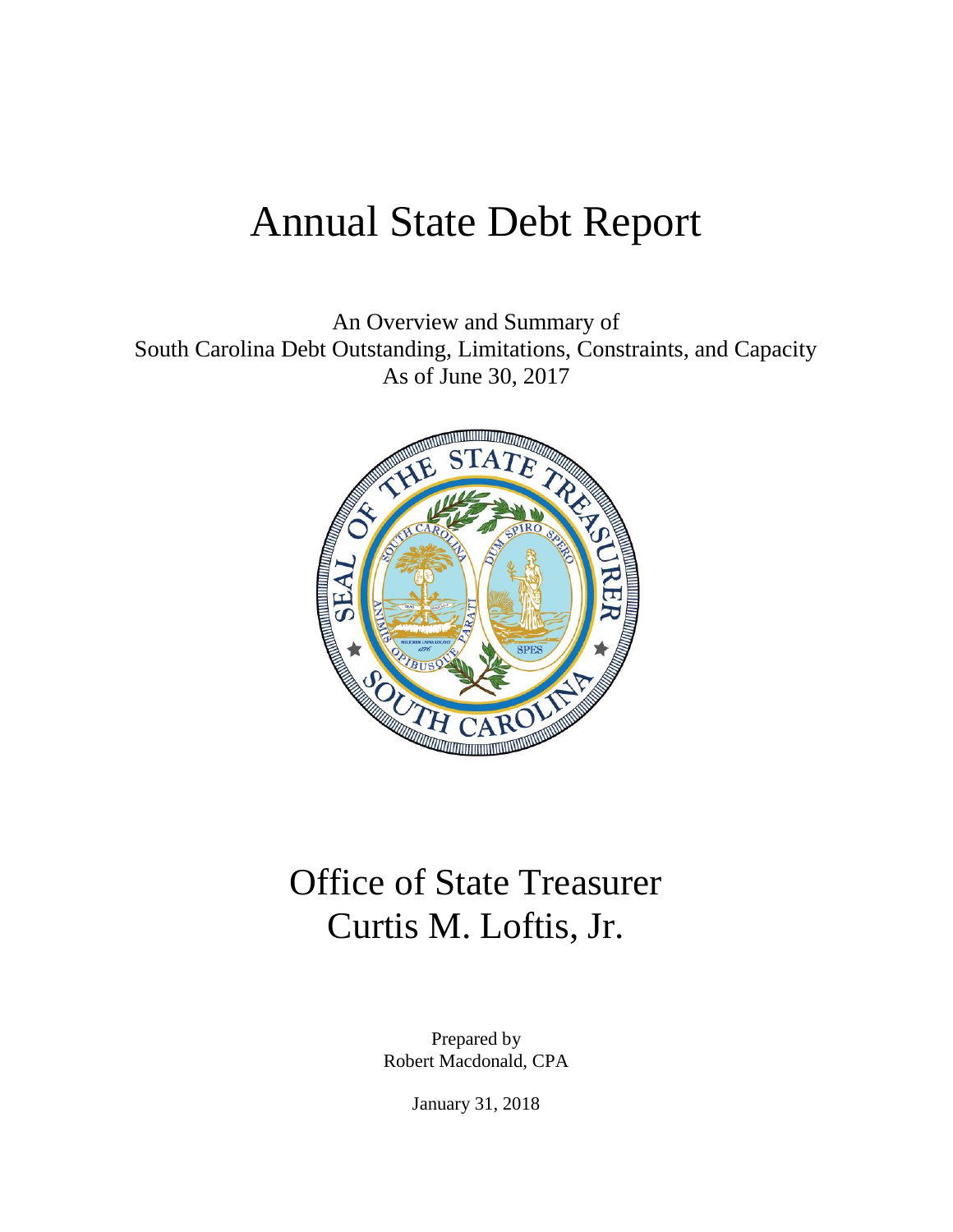# **Table of Contents**

| State Education Assistance Authority Guaranteed Student Loan Revenue Bonds  13             |  |
|--------------------------------------------------------------------------------------------|--|
| The Medical University of South Carolina Hospital Facilities Revenue Bonds13               |  |
|                                                                                            |  |
|                                                                                            |  |
| Educational Facilities Authority for Private Nonprofit Institutions of Higher Learning  14 |  |
|                                                                                            |  |
|                                                                                            |  |
|                                                                                            |  |
|                                                                                            |  |
|                                                                                            |  |
|                                                                                            |  |
|                                                                                            |  |
|                                                                                            |  |
|                                                                                            |  |
|                                                                                            |  |
| State Education Assistance Authority Guaranteed Student Loan Revenue Bonds 46              |  |
|                                                                                            |  |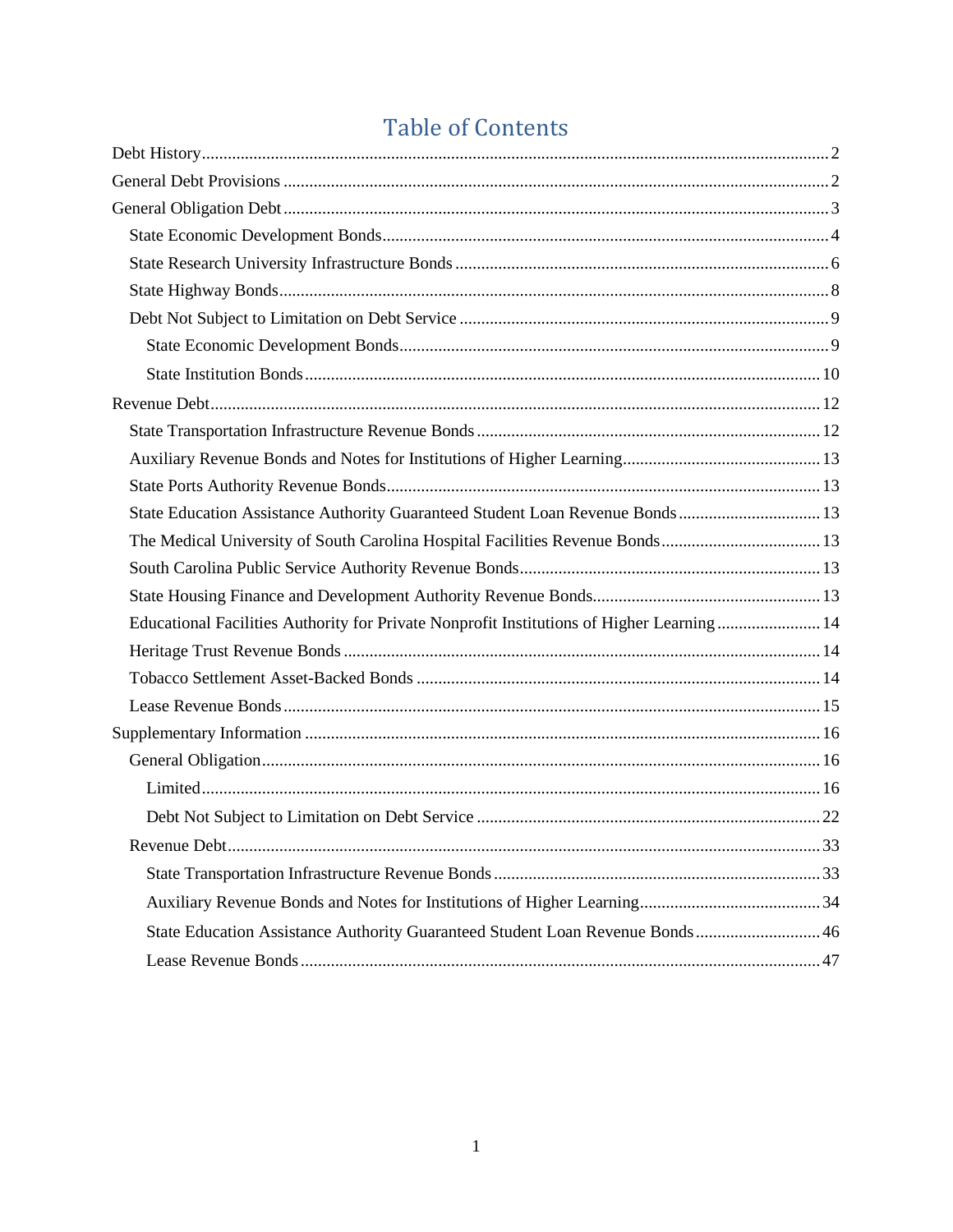An Overview and Summary of South Carolina Debt Limitations, Constraints, and Capacity As of June 30, 2017

## <span id="page-2-0"></span>**Debt History**

The State of South Carolina's conservative governance and financial management continue to provide high ratings on its General Obligation debt issuances. The most recent ratings received were from Fitch Ratings AAA "Stable", Moody's Investors Service, Inc. Aaa, and S&P global Rating AA+ "Stable".

In Fiscal year 2016-17, with borrowing rates continuing to remain at record lows, the Office of State Treasurer Debt Management Division successfully issued \$569 million dollars in combined General Obligation and Revenue Bonds generating over \$86 million dollars in net present value savings for the state and its entities.

Not since 1879 has there been any default, actual or technical, on any bonded debt of the State. The only defaults that ever occurred took place during, or as a consequence of, the period of reconstruction following the Civil War. The General Assembly has for many years empowered the State Fiscal Accountability Authority (effective July 1, 2015 the State Budget and Control Board became the State Fiscal Accountability Authority) to reduce expenditures authorized for each fiscal year if a deficit appears likely. Not since 1932 has there been any incurrence of debt from external sources to fund operating deficits of the State.

#### <span id="page-2-1"></span>**General Debt Provisions**

Under South Carolina law, the authorization for any public entity to undertake debt is rooted in the constitution and implemented through statute. Article X of the constitution provides that the State shall have the power to incur indebtedness in the following categories and in no others: (1) general obligation debt; and (2) indebtedness payable solely from a revenue producing project or from a special source not involving revenues from any tax. These provisions are implemented by legislative act, and each enactment must contain provisions among others to allocate on an annual basis sufficient tax revenues to provide for the punctual payment of the principal of and interest on any general obligation debt. The constitution also provides that if at any time any payment due on any general obligation debt is not paid when it is due, the Comptroller General must levy and the State Treasurer must collect an ad valorem tax without limit as to rate or amount upon all taxable property in the State sufficient to meet the payment of the principal and interest of the general obligation debt then due.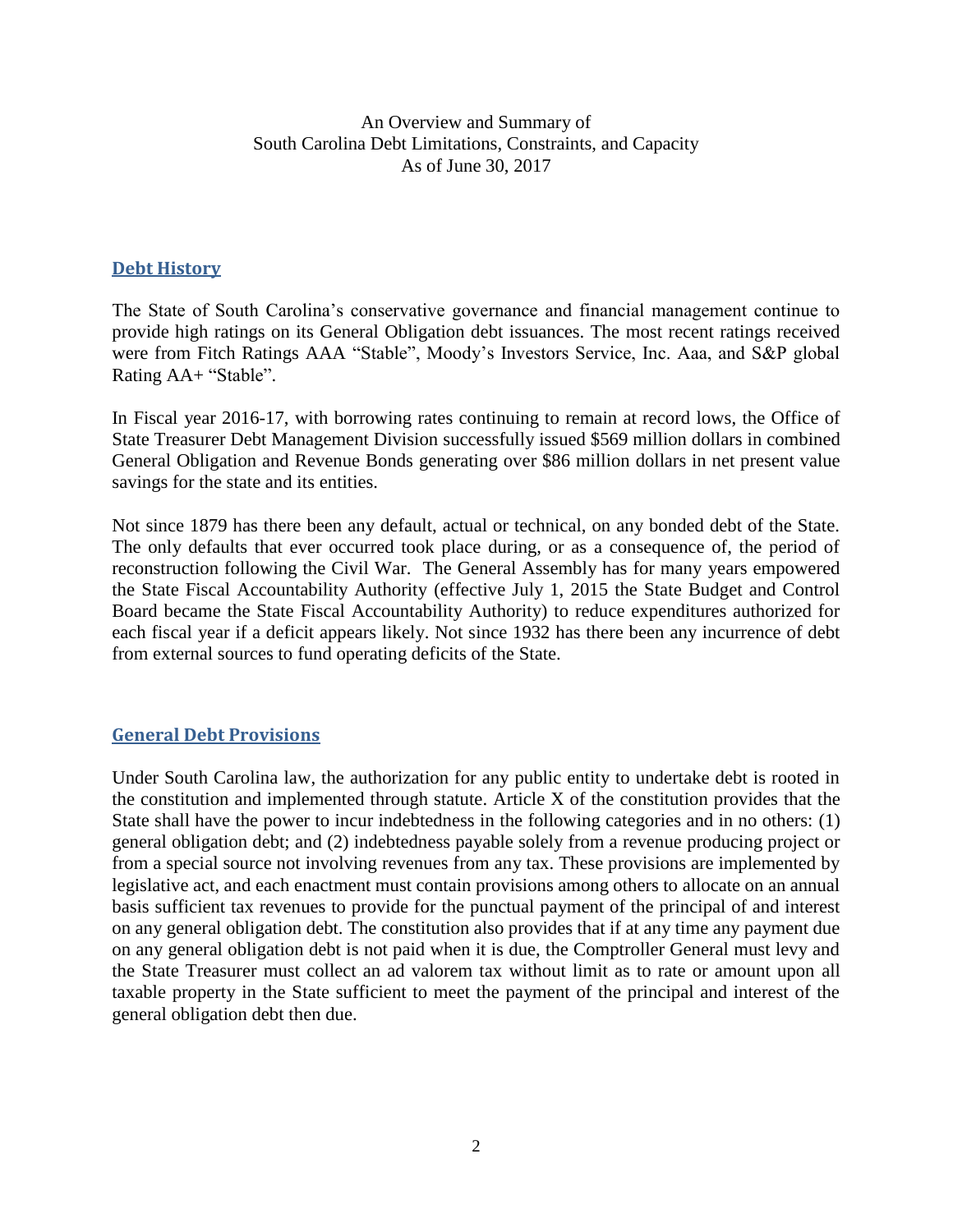#### <span id="page-3-0"></span>**General Obligation Debt**

 $\overline{a}$ 

Constitutional provisions generally limit maximum annual debt service to 5% of the general revenues<sup>1</sup> of the state for the latest completed fiscal year (excluding state highway bonds, state institution bonds, and tax and bond anticipation notes, all described below), and impose additional requirements that the debt may not be incurred except for a public purpose, and must mature not later than 30 years from the time it is incurred. The constitution also provides that the 5% limitation may be reduced to 4% or increased to 7% by legislative enactment passed by a vote of 2/3 of the total membership of the Senate and a vote of 2/3 of the total membership of the House of Representatives. The General Assembly has on two occasions acted to increase the debt limit under these provisions, to 5.50% in 2002 for the purpose of issuing economic development bonds, and to 6.00% in 2004 for the purpose of issuing research university infrastructure bonds, both of which are discussed in more detail below.

The general assembly has authorized by enactment 5 classes of bonds subject to the 5% limitation: State School Bonds, for the purpose of constructing, improving, equipping, renovating and repairing of school buildings or other school facilities, or the cost of the acquisition of land whereon to construct or establish school facilities;<sup>2</sup> State Capital Improvement Bonds, authorized by Act 1377 of 1968, as continued and amended for State capital projects generally, and specifically for capital projects for various institutions and agencies;<sup>3</sup> State School Facilities Bonds for the purpose of assisting school districts to provide adequate educational facilities;<sup>4</sup> State Transportation Infrastructure Bonds, for highways and transit projects; State Air Carrier Hub Terminal Facilities Bonds, to provide funds to pay a portion of the costs of acquiring land, constructing, enlarging, improving, extending, renovating, and equipping suitable air carrier hub terminal facilities to be located in the State, and purchasing equipment, ground support equipment, machinery, special tools, maintenance, boarding facilities, and any and all additional necessary real or personal property for the operation of air carrier hub terminal facilities;<sup>5</sup> and State Economic Development Bonds to support an enhanced economic development project.<sup>6</sup>

The collective maximum annual debt service on these classes of bonds must not exceed the 5% limitation described above. As of June 30, 2017, the Constitutional 5% Debt limitation was \$366,883,300. The total amount of debt outstanding for these classes of debt was \$172,165,000, with associated maximum annual debt service of \$46,253,900, which was 0.63% of the prior year total general revenues of the State of \$7,348,344,000. Accordingly, the State was in compliance with the 5% constitutional limitation and has remaining legal debt service margin of \$320,629,400 as of the Fiscal Year Ended June 30, 2017.

<sup>&</sup>lt;sup>1</sup> General revenues are those tax revenues collected by the state in its general fund, including the individual and corporate income taxes, the sales tax, and more than twenty other classes of tax revenue, adjusted for certain amounts designated for specific statutory purposes.

 $2$  The authorization provided in these provisions expired in 1991; however it may be renewed by subsequent legislation.

<sup>&</sup>lt;sup>3</sup> Also subject to the fixed dollar amount prescribed by Act 1377 of 1968, as amended, all of which amount was exhausted in 2004.

<sup>4</sup> Also subject to a fixed dollar amount of \$750,000,000, all of which amount was exhausted in 2004.

<sup>5</sup> Also subject to a fixed dollar amount of \$50,000,000, all of which amount was exhausted in 2010.

<sup>&</sup>lt;sup>6</sup> Also subject to a fixed dollar amount of \$120,000,000, of which \$120 million had been issued at June 30, 2017.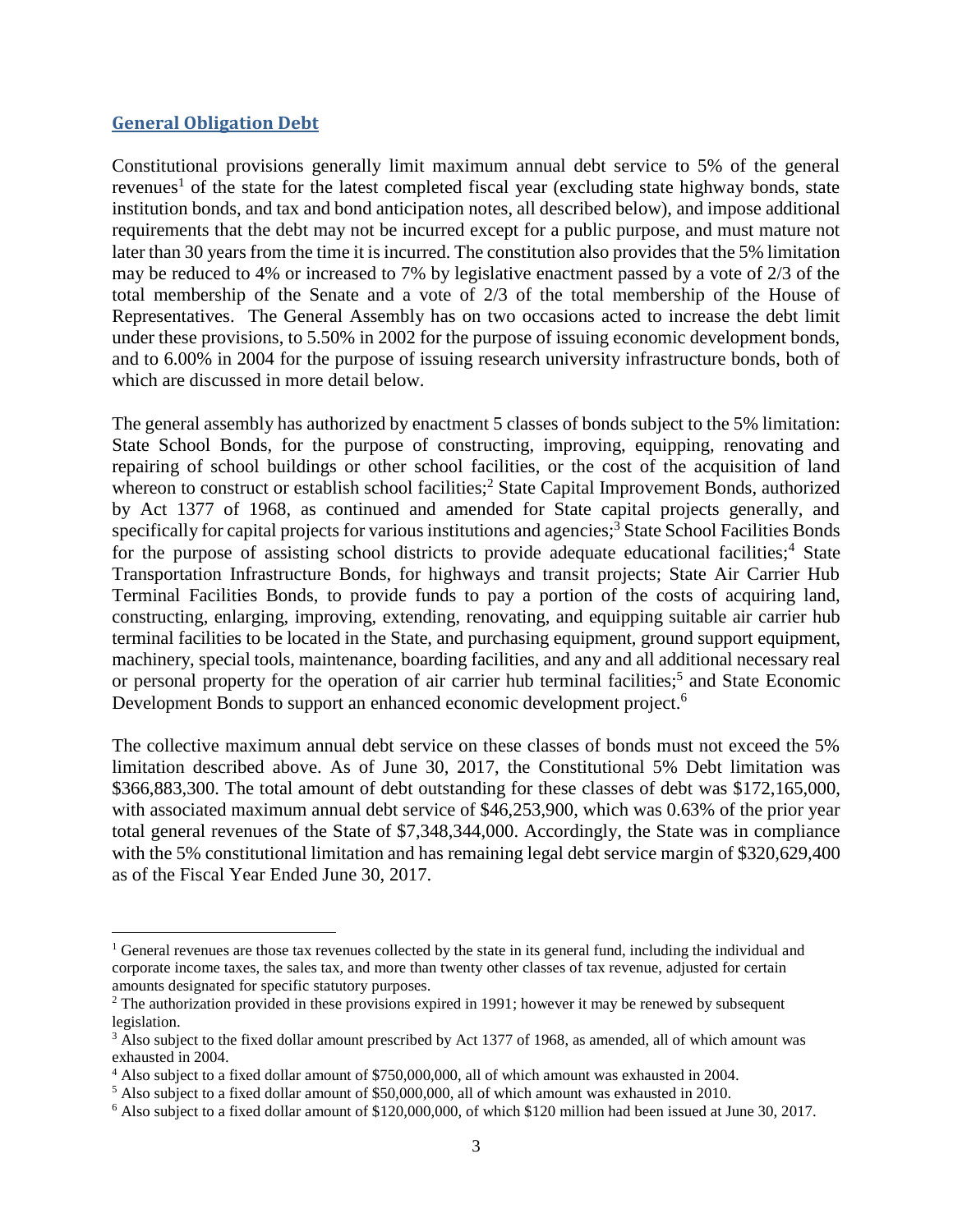

## DEBT SERVICE 5% LIMITATION

Please see Supplemental Information Section for related 5.0% debt class amortization schedules, and the associated debt margin compliance calculations.

#### <span id="page-4-0"></span>**State Economic Development Bonds**

The State Economic Development Bond Act authorizes the issuance of general obligation Economic Development Bonds to provide infrastructure for economic development within the State, including costs of land acquisition, site preparation, road and highway improvements, rail spur construction, water service, wastewater treatment, employee training, environmental mitigation, training and research facilities and necessary equipment, and buildings that are associated with an economic development project that includes air carrier hub terminal facilities (as defined under State law) or that are located on land that is owned by the State or one of its political subdivisions. Qualified projects must include (i) a total investment by the sponsor of at least \$400 million, and at least 400 new jobs must be created at the project by the sponsor, (ii) in the case of a Life Sciences Facility, a total investment by the sponsor of at least \$100 million, and at least 200 new jobs must be created at the project by the sponsor, with annual cash compensation for those jobs of at least twice the State's average per capita income, (iii) tourism training infrastructure projects, or (iv) national and international convention and trade show centers. In addition to the limitation described above, maximum annual debt service on bonds issued under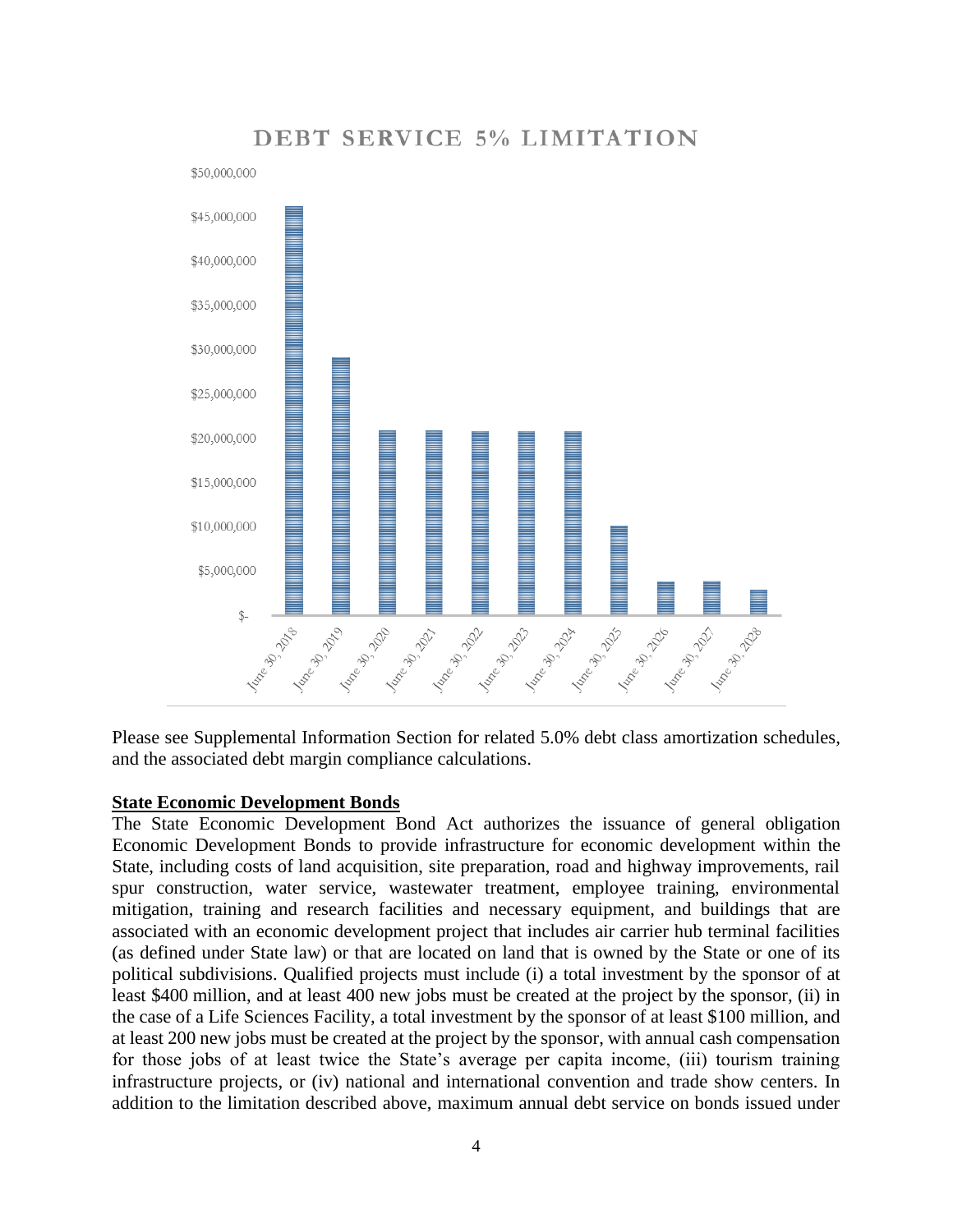the Economic Development Bond Act must not exceed 0.50% of the general fund revenues of the State for the immediately preceding fiscal year.

The maximum annual debt service on this class of bonds must not exceed the 0.50% limitation described above. As of June 30, 2017, the 0.50% Debt limitation was \$36,688,330. The total amount of economic development debt outstanding subject to the 0.50% limitation was \$104,485,000, with associated maximum annual debt service of \$17,677,895, which was 0.24% of the prior year total general revenues of the State of \$7,348,344,000. Accordingly, the State was in compliance with the 0.50% constitutional limitation and has remaining legal debt service margin of \$19,010,435 as of the Fiscal Year Ended June 30, 2017.



Please see Supplemental Information Section for related 0.50% economic development debt class amortization schedules, and the associated debt margin compliance calculations.

The collective maximum annual debt service on the combined classes of the State's 5% general obligation (excluding highway and state institution bonds) and 0.50% economic development bonds must not exceed the 5.50% Constitutional debt limitation. As of June 30, 2017, the 5.50% Debt limitation was \$403,571,630. The total amount of debt outstanding subject to the 5.50%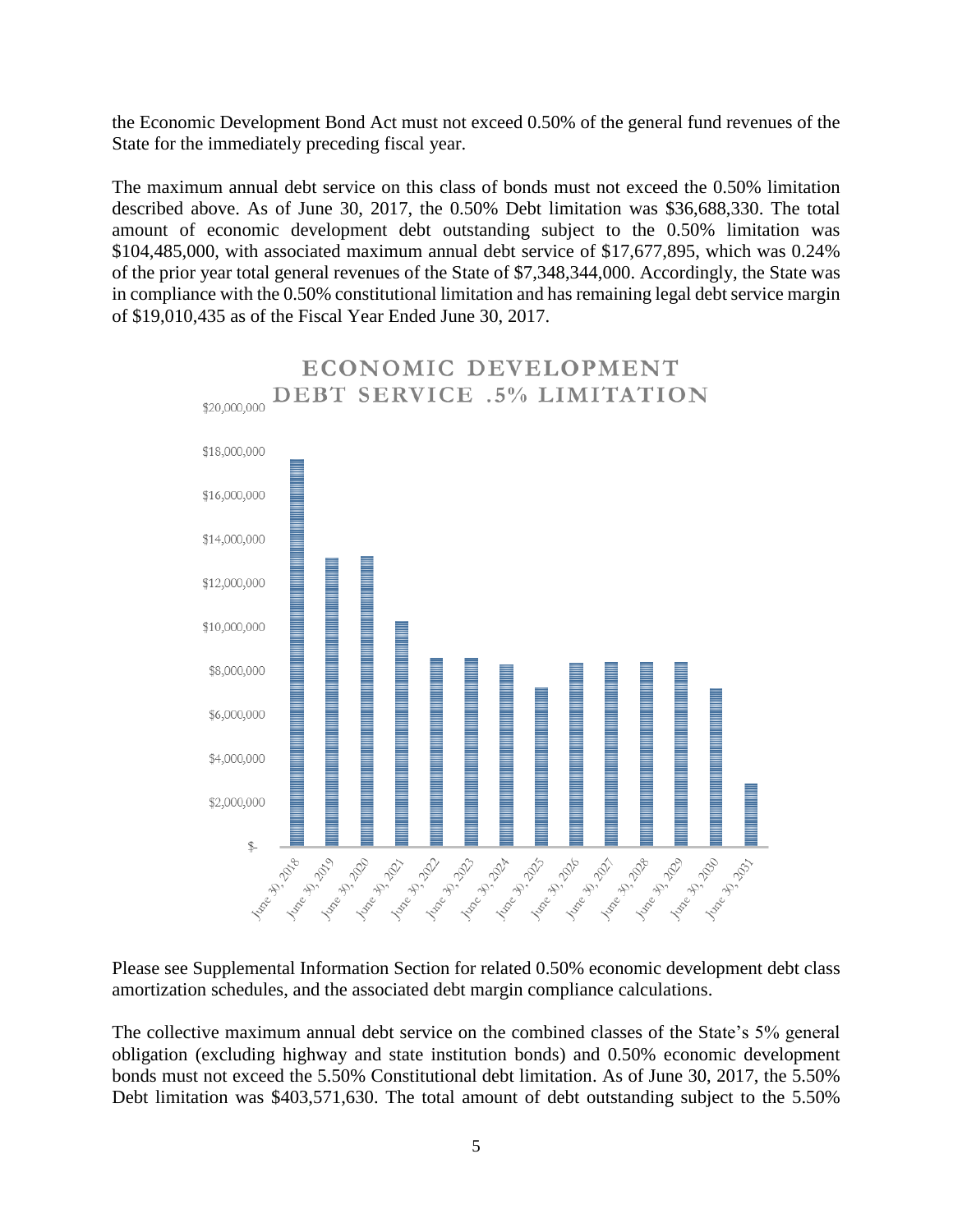limitation was \$276,650,000, with associated maximum annual debt service of \$63,931,795, which was 0.87% of the prior year total general revenues of the State of \$7,348,344,000. Accordingly, the State was in compliance with the constitutional 5.50% limitation and has remaining legal debt service margin of \$339,639,835 as of the Fiscal Year Ended June 30, 2017.



## **DEBT SERVICE 5.5% LIMITATION**

Please see Supplemental Information Section for related 5.50% debt class amortization schedules, and the associated debt margin compliance calculations.

#### <span id="page-6-0"></span>**State Research University Infrastructure Bonds**

The South Carolina Research University Infrastructure Act authorizes the issuance of general obligation Research University Infrastructure Bonds to advance economic development and create a knowledge-based economy, thereby increasing job opportunities, or to facilitate and increase externally funded research at the research universities, including land acquisition, acquisition or construction of buildings, equipment, furnishings, site preparation, road and highway improvements, and water and sewer infrastructure. In addition to the limitation described above, maximum annual debt service on bonds issued under the Research University Infrastructure Act must not exceed 0.50% of the general fund revenues of the State for the immediately preceding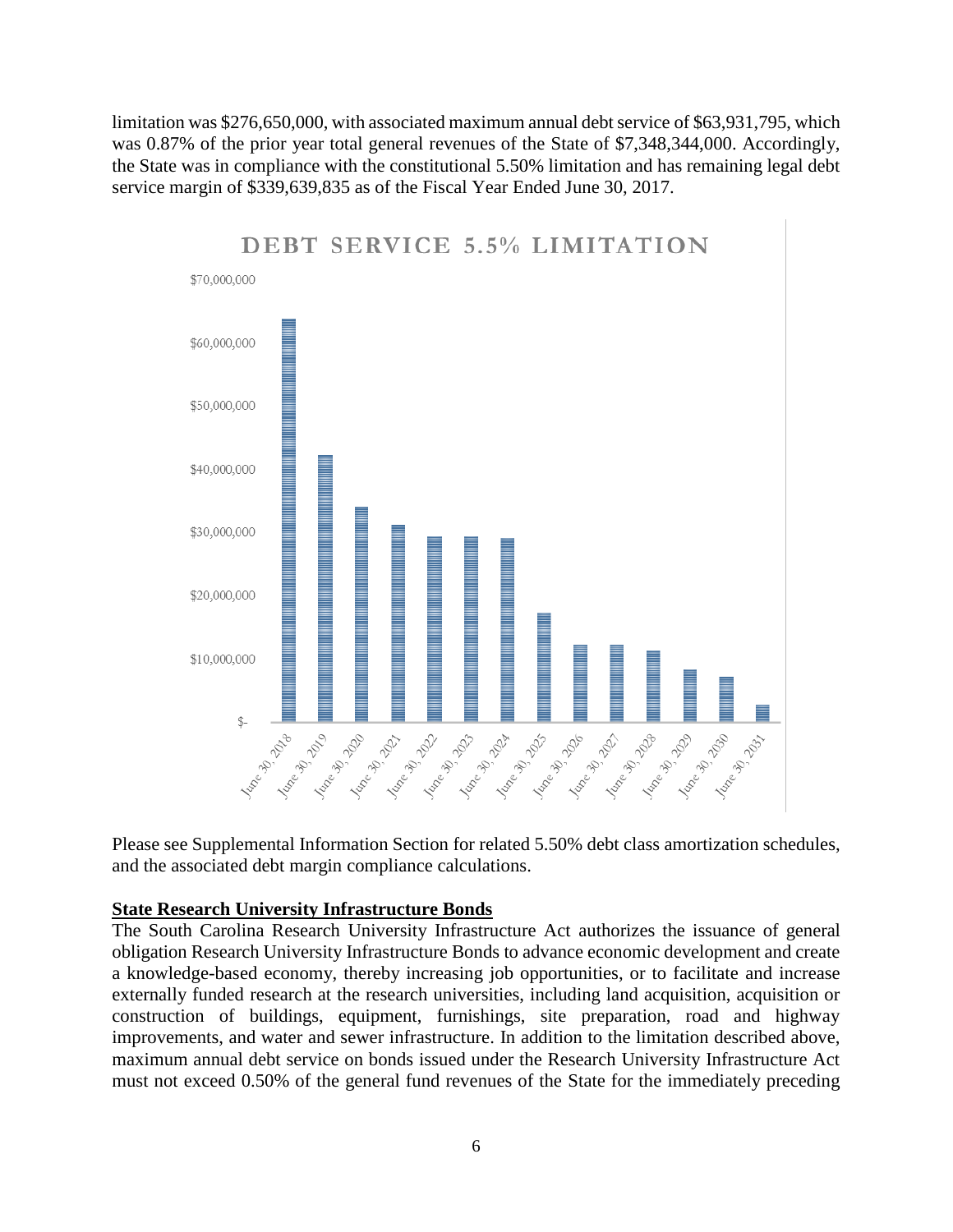fiscal year, further subject to a maximum amount of general obligation debt that may be outstanding at any one time of \$250,000,000.

The maximum annual debt service on this class of bonds must not exceed the 0.50% limitation described above. As of June 30, 2017, the 0.50% Debt limitation was \$36,688,330. The total amount of research university infrastructure debt outstanding subject to the 0.50% limitation was \$86,415,000, with associated maximum annual debt service of \$19,375,475, which was 0.26% of the prior year total general revenues of the State of \$7,348,344,000. Accordingly, the State was in compliance with both the 0.50% constitutional limitation as well as the \$250,000,000 outstanding at any one time limitation with a remaining legal debt service margin of \$17,312,855 as of the Fiscal Year Ended June 30, 2017.



Please see Supplemental Information Section for related 0.50% research university debt class amortization schedules, and the associated debt margin compliance calculations.

The collective maximum annual debt service on the combined classes of the State's 5.0% general obligation (excluding highway and state institution bonds), the 0.50% economic development bonds, and the 0.50% research university infrastructure bonds must not exceed the 6.0% Constitutional debt limitation. As of June 30, 2017, the 6.0% Debt limitation was \$440,259,960. The total amount of debt outstanding subject to the 6.0% limitation was \$363,065,000, with associated maximum annual debt service of \$83,191,495, which was 1.13% of the prior year total general revenues of the State of \$7,348,344,000. Accordingly, the State was in compliance with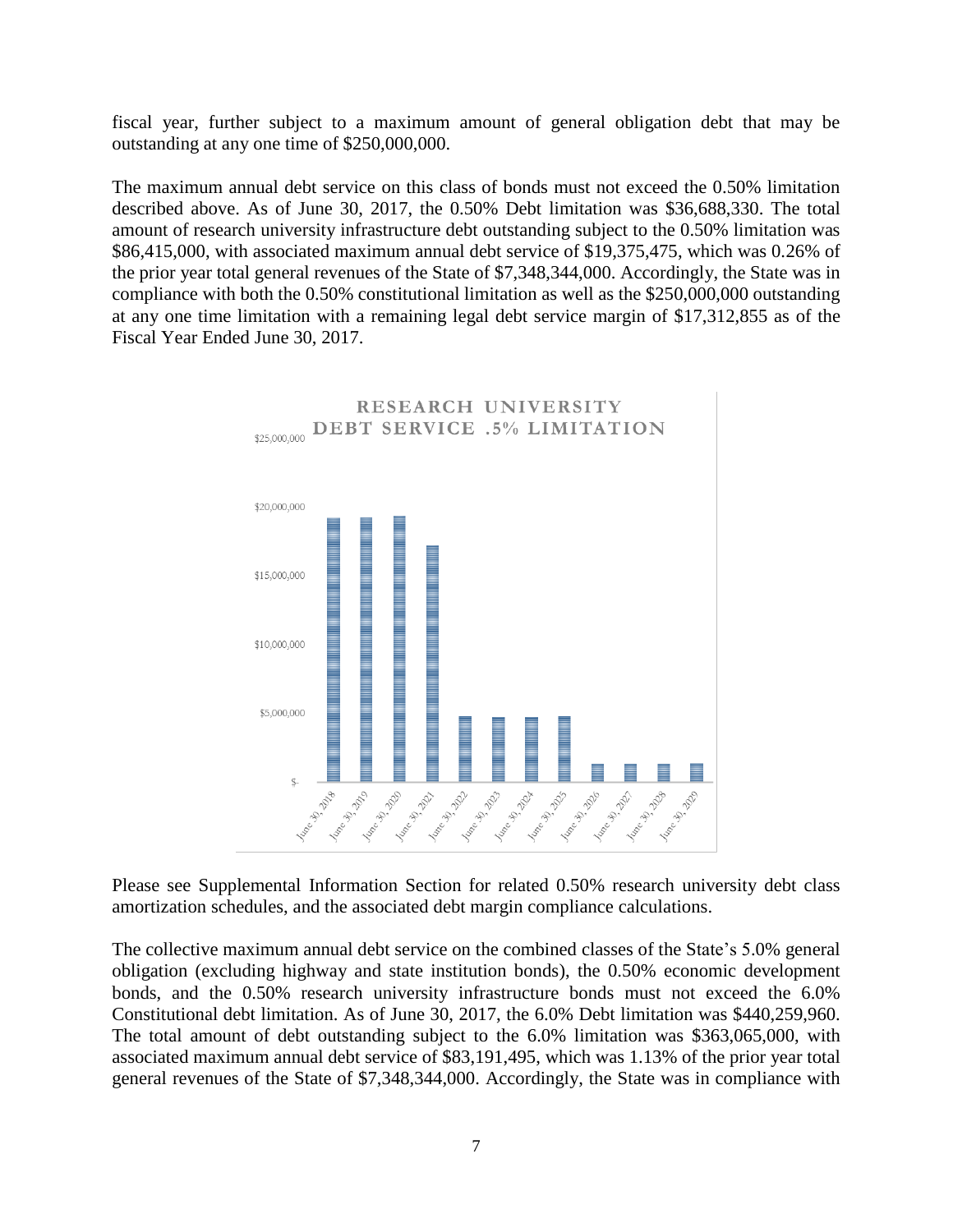the constitutional 6.0% limitation and has remaining legal debt service margin of \$357,068,465 as of the Fiscal Year Ended June 30, 2017.



**DEBT SERVICE 6% LIMITATION** 

Please see Supplemental Information Section for related 6.0% debt class amortization schedules, and the associated debt margin compliance calculations.

#### <span id="page-8-0"></span>**State Highway Bonds**

The constitution further provides for the issuance of general obligation debt for highway purposes if the debt is additionally secured by a pledge of so much of the revenues as designated by the General Assembly for state highway purposes from any and all taxes or licenses imposed upon individuals or vehicles for the privilege of using the public highways of the state. The maximum annual debt service on all State Highway Bonds must not exceed 15% of those sources of revenue for the immediately preceding fiscal year. Such amounts include certain user fees and taxes imposed on motor fuels and the motor vehicle license tax imposed upon the owners of motor and other vehicles.

The maximum annual debt service on this class of bonds must not exceed the 15% limitation described above. As of June 30, 2017, the 15% Debt limitation was \$104,141,550. The total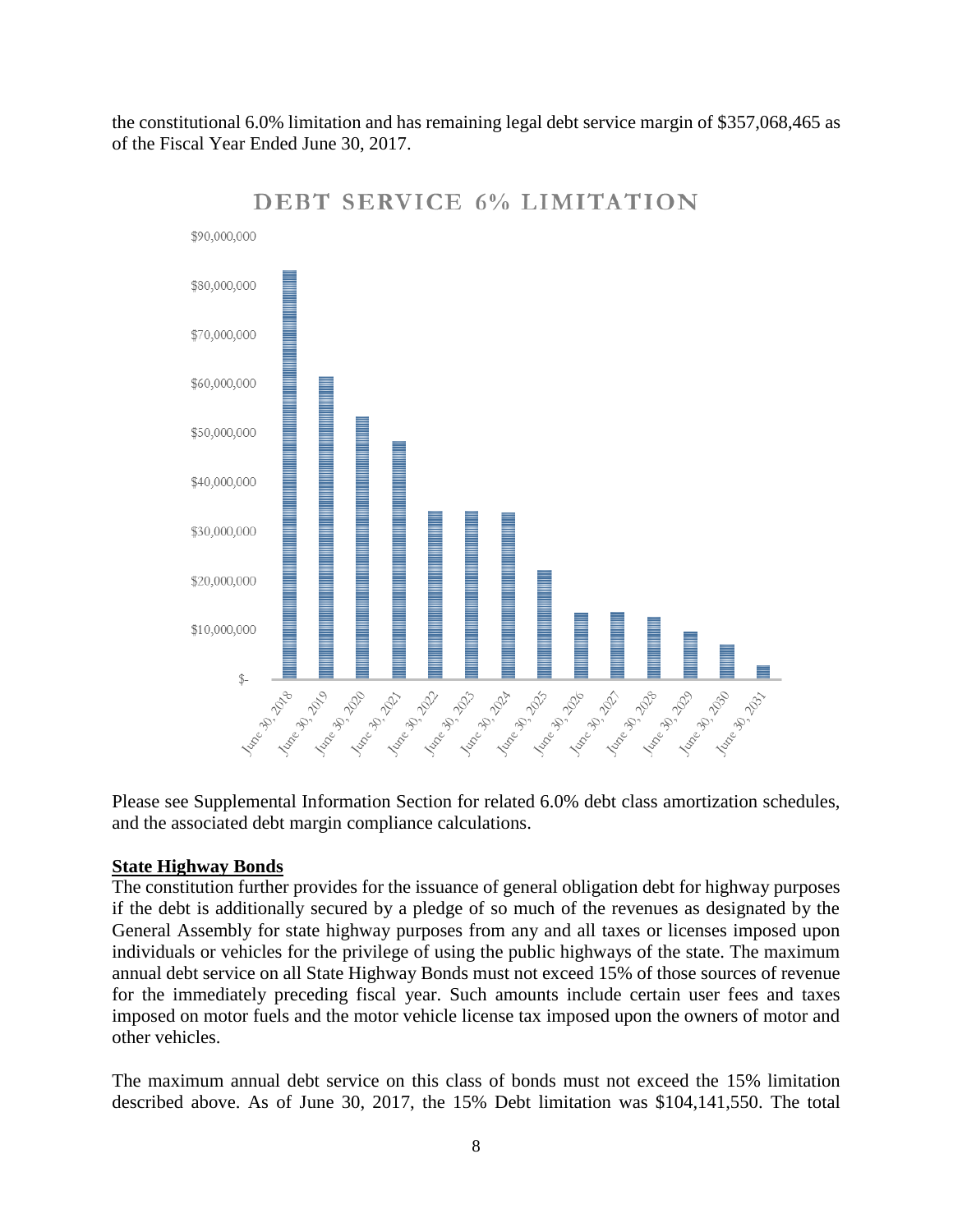amount of general obligation highway debt outstanding subject to the 15% limitation was \$187,300,000, with associated maximum annual debt service of \$53,914,950, which was 7.77% of the prior year total general revenues of the State pledged for highway bonds of \$694,277,000. Accordingly, the State was in compliance with the 15% constitutional limitation with a remaining legal debt service margin of \$50,226,700 as of the Fiscal Year Ended June 30, 2017.



Please see Supplemental Information Section for related 15% highway bond debt class amortization schedules, and the associated debt margin compliance calculations.

#### <span id="page-9-0"></span>**Debt Not Subject to Limitation on Debt Service**

In addition, general obligation debt authorized by two-thirds of the members of each House of the General Assembly, or by a majority vote of the qualified electors of the State voting in a referendum, is not subject to restriction or limitation other than any imposed in the authorization, and the requirement that it must mature not later than 30 years from the time it is incurred.

#### <span id="page-9-1"></span>State Economic Development Bonds

During a special session of the General Assembly in October, 2009, pursuant to the provisions described above, legislation was introduced and approved by 2/3 of the members of each House of the General Assembly authorizing the issuance of additional economic development bonds, with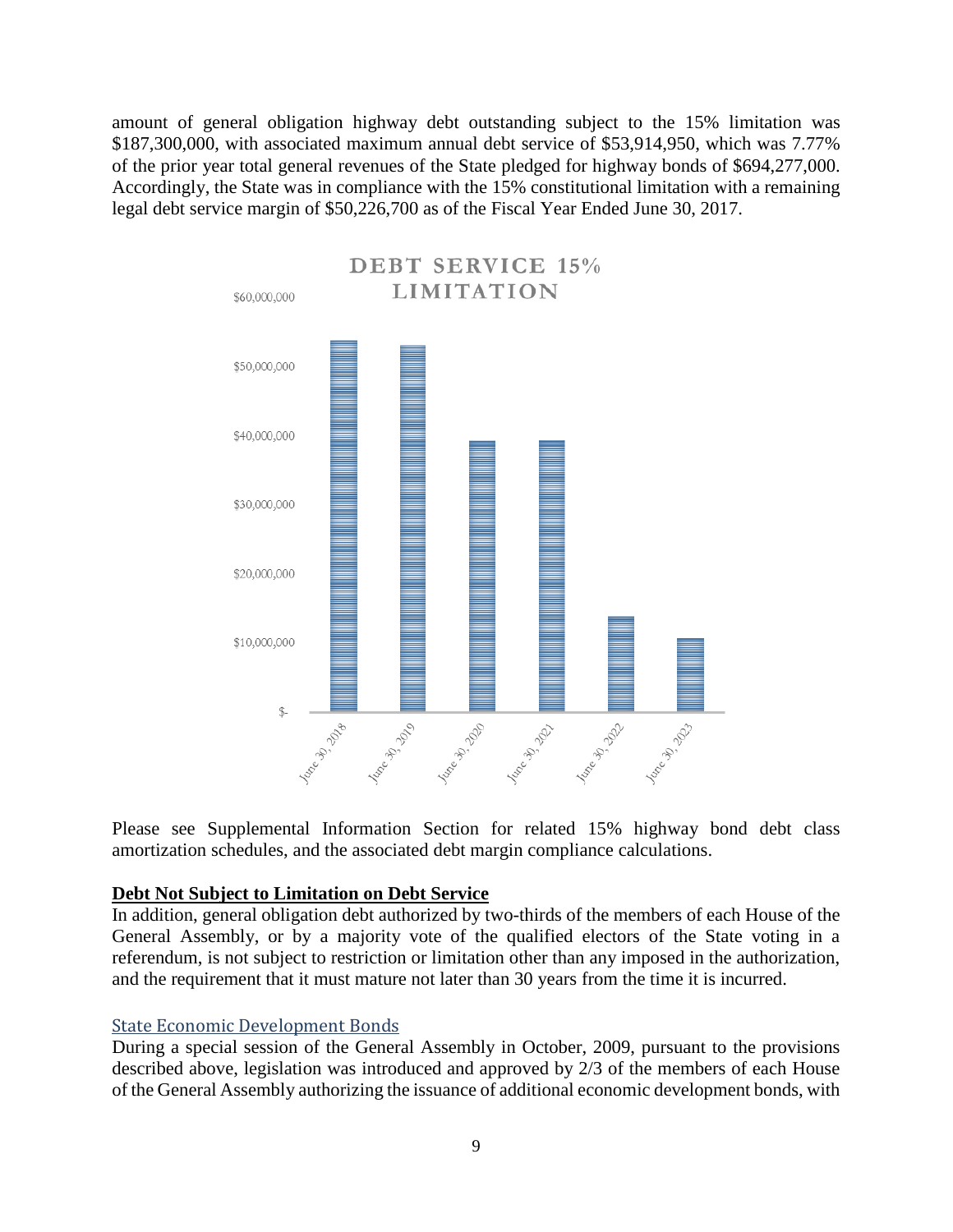such additional bonds limited to a principal amount of general obligation debt not exceeding \$170 million at any time, provided that no more than a total of \$170 million of proceeds may be used for any one project regardless of available capacity. Bonds issued pursuant to this provision are not subject to the limitations on debt service described above.

As of June 30, 2017, the total amount of debt outstanding for fixed principal economic developments bonds was \$126,175,000, with associated maximum annual debt service of \$30,953,000. Accordingly, the State was in compliance with the constitutional limitation as of the Fiscal Year Ended June 30, 2017.



Please see Supplemental Information Section for related amortization schedules.

## <span id="page-10-0"></span>State Institution Bonds

General obligation debt may be incurred for any state institution of higher learning designated by the General Assembly, in the form of State Institution Bonds, if the debt is additionally secured by a pledge of the revenues derived from the tuition fees received by the particular institution of higher learning for which the bonds are issued. Such bonds are authorized for permanent improvement and related purposes. The maximum annual debt service on issues of state institution bonds must not exceed 90% of the amounts received by the state institution from tuition fees for the immediately preceding fiscal year.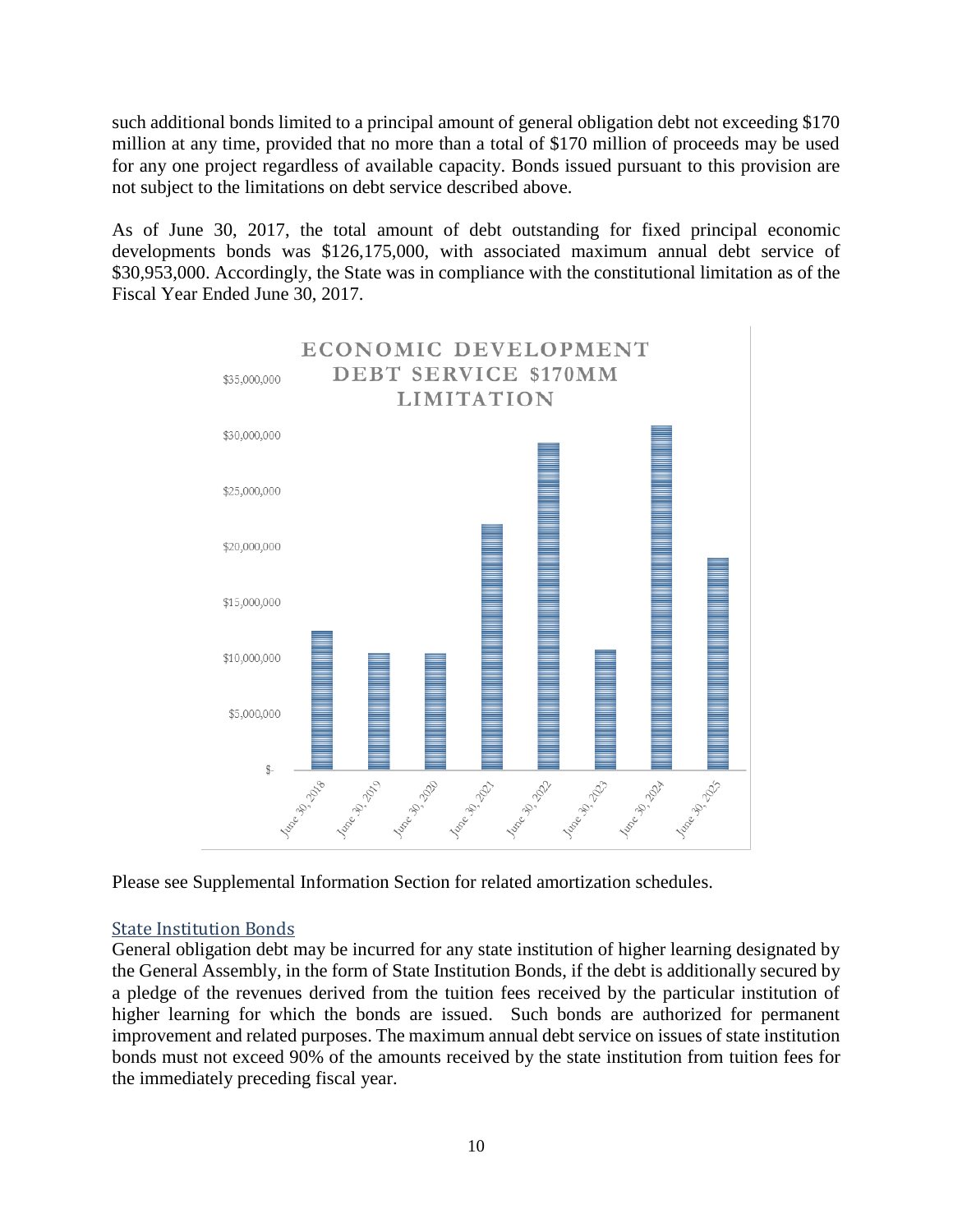As of June 30, 2017, each of the state institutions were in compliance with their respective constitutional limitations. Please see Supplemental Information Section for related amortization schedules and compliance calculations.



#### STATE INSTITUTION BOND PRINCIPAL OUTSTANDING

Please see Supplemental Information Section for related amortization schedules.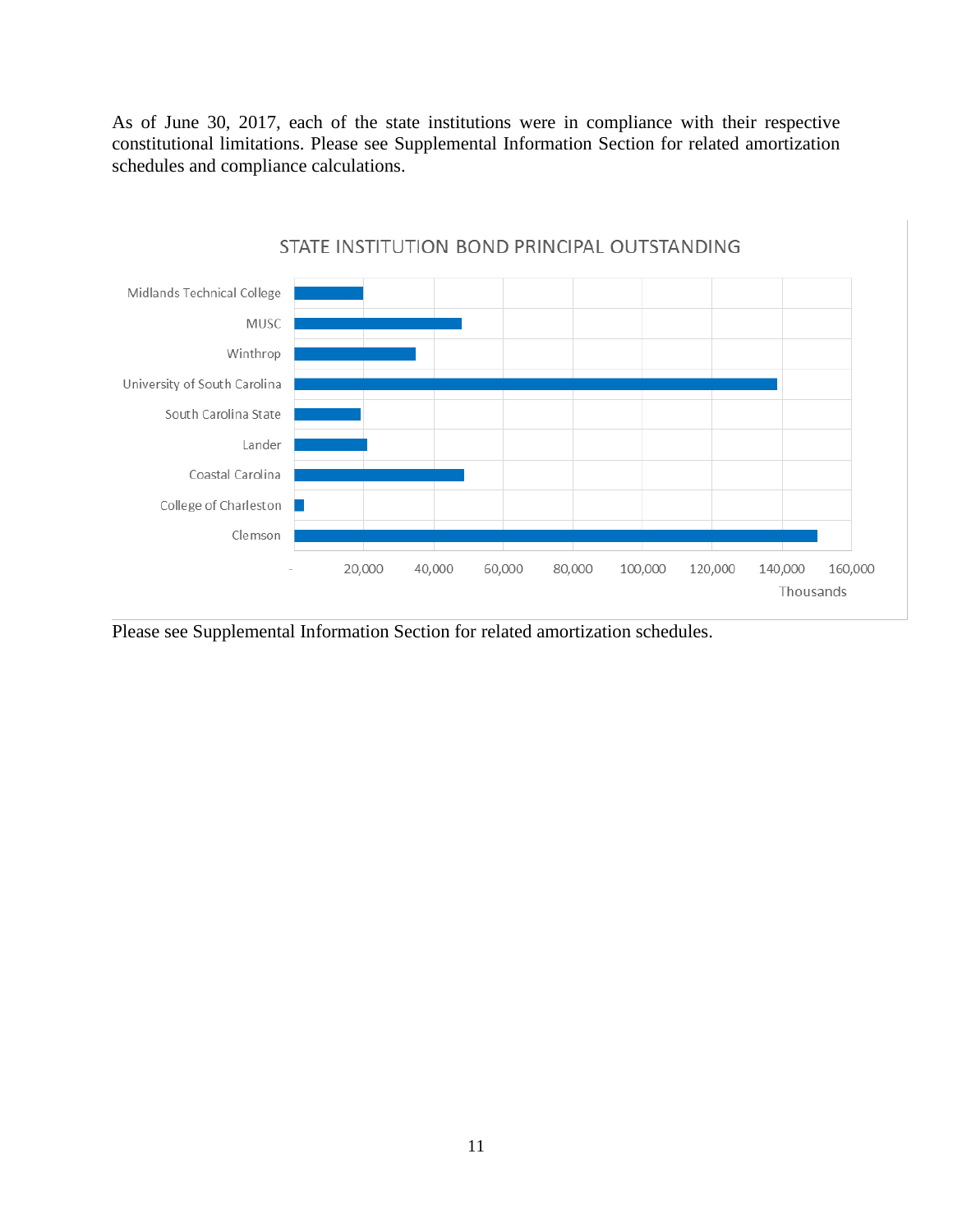#### <span id="page-12-0"></span>**Revenue Debt**

In addition to the general obligation debt above described, the General Assembly may authorize the State or any of its agencies, authorities or institutions to incur indebtedness for any public purpose payable solely from a revenue producing project or from a special source, which source does not involve revenues from any tax but may include fees paid for the use of any toll bridge, toll road or tunnel. Revenue debt is not generally subject to a debt service or fixed dollar limitation, with the exception of athletic revenue debt. Rather, rating agency and market/investor expectations dictate marketability, generally quantified by the ratio of the pledged revenue stream to debt service. Most revenue debt will be subject to a minimum coverage ratio of their revenue to debt service. The major classes of these bonds and notes, the purposes for which they have been issued, the sources of payment, and amounts outstanding as of June 30, 2017 are shown below, and are described hereafter.

## REVENUE DEBT PRINCIPAL OUTSTANDING



#### <span id="page-12-1"></span>**State Transportation Infrastructure Revenue Bonds**

The South Carolina Transportation Infrastructure Bank (the Bank) assists governmental units and private entities in constructing and improving highway and transportation facilities necessary for public purposes, including economic development, by providing loans and other financial assistance. The Bank is authorized to issue revenue bonds for such purposes, which are payable from System and Series Payments. System Payments include a pledge of State truck registration fees for the payment of the Bank's revenue bonds; however, that pledge is junior and subordinate to the pledge of the truck registration fees for all general obligation State Highway Bonds. Series Payments are payments which are payable to the South Carolina Transportation Infrastructure Bank pursuant to one or more agreements executed between the Bank and any governmental or private entity. Principal outstanding as reported in the South Carolina Transportation Infrastructure Bank Financial Statements for the Fiscal Year Ended June 30, 2017 was \$1,671,045,000.

Please see Supplemental Information Section for related amortization schedules.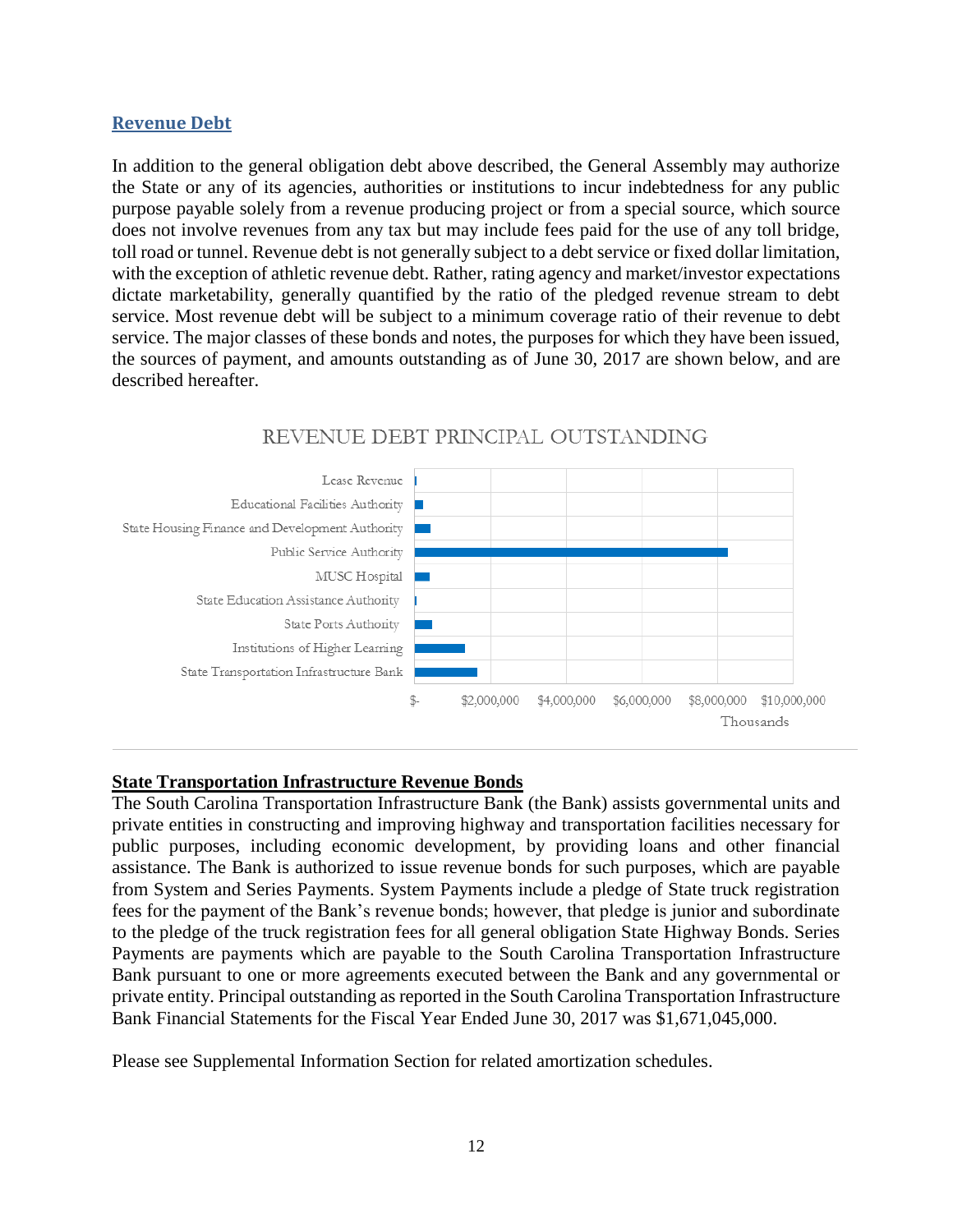## <span id="page-13-0"></span>**Auxiliary Revenue Bonds and Notes for Institutions of Higher Learning**

Auxiliary revenue bonds are secured by and payable from revenues derived from student or user fees associated with the various auxiliary facilities at the particular institution of higher learning. The various types of revenue debt included are Higher Education Facilities Revenue, Student and Faculty Housing, Housing and Auxiliary Facilities, Plant Improvement, Athletic Facilities, Auxiliary Facilities, Stadium Improvement, and Parking Facilities Revenue Bonds and Notes. Principal outstanding for the Fiscal Year Ended June 30, 2017 was \$1,334,987,595.

Please see Supplemental Information Section for related amortization schedules.

## <span id="page-13-1"></span>**State Ports Authority Revenue Bonds**

State Ports Authority Revenue Bonds are payable from certain revenues generated at the South Carolina State Ports Authority's facilities. Principal outstanding as reported in The State of South Carolina Comprehensive Annual Financial Report for the Fiscal Year Ended June 30, 2017 was \$465,732,000.

## <span id="page-13-2"></span>**State Education Assistance Authority Guaranteed Student Loan Revenue Bonds**

The State Fiscal Accountability Authority, acting as the State Education Assistance Authority, is authorized to issue revenue bonds for the purpose of obtaining monies to lend to South Carolina students pursuing courses in higher education. State Education Assistance Authority Guaranteed Student Loan Revenue Bonds are payable from revenues derived by way of repayment of such students' loans, which loans are insured as provided in the Higher Education Act of 1965. Principal outstanding as reported in South Carolina State Education Assistance Authority Report on Financial Statements for the Fiscal Year Ended June 30, 2017 was \$39,510,000.

Please see Supplemental Information Section for related amortization schedules.

## <span id="page-13-3"></span>**The Medical University of South Carolina Hospital Facilities Revenue Bonds**

The Medical University Hospital Authority issues revenue bonds payable from revenues derived from the operation of the hospital facilities of The Medical University of South Carolina for the purpose of providing such facilities. Principal outstanding as reported in The Medical University of South Carolina Comprehensive Annual Financial Report for the Fiscal Year Ended June 30, 2017 was \$405,859,326.

## <span id="page-13-4"></span>**South Carolina Public Service Authority Revenue Bonds**

The South Carolina Public Service Authority, an autonomous State agency owning and operating electric generation and distribution facilities and wholesale water distribution facilities in certain counties in the State, issues revenue bonds payable solely from revenues derived by and from its operations. Principal outstanding as reported in The State of South Carolina Comprehensive Annual Financial Report for the Fiscal Year Ended June 30, 2017 was \$8,268,971,000.

## <span id="page-13-5"></span>**State Housing Finance and Development Authority Revenue Bonds**

The State Housing Finance and Development Authority provides financing for housing for qualifying persons of low to moderate income. Its bonds are payable from amounts received on loans made or mortgages purchased with bond proceeds. Principal outstanding as reported in The State of South Carolina Comprehensive Annual Financial Report for the Fiscal Year Ended June 30, 2017 was \$426,786,000.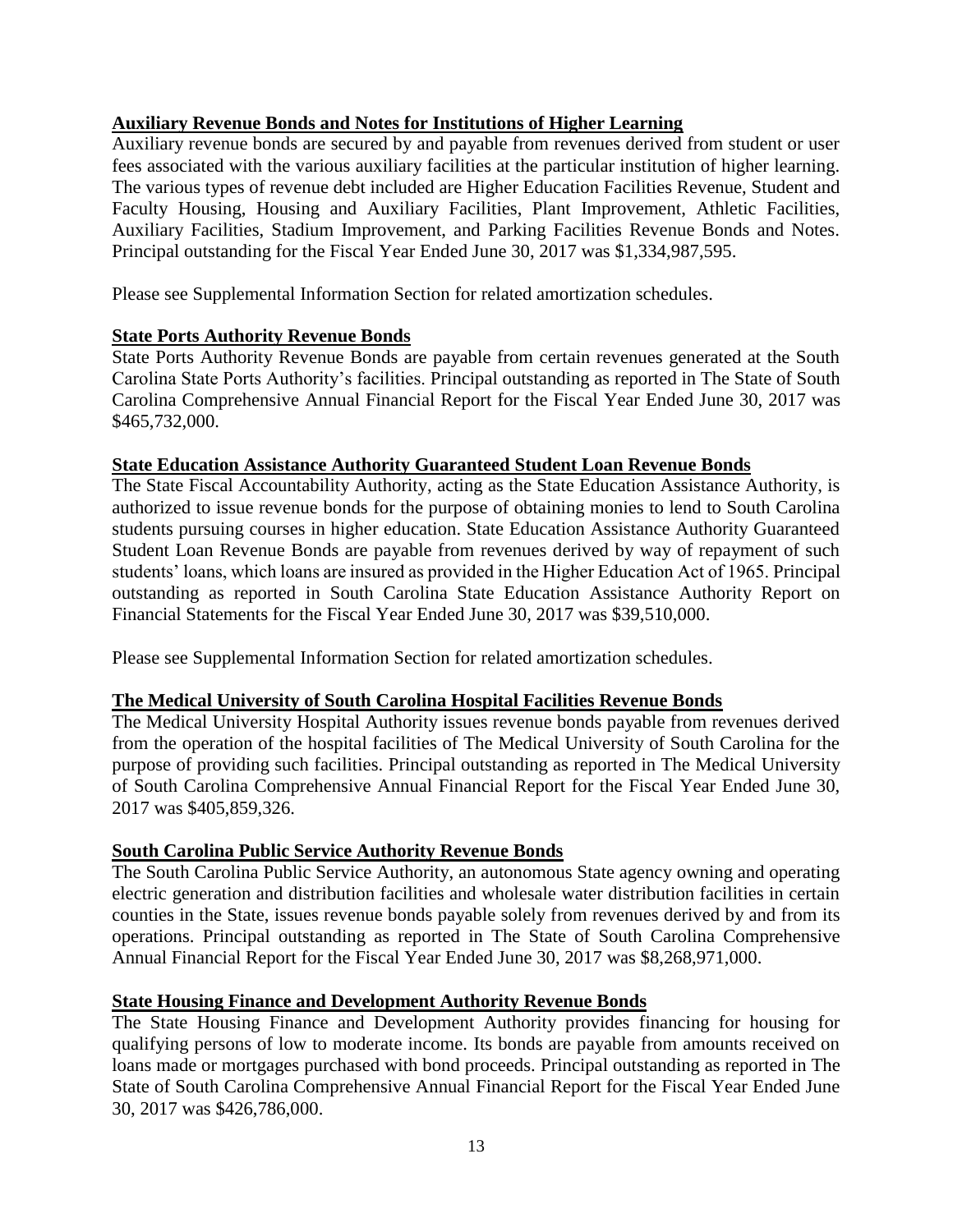#### <span id="page-14-0"></span>**Educational Facilities Authority for Private Nonprofit Institutions of Higher Learning**

The State Fiscal Accountability Authority, acting as the Educational Facilities Authority for Private Nonprofit Institutions of Higher Learning, is authorized to issue revenue bonds for the purpose of providing facilities for use by private, nonprofit institutions of higher learning. Such revenue bonds are payable solely from revenues derived from the leasing and sale of such facilities or loaning the proceeds of such bonds to such institutions. Principal outstanding as reported in The State of South Carolina Comprehensive Annual Financial Report for the Fiscal Year Ended June 30, 2017 was \$212,162,629.

## <span id="page-14-1"></span>**Heritage Trust Revenue Bonds**

The board of the Department of Natural Resources, in its role as the trustee of the South Carolina Heritage Trust, acting through and in accordance with the terms of the Heritage Trust Program, is authorized to incur indebtedness to acquire, restore, improve, and manage additional properties suitable for inclusion in the Heritage Trust Program. Such indebtedness is secured by and payable from the revenues derived from that portion of the State deed recording fee dedicated to the Heritage Land Trust Fund. On December 29, 2016 the South Carolina Department of Natural Resources cash defeased the remaining Heritage Trust Revenue bond maturities. As of the Fiscal Year Ended June 30, 2017 there was no debt outstanding.

## <span id="page-14-2"></span>**Tobacco Settlement Asset-Backed Bonds**

Pursuant to the Tobacco Settlement Revenue Management Authority Act, the State transferred to the Tobacco Settlement Revenue Management Authority all of its right, title, and interest in payments due to the State after June 30, 2001, under the Master Settlement Agreement, entered into among the participating cigarette manufacturers (the "PMs"), 46 states, and six other U.S. jurisdictions on November 23, 1998, in connection with the settlement of certain smoking-related litigation, including the State's rights to receive certain payments to be made by the PMs under the MSA. On March 18, 2001, the Authority issued \$934,530,000 aggregate principal amount of Tobacco Settlement Asset-Backed Bonds pursuant to an indenture between the Authority and United States Trust Company of New York (subsequently acquired by The Bank of New York Mellon Trust Company, N.A.), as Trustee, dated as of March 1, 2001, and the Tobacco Settlement Revenue Management Authority Act. On June 26, 2008, the Authority defeased a portion of the outstanding principal amount of the Series 2001 Tobacco Bonds by depositing a portion of the proceeds of its \$275,730,000 Tobacco Settlement Revenue Asset-Backed Refunding Bonds, Series 2008, together with other available monies, with The Bank of New York Mellon Trust Company, N.A., as Trustee for the Series 2001 Tobacco Bonds, pursuant to the terms of an irrevocable Escrow Agreement dated June 26, 2008, by and between the Authority and The Bank of New York Mellon Trust Company, N.A., as Trustee for the Series 2001 Tobacco Bonds. The Series 2008 Tobacco Bonds are secured by and payable from the tobacco settlement revenues and all investment earnings on and amounts on deposit in certain accounts established under the Indenture. Tobacco bond payments are special obligations of the Authority payable from and secured entirely by tobacco settlement revenues. The Series 2008 Tobacco Bonds are not a debt of the State, and do not constitute a debt or a pledge of the faith and credit of the State. As of June 1, 2012, all of the State's Tobacco Bonds had been retired or defeased.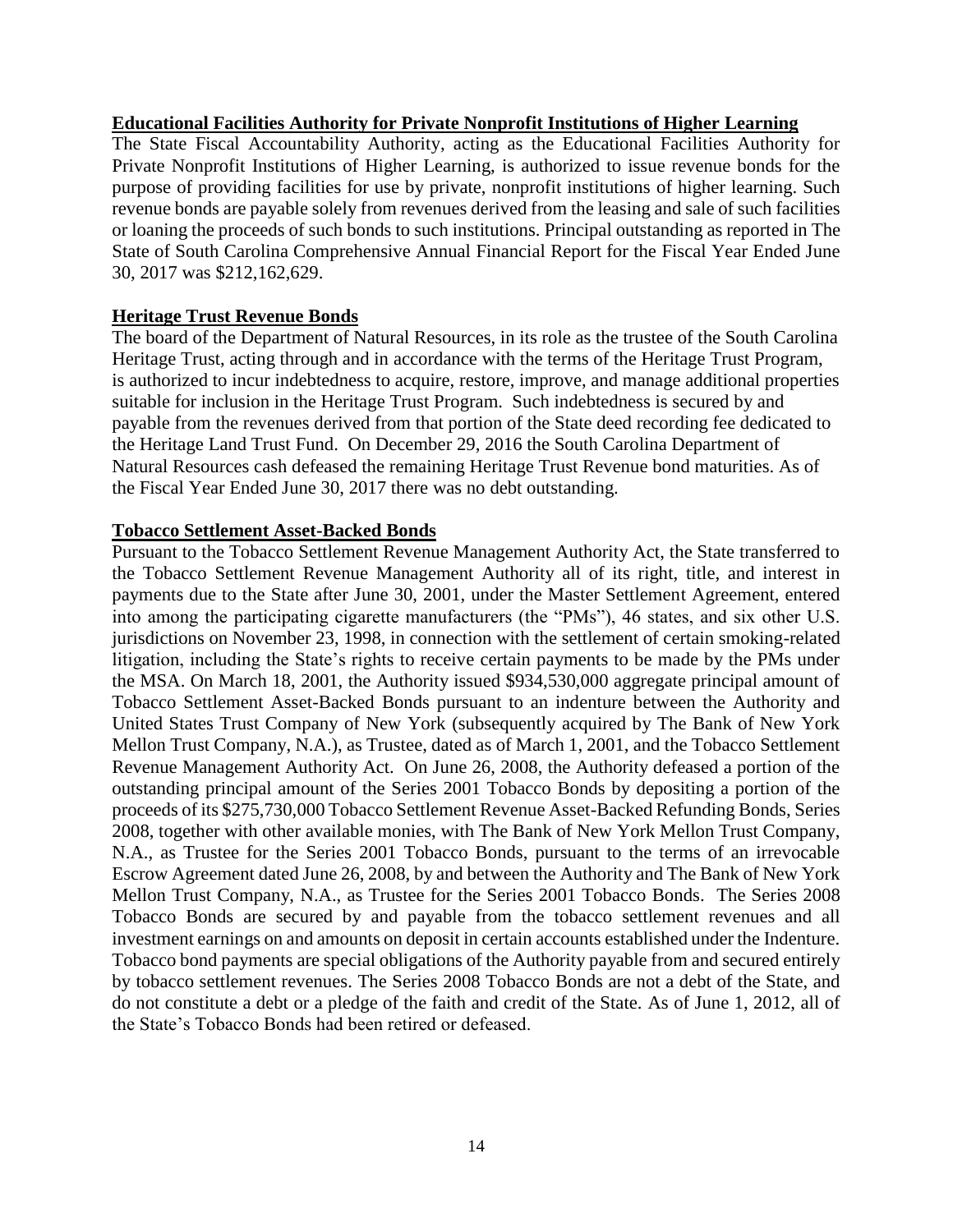#### <span id="page-15-0"></span>**Lease Revenue Bonds**

The State Fiscal Accountability Authority is empowered by certain legislative acts to issue lease and installment purchase revenue bonds. These bonds are payable from the lease and installment purchase revenues provided by the facilities purchased with the proceeds of such bonds. On February 16, 2017 The State Fiscal Accountability Authority, working with The South Carolina Office of State Treasurer, issued \$37,060,000 in Lease Revenue Bonds to generate a savings in excess of \$6,000,000 for the State and its Agencies over other financing sources available for the project. Principal outstanding for the Fiscal Year Ended June 30, 2017 was \$39,320,000.

Please see Supplemental Information Section for related amortization schedules.

For additional information, please contact Robert Macdonald, CPA, Accounting / Fiscal Manager, Debt Management, 122 Wade Hampton Office Building, Capitol Complex, Columbia, South Carolina 29201 (telephone: 803-734-2677; email: [Robert.Macdonald@sto.sc.gov\)](mailto:Robert.Macdonald@sto.sc.gov).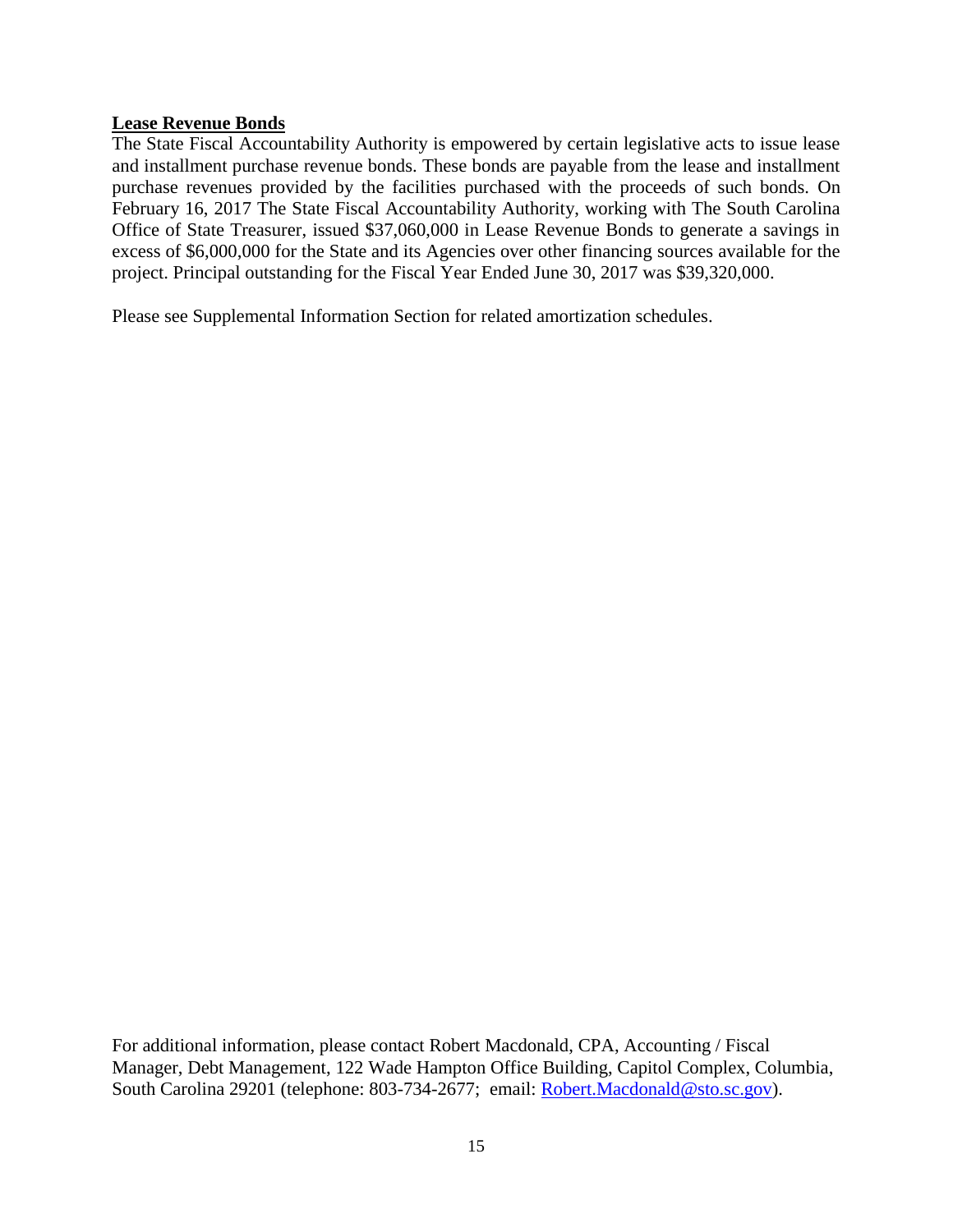#### <span id="page-16-0"></span>**Supplementary Information**

#### <span id="page-16-1"></span>**General Obligation**

#### <span id="page-16-2"></span>Limited

The following schedules reflect annual debt service, by fiscal year, for the Constitutional 5%, .5% Economic Development, 5.5%, .5% Research University Infrastructure, 6%, and Highway debt classes of the state's general obligation bonds, and the associated debt margin compliance calculations.

| Fiscal Year Ending | Principal        | Interest         | <b>Total Debt Service</b> |     |
|--------------------|------------------|------------------|---------------------------|-----|
| June 30, 2018      | \$<br>38,670,000 | \$<br>7,583,900  | \$<br>46,253,900          | *** |
| June 30, 2019      | 23,495,000       | 5,672,550        | 29,167,550                |     |
| June 30, 2020      | 16,400,000       | 4,520,550        | 20,920,550                |     |
| June 30, 2021      | 17,175,000       | 3,723,925        | 20,898,925                |     |
| June 30, 2022      | 17,985,000       | 2,889,625        | 20,874,625                |     |
| June 30, 2023      | 18,845,000       | 2,015,575        | 20,860,575                |     |
| June 30, 2024      | 19,755,000       | 1,099,550        | 20,854,550                |     |
| June 30, 2025      | 9.650,000        | 538,325          | 10,188,325                |     |
| June 30, 2026      | 3,580,000        | 305,700          | 3,885,700                 |     |
| June 30, 2027      | 3.730,000        | 198,300          | 3,928,300                 |     |
| June 30, 2028      | 2,880,000        | 86,400           | 2,966,400                 |     |
| Total              | 172,165,000      | \$<br>28,634,400 | \$<br>200,799,400         |     |

General Obligation Bond Debt Limitation Subject to the Constitutional 5% Limitation Debt Service Schedule as of June 30, 2017

\*\*\* = Max annual DS

#### 5.0% Debt Limitation Compliance Calculation

| 2015-2016 Budgetary General Fund revenues<br>Less: 2015-2016 Budgetary General Fund revenues pledged for highway bonds |   | 7,348,344,000<br>10,678,000 |                     |  |
|------------------------------------------------------------------------------------------------------------------------|---|-----------------------------|---------------------|--|
| 2015-2016 net Budgetary General Fund revenues                                                                          |   | 7,337,666,000               |                     |  |
| 5% of 2015-2016 net Budgetary General Fund revenues<br>Less: maximum annual debt service for 5.0% Debt Limitation      |   | 366,883,300                 |                     |  |
| excluding institution and highway bonds and bond anticipation notes                                                    |   | 46.253.900                  | June 30, 2018 0.63% |  |
| Legal debt service margin at June 30, 2017--5.0% Debt Limitation                                                       | S | 320,629,400                 |                     |  |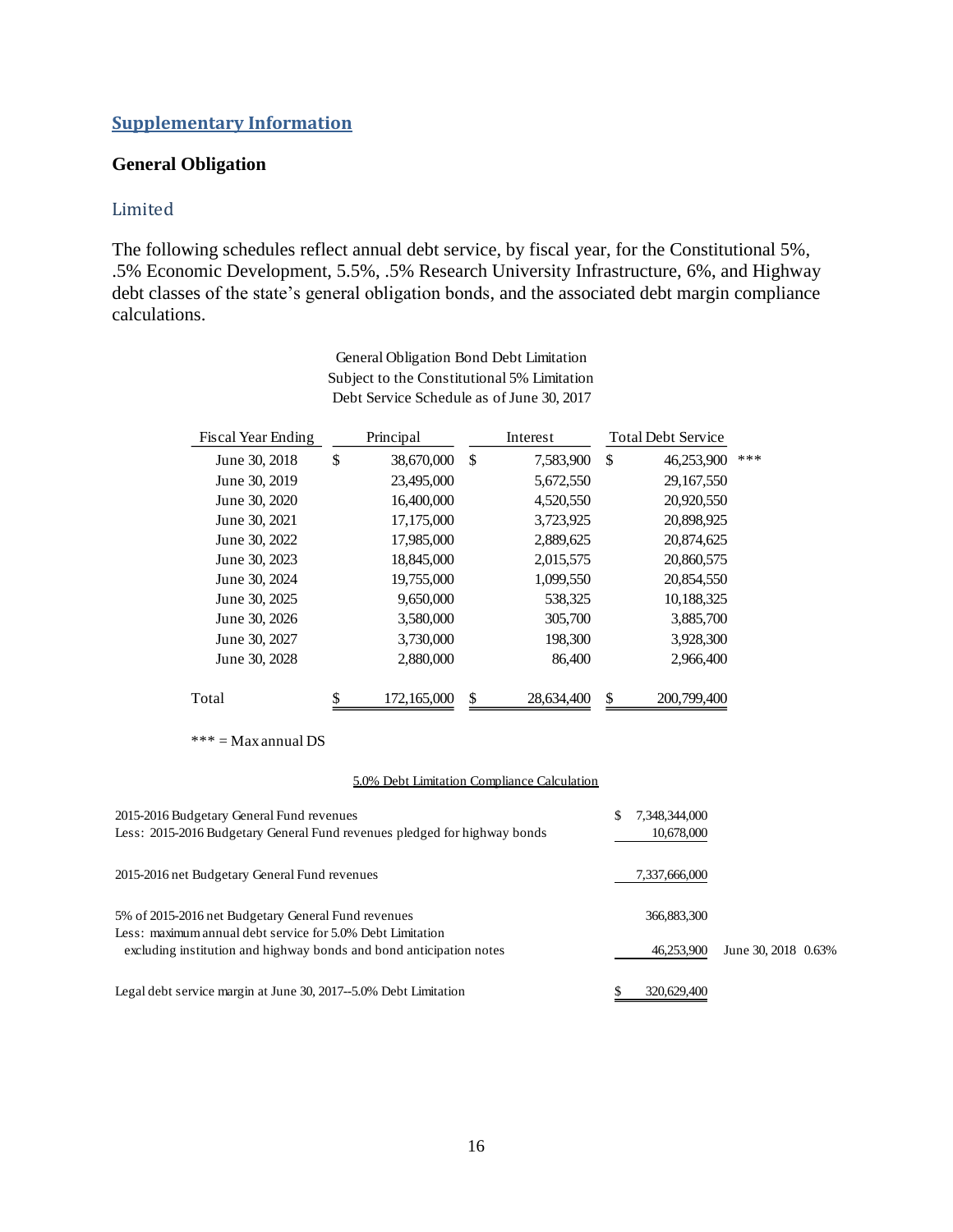#### General Obligation Economic Development Bond Debt Limitation Subject to the 0.50% Limitation Debt Service Schedule as of June 30, 2017

| <b>Fiscal Year Ending</b>                                                                     | Principal                                                            |    | Interest   | <b>Total Debt Service</b>   |         |
|-----------------------------------------------------------------------------------------------|----------------------------------------------------------------------|----|------------|-----------------------------|---------|
| June 30, 2018                                                                                 | \$<br>13,955,000                                                     | \$ | 3,722,895  | \$<br>17,677,895            | ***     |
| June 30, 2019                                                                                 | 9,760,000                                                            |    | 3,402,159  | 13,162,159                  |         |
| June 30, 2020                                                                                 | 10,125,000                                                           |    | 3,131,950  | 13,256,950                  |         |
| June 30, 2021                                                                                 | 7,405,000                                                            |    | 2,892,425  | 10,297,425                  |         |
| June 30, 2022                                                                                 | 5,890,000                                                            |    | 2,722,550  | 8,612,550                   |         |
| June 30, 2023                                                                                 | 6,180,000                                                            |    | 2,428,050  | 8,608,050                   |         |
| June 30, 2024                                                                                 | 6,275,000                                                            |    | 2,068,925  | 8,343,925                   |         |
| June 30, 2025                                                                                 | 5,500,000                                                            |    | 1,773,275  | 7,273,275                   |         |
| June 30, 2026                                                                                 | 6,905,000                                                            |    | 1,495,400  | 8,400,400                   |         |
| June 30, 2027                                                                                 | 7,235,000                                                            |    | 1,181,350  | 8,416,350                   |         |
| June 30, 2028                                                                                 | 7,555,000                                                            |    | 864,100    | 8,419,100                   |         |
| June 30, 2029                                                                                 | 7,905,000                                                            |    | 532,300    | 8,437,300                   |         |
| June 30, 2030                                                                                 | 6,940,000                                                            |    | 266,750    | 7,206,750                   |         |
| June 30, 2031                                                                                 | 2,855,000                                                            |    | 42,825     | 2,897,825                   |         |
|                                                                                               |                                                                      |    |            |                             |         |
| Total                                                                                         | \$<br>104,485,000                                                    | \$ | 26,524,954 | \$<br>131,009,954           |         |
| $*** = Max annual DS$                                                                         |                                                                      |    |            |                             |         |
|                                                                                               |                                                                      |    |            |                             |         |
|                                                                                               | .5% Economic Development Bond Debt Limitation Compliance Calculation |    |            |                             |         |
|                                                                                               |                                                                      |    |            | \$                          |         |
| dgetary General Fund revenues<br>16 Budgetary General Fund revenues pledged for highway bonds |                                                                      |    |            | 7,348,344,000<br>10,678,000 |         |
|                                                                                               |                                                                      |    |            |                             |         |
| <b>Budgetary General Fund revenues</b>                                                        |                                                                      |    |            | 7,337,666,000               |         |
|                                                                                               |                                                                      |    |            |                             |         |
| 2016 net Budgetary General Fund revenues                                                      |                                                                      |    |            | 36,688,330                  |         |
| m annual debt service for 0.5% economic development bonds                                     |                                                                      |    |            | 17,677,895                  | June 30 |
|                                                                                               |                                                                      |    |            |                             |         |
| rvice margin at June 30, 2017--0.5% economic development bonds                                |                                                                      |    |            | \$<br>19,010,435            |         |
|                                                                                               |                                                                      |    |            |                             |         |
|                                                                                               |                                                                      |    |            |                             |         |
|                                                                                               |                                                                      |    |            |                             |         |
|                                                                                               |                                                                      |    |            |                             |         |
|                                                                                               |                                                                      |    |            |                             |         |
|                                                                                               |                                                                      |    |            |                             |         |
|                                                                                               |                                                                      |    |            |                             |         |
|                                                                                               |                                                                      |    |            |                             |         |
|                                                                                               |                                                                      |    |            |                             |         |
|                                                                                               |                                                                      |    |            |                             |         |
|                                                                                               |                                                                      |    |            |                             |         |
|                                                                                               |                                                                      |    |            |                             |         |
|                                                                                               |                                                                      |    |            |                             |         |
|                                                                                               |                                                                      |    |            |                             |         |
|                                                                                               |                                                                      |    |            |                             |         |
|                                                                                               |                                                                      |    |            |                             |         |
|                                                                                               |                                                                      | 17 |            |                             |         |

#### .5% Economic Development Bond Debt Limitation Compliance Calculation

| 2015-2016 Budgetary General Fund revenues<br>Less: 2015-2016 Budgetary General Fund revenues pledged for highway bonds         | 7,348,344,000<br>10,678,000 |                     |
|--------------------------------------------------------------------------------------------------------------------------------|-----------------------------|---------------------|
| 2015-2016 net Budgetary General Fund revenues                                                                                  | 7,337,666,000               |                     |
| 0.5% of 2015-2016 net Budgetary General Fund revenues<br>Less: maximum annual debt service for 0.5% economic development bonds | 36,688,330<br>17,677,895    | June 30, 2018 0.24% |
| Legal debt service margin at June 30, 2017--0.5% economic development bonds                                                    | 19,010,435                  |                     |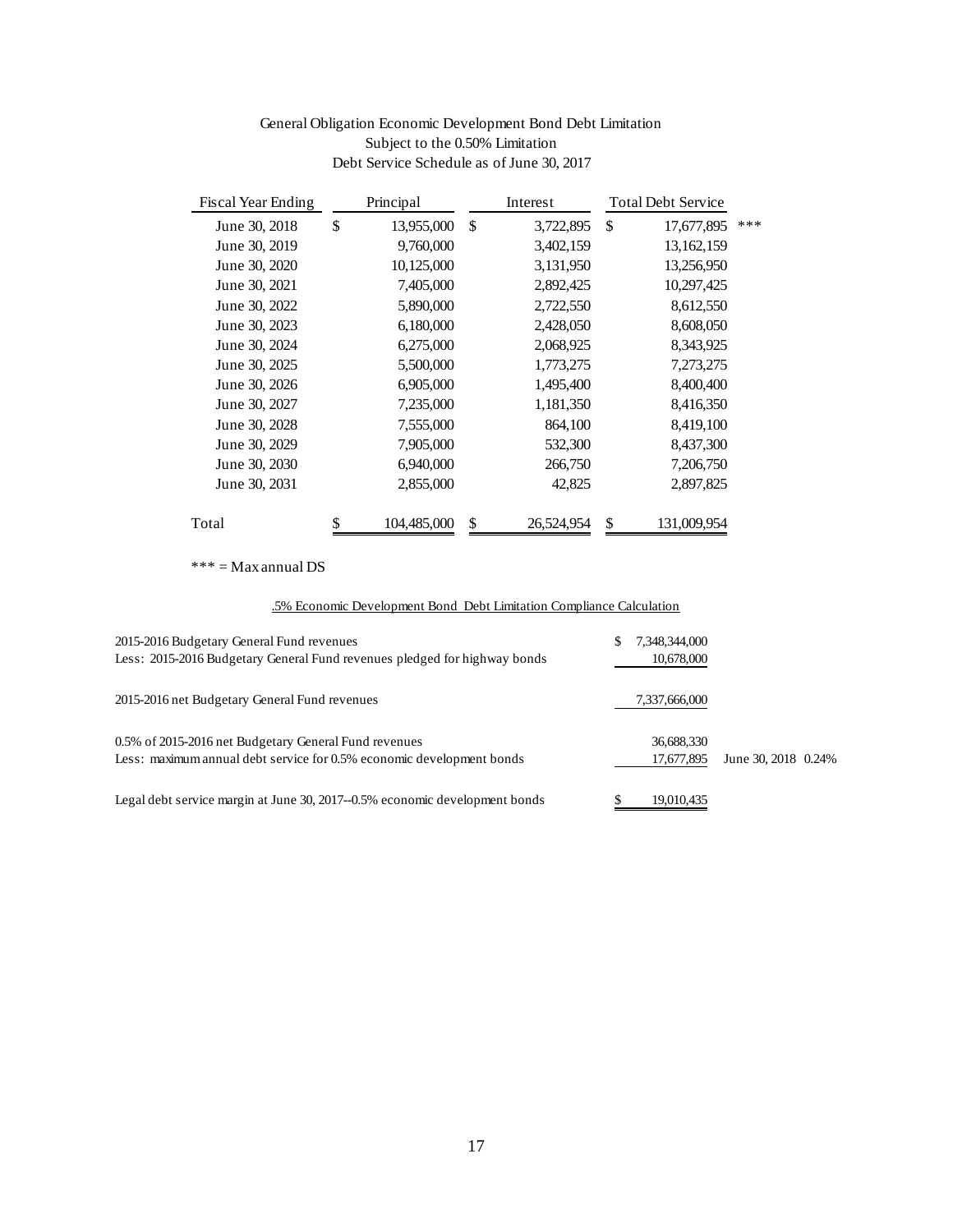#### General Obligation Bond Debt Limitation Subject to the 5.50% Limitation Debt Service Schedule as of June 30, 2017

| <b>Fiscal Year Ending</b>                                                                      | Principal         |    | Interest                                    | <b>Total Debt Service</b>         |         |
|------------------------------------------------------------------------------------------------|-------------------|----|---------------------------------------------|-----------------------------------|---------|
| June 30, 2018                                                                                  | \$<br>52,625,000  | \$ | 11,306,795                                  | \$<br>63,931,795                  | ***     |
| June 30, 2019                                                                                  | 33,255,000        |    | 9,074,709                                   | 42,329,709                        |         |
| June 30, 2020                                                                                  | 26,525,000        |    | 7,652,500                                   | 34,177,500                        |         |
| June 30, 2021                                                                                  | 24,580,000        |    | 6,616,350                                   | 31,196,350                        |         |
| June 30, 2022                                                                                  | 23,875,000        |    | 5,612,175                                   | 29,487,175                        |         |
| June 30, 2023                                                                                  | 25,025,000        |    | 4,443,625                                   | 29,468,625                        |         |
| June 30, 2024                                                                                  | 26,030,000        |    | 3,168,475                                   | 29,198,475                        |         |
| June 30, 2025                                                                                  | 15,150,000        |    | 2,311,600                                   | 17,461,600                        |         |
| June 30, 2026                                                                                  | 10,485,000        |    | 1,801,100                                   | 12,286,100                        |         |
| June 30, 2027                                                                                  | 10,965,000        |    | 1,379,650                                   | 12,344,650                        |         |
| June 30, 2028                                                                                  | 10,435,000        |    | 950,500                                     | 11,385,500                        |         |
| June 30, 2029                                                                                  | 7,905,000         |    | 532,300                                     | 8,437,300                         |         |
| June 30, 2030                                                                                  | 6,940,000         |    | 266,750                                     | 7,206,750                         |         |
| June 30, 2031                                                                                  | 2,855,000         |    | 42,825                                      | 2,897,825                         |         |
| Total                                                                                          | \$<br>276,650,000 | \$ | 55,159,354                                  | \$<br>331,809,354                 |         |
| *** = $Max$ annual DS                                                                          |                   |    |                                             |                                   |         |
|                                                                                                |                   |    | 5.5% Debt Limitation Compliance Calculation |                                   |         |
| dgetary General Fund revenues<br>016 Budgetary General Fund revenues pledged for highway bonds |                   |    |                                             | \$<br>7,348,344,000<br>10,678,000 |         |
| Budgetary General Fund revenues                                                                |                   |    |                                             | 7,337,666,000                     |         |
| 2016 net Budgetary General Fund revenues<br>im annual debt service for 5.5% Debt Limitation    |                   |    |                                             | 403,571,630<br>63,931,795         | June 30 |
| rvice margin at June 30, 2017--5.5% Debt Limitation                                            |                   |    |                                             | \$<br>339,639,835                 |         |
|                                                                                                |                   |    |                                             |                                   |         |
|                                                                                                |                   | 18 |                                             |                                   |         |

#### 5.5% Debt Limitation Compliance Calculation

| 2015-2016 Budgetary General Fund revenues<br>Less: 2015-2016 Budgetary General Fund revenues pledged for highway bonds | 7,348,344,000<br>10,678,000 |                     |
|------------------------------------------------------------------------------------------------------------------------|-----------------------------|---------------------|
| 2015-2016 net Budgetary General Fund revenues                                                                          | 7,337,666,000               |                     |
| 5.5% of 2015-2016 net Budgetary General Fund revenues<br>Less: maximum annual debt service for 5.5% Debt Limitation    | 403,571,630<br>63,931,795   | June 30, 2018 0.87% |
| Legal debt service margin at June 30, 2017--5.5% Debt Limitation                                                       | 339,639,835                 |                     |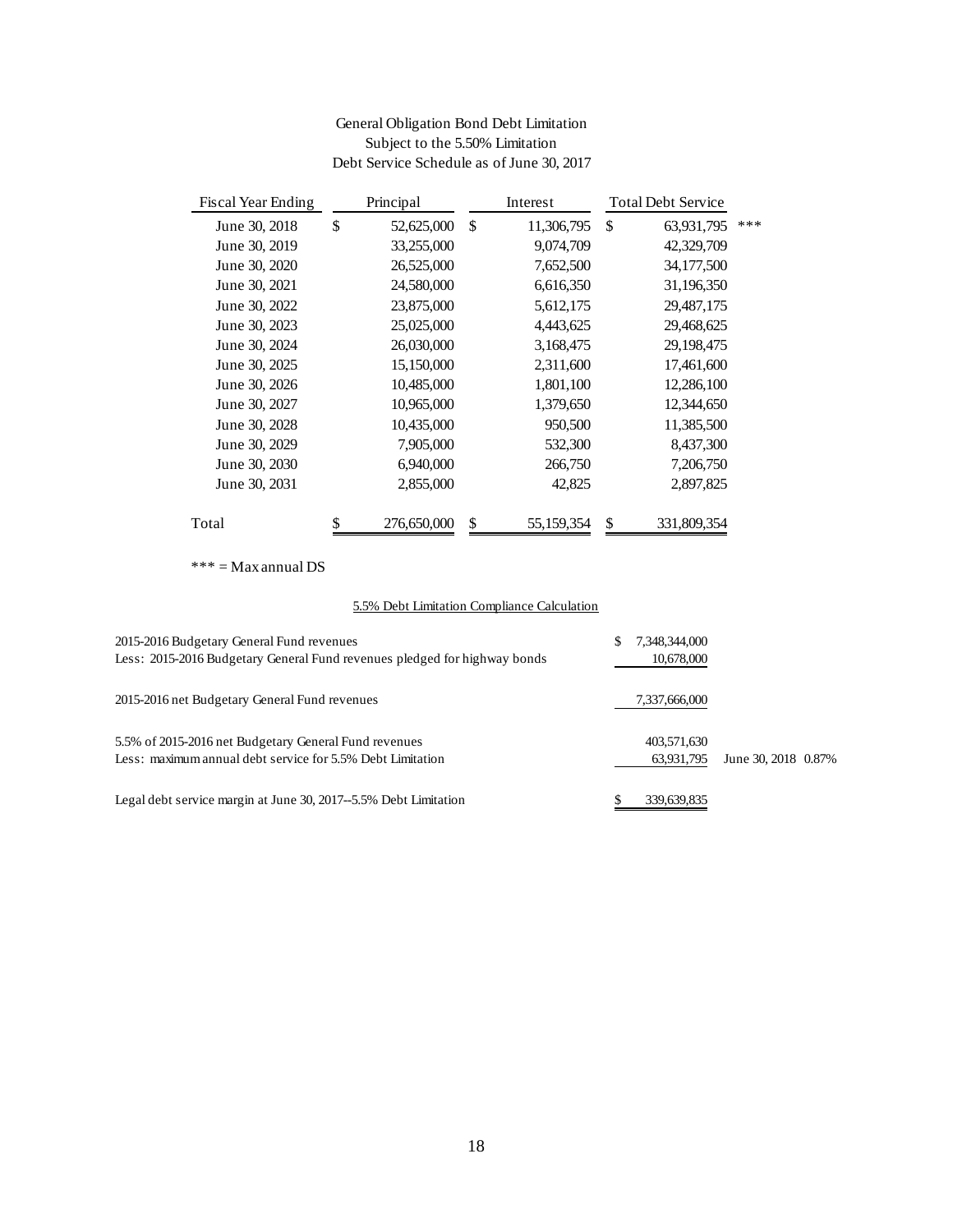#### General Obligation Research University Infrastructure Bond Debt Limitation Subject to the 0.50% Limitation Debt Service Schedule as of June 30, 2017

| <b>Fiscal Year Ending</b>                                                | Principal        |    | Interest                                                                           | <b>Total Debt Service</b> |         |
|--------------------------------------------------------------------------|------------------|----|------------------------------------------------------------------------------------|---------------------------|---------|
| June 30, 2018                                                            | \$<br>15,440,000 | \$ | 3,819,700                                                                          | \$<br>19,259,700          |         |
| June 30, 2019                                                            | 16,235,000       |    | 3,046,300                                                                          | 19,281,300                |         |
| June 30, 2020                                                            | 17,155,000       |    | 2,220,475                                                                          | 19,375,475                | ***     |
| June 30, 2021                                                            | 15,870,000       |    | 1,404,150                                                                          | 17,274,150                |         |
| June 30, 2022                                                            | 3,870,000        |    | 915,400                                                                            | 4,785,400                 |         |
| June 30, 2023                                                            | 4,055,000        |    | 717,275                                                                            | 4,772,275                 |         |
| June 30, 2024                                                            | 4,255,000        |    | 509,525                                                                            | 4,764,525                 |         |
| June 30, 2025                                                            | 4,505,000        |    | 296,250                                                                            | 4,801,250                 |         |
| June 30, 2026                                                            | 1,185,000        |    | 171,575                                                                            | 1,356,575                 |         |
| June 30, 2027                                                            | 1,230,000        |    | 129,200                                                                            | 1,359,200                 |         |
| June 30, 2028                                                            | 1,280,000        |    | 79,000                                                                             | 1,359,000                 |         |
| June 30, 2029                                                            | 1,335,000        |    | 26,700                                                                             | 1,361,700                 |         |
| Total                                                                    | \$<br>86,415,000 | \$ | 13,335,550                                                                         | \$<br>99,750,550          |         |
| $*** = Max annual DS$                                                    |                  |    |                                                                                    |                           |         |
|                                                                          |                  |    | .5% Research University Infrastructure Bond Debt Limitation Compliance Calculation |                           |         |
|                                                                          |                  |    |                                                                                    |                           |         |
| dgetary General Fund revenues                                            |                  |    |                                                                                    | \$<br>7,348,344,000       |         |
| 016 Budgetary General Fund revenues pledged for highway bonds            |                  |    |                                                                                    | 10,678,000                |         |
| Budgetary General Fund revenues                                          |                  |    |                                                                                    | 7,337,666,000             |         |
| 2016 net Budgetary General Fund revenues                                 |                  |    |                                                                                    | 36,688,330                |         |
| im annual debt service for 0.5% research university infrastructure bonds |                  |    |                                                                                    | 19,375,475                | June 30 |
| rvice margin at June 30, 2017--research university infrastructure bonds  |                  |    |                                                                                    | \$<br>17,312,855          |         |
|                                                                          |                  |    |                                                                                    |                           |         |
|                                                                          |                  |    |                                                                                    |                           |         |
|                                                                          |                  |    |                                                                                    |                           |         |
|                                                                          |                  |    |                                                                                    |                           |         |
|                                                                          |                  |    |                                                                                    |                           |         |
|                                                                          |                  |    |                                                                                    |                           |         |
|                                                                          |                  |    |                                                                                    |                           |         |
|                                                                          |                  |    |                                                                                    |                           |         |
|                                                                          |                  |    |                                                                                    |                           |         |
|                                                                          |                  |    |                                                                                    |                           |         |
|                                                                          |                  |    |                                                                                    |                           |         |
|                                                                          |                  |    |                                                                                    |                           |         |
|                                                                          |                  |    |                                                                                    |                           |         |
|                                                                          |                  |    |                                                                                    |                           |         |
|                                                                          |                  |    |                                                                                    |                           |         |
|                                                                          |                  |    |                                                                                    |                           |         |
|                                                                          |                  |    |                                                                                    |                           |         |
|                                                                          |                  | 19 |                                                                                    |                           |         |
|                                                                          |                  |    |                                                                                    |                           |         |

#### .5% Research University Infrastructure Bond Debt Limitation Compliance Calculation

| 2015-2016 Budgetary General Fund revenues<br>Less: 2015-2016 Budgetary General Fund revenues pledged for highway bonds                       | 7,348,344,000<br>10,678,000 |                     |  |
|----------------------------------------------------------------------------------------------------------------------------------------------|-----------------------------|---------------------|--|
| 2015-2016 net Budgetary General Fund revenues                                                                                                | 7,337,666,000               |                     |  |
| 0.5% of 2015-2016 net Budgetary General Fund revenues<br>Less: maximum annual debt service for 0.5% research university infrastructure bonds | 36,688,330<br>19,375,475    | June 30, 2020 0.26% |  |
| Legal debt service margin at June 30, 2017-research university infrastructure bonds                                                          | 17,312,855                  |                     |  |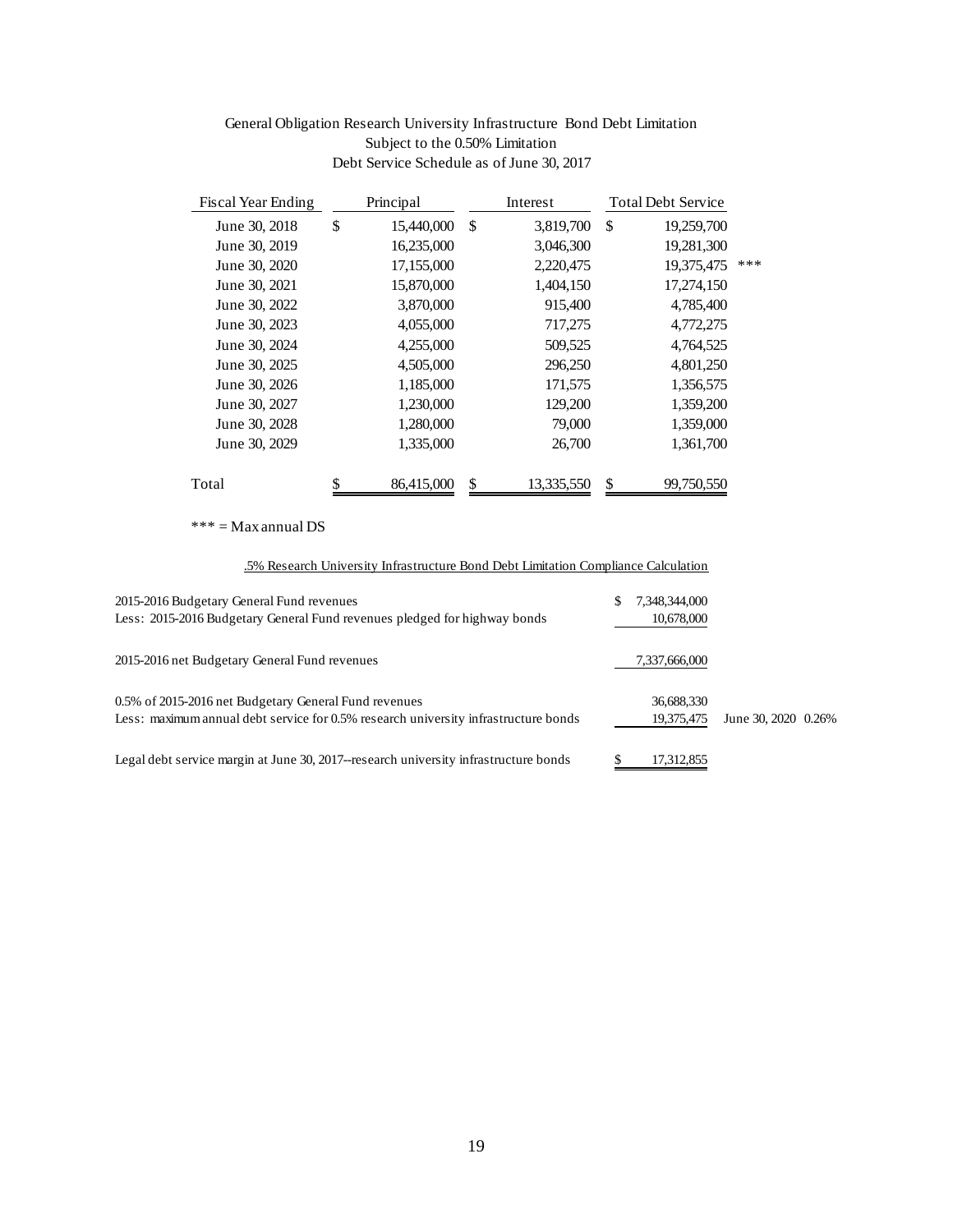#### General Obligation Bond Debt Limitation Subject to the 6.0% Limitation Debt Service Schedule as of June 30, 2017

| <b>Fiscal Year Ending</b>                                                                                          | Principal                                   |    | Interest   | <b>Total Debt Service</b> |         |
|--------------------------------------------------------------------------------------------------------------------|---------------------------------------------|----|------------|---------------------------|---------|
| June 30, 2018                                                                                                      | \$<br>68,065,000                            | \$ | 15,126,495 | \$<br>83,191,495          | ***     |
| June 30, 2019                                                                                                      | 49,490,000                                  |    | 12,121,009 | 61,611,009                |         |
| June 30, 2020                                                                                                      | 43,680,000                                  |    | 9,872,975  | 53,552,975                |         |
| June 30, 2021                                                                                                      | 40,450,000                                  |    | 8,020,500  | 48,470,500                |         |
| June 30, 2022                                                                                                      | 27,745,000                                  |    | 6,527,575  | 34,272,575                |         |
| June 30, 2023                                                                                                      | 29,080,000                                  |    | 5,160,900  | 34,240,900                |         |
| June 30, 2024                                                                                                      | 30,285,000                                  |    | 3,678,000  | 33,963,000                |         |
| June 30, 2025                                                                                                      | 19,655,000                                  |    | 2,607,850  | 22,262,850                |         |
| June 30, 2026                                                                                                      | 11,670,000                                  |    | 1,972,675  | 13,642,675                |         |
| June 30, 2027                                                                                                      | 12,195,000                                  |    | 1,508,850  | 13,703,850                |         |
| June 30, 2028                                                                                                      | 11,715,000                                  |    | 1,029,500  | 12,744,500                |         |
| June 30, 2029                                                                                                      | 9,240,000                                   |    | 559,000    | 9,799,000                 |         |
| June 30, 2030                                                                                                      | 6,940,000                                   |    | 266,750    | 7,206,750                 |         |
| June 30, 2031                                                                                                      | 2,855,000                                   |    | 42,825     | 2,897,825                 |         |
| Total                                                                                                              | \$<br>363,065,000                           | \$ | 68,494,904 | \$<br>431,559,904         |         |
| $***$ = Max annual DS                                                                                              |                                             |    |            |                           |         |
|                                                                                                                    | 6.0% Debt Limitation Compliance Calculation |    |            |                           |         |
| dgetary General Fund revenues                                                                                      |                                             |    |            | \$<br>7,348,344,000       |         |
| 116 Budgetary General Fund revenues pledged for highway bonds                                                      |                                             |    |            | 10,678,000                |         |
| Budgetary General Fund revenues                                                                                    |                                             |    |            | 7,337,666,000             |         |
| 16 net Budgetary General Fund revenues                                                                             |                                             |    |            | 440,259,960               |         |
| m annual debt service for 6.0% general obligation bonds<br>stitution and highway bonds and bond anticipation notes |                                             |    |            | 83, 191, 495              | June 30 |
| rvice margin at June 30, 2017--6.0% Debt Limitation                                                                |                                             |    |            | \$<br>357,068,465         |         |
|                                                                                                                    |                                             |    |            |                           |         |
|                                                                                                                    |                                             |    |            |                           |         |
|                                                                                                                    |                                             |    |            |                           |         |
|                                                                                                                    |                                             |    |            |                           |         |
|                                                                                                                    |                                             |    |            |                           |         |
|                                                                                                                    |                                             |    |            |                           |         |
|                                                                                                                    |                                             |    |            |                           |         |
|                                                                                                                    |                                             |    |            |                           |         |
|                                                                                                                    |                                             |    |            |                           |         |
|                                                                                                                    |                                             |    |            |                           |         |
|                                                                                                                    |                                             | 20 |            |                           |         |

#### 6.0% Debt Limitation Compliance Calculation

| 2015-2016 Budgetary General Fund revenues<br>Less: 2015-2016 Budgetary General Fund revenues pledged for highway bonds     | 7,348,344,000<br>10,678,000 |                     |  |
|----------------------------------------------------------------------------------------------------------------------------|-----------------------------|---------------------|--|
| 2015-2016 net Budgetary General Fund revenues                                                                              | 7,337,666,000               |                     |  |
| 6% of 2015-2016 net Budgetary General Fund revenues<br>Less: maximum annual debt service for 6.0% general obligation bonds | 440.259.960                 |                     |  |
| excluding institution and highway bonds and bond anticipation notes                                                        | 83, 191, 495                | June 30, 2018 1.13% |  |
| Legal debt service margin at June 30, 2017--6.0% Debt Limitation                                                           | 357,068,465                 |                     |  |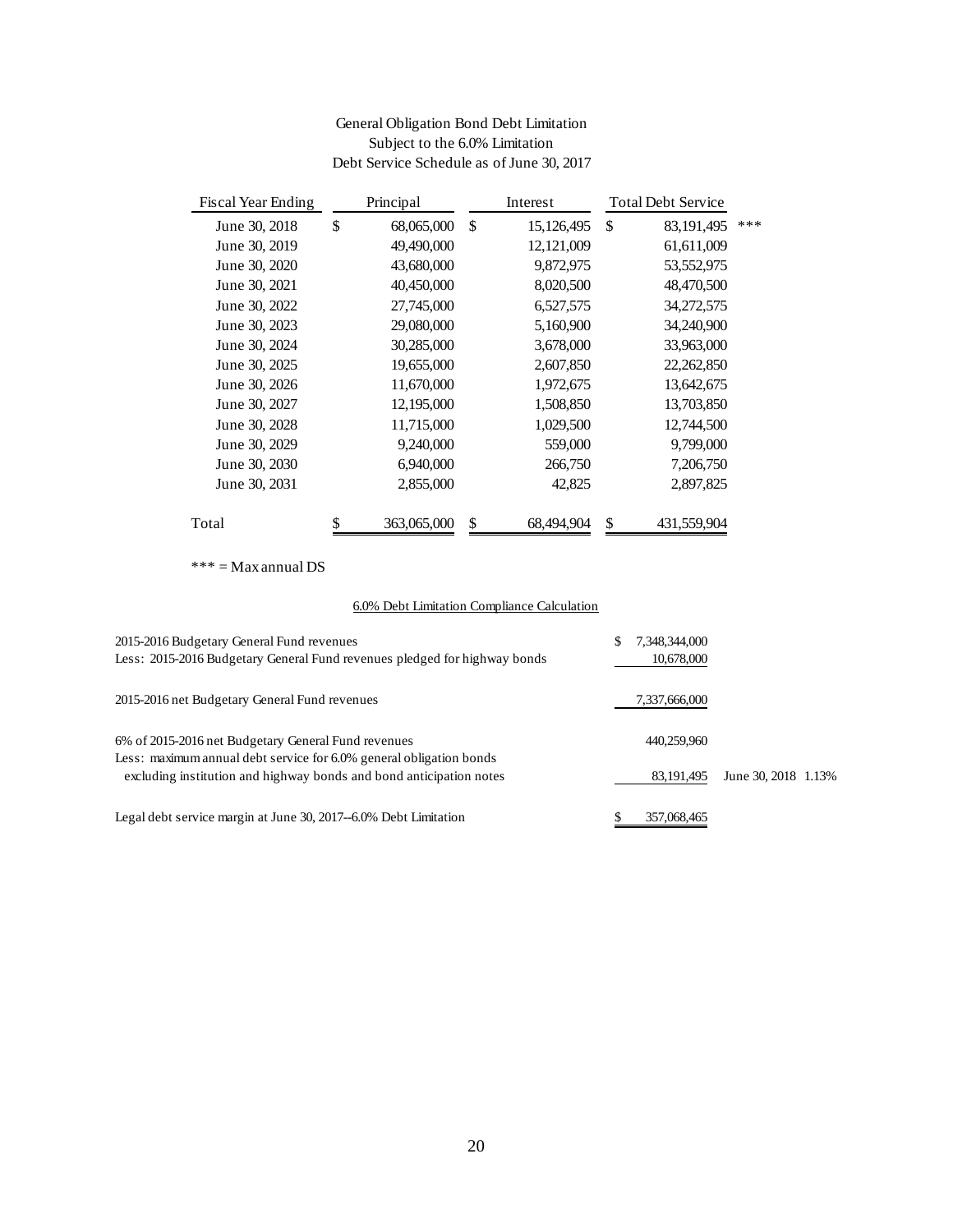#### General Obligation Highway Bond Debt Limitation Subject to the 15% Limitation Debt Service Schedule as of June 30, 2017

| <b>Fiscal Year Ending</b> | Principal                                                         |    | Interest   | <b>Total Debt Service</b> |         |
|---------------------------|-------------------------------------------------------------------|----|------------|---------------------------|---------|
| June 30, 2018             | \$<br>45,075,000                                                  | \$ | 8,839,850  | \$<br>53,914,850          | ***     |
| June 30, 2019             | 46,595,000                                                        |    | 6,575,700  | 53,170,700                |         |
| June 30, 2020             | 35,125,000                                                        |    | 4,239,450  | 39,364,450                |         |
| June 30, 2021             | 36,985,000                                                        |    | 2,467,450  | 39,452,450                |         |
| June 30, 2022             | 13,050,000                                                        |    | 849,750    | 13,899,750                |         |
| June 30, 2023             | 10,470,000                                                        |    | 261,750    | 10,731,750                |         |
| Total                     | \$<br>187,300,000                                                 | \$ | 23,233,950 | \$<br>210,533,950         |         |
| $*** = Max annual DS$     |                                                                   |    |            |                           |         |
|                           | <b>State Highway Bonds Debt Limitation Compliance Calculation</b> |    |            |                           |         |
|                           |                                                                   |    |            | 10,678,000<br>683,599,000 |         |
|                           |                                                                   |    |            | 694,277,000               |         |
|                           |                                                                   |    |            | 104, 141, 550             |         |
|                           |                                                                   |    |            | 53,914,850                | June 30 |
|                           |                                                                   |    |            | 50,226,700                |         |
|                           |                                                                   |    |            |                           |         |
|                           |                                                                   |    |            |                           |         |
|                           |                                                                   |    |            |                           |         |
|                           |                                                                   |    |            |                           |         |
|                           |                                                                   |    |            |                           |         |
|                           |                                                                   |    |            |                           |         |
|                           |                                                                   |    |            |                           |         |
|                           |                                                                   |    |            |                           |         |
|                           |                                                                   |    |            |                           |         |
|                           |                                                                   |    |            |                           |         |
|                           |                                                                   |    |            |                           |         |
|                           |                                                                   |    |            |                           |         |
|                           |                                                                   |    |            |                           |         |
|                           |                                                                   |    |            |                           |         |
|                           |                                                                   |    |            |                           |         |
|                           |                                                                   |    |            |                           |         |
|                           |                                                                   |    |            |                           |         |
|                           |                                                                   |    |            |                           |         |
|                           |                                                                   |    |            |                           |         |
|                           |                                                                   |    |            |                           |         |
|                           |                                                                   | 21 |            |                           |         |

#### State Highway Bonds Debt Limitation Compliance Calculation

|  | 10,678,000    |                     |  |
|--|---------------|---------------------|--|
|  | 683,599,000   |                     |  |
|  | 694,277,000   |                     |  |
|  | 104, 141, 550 |                     |  |
|  | 53,914,850    | June 30, 2018 7.77% |  |
|  | 50,226,700    |                     |  |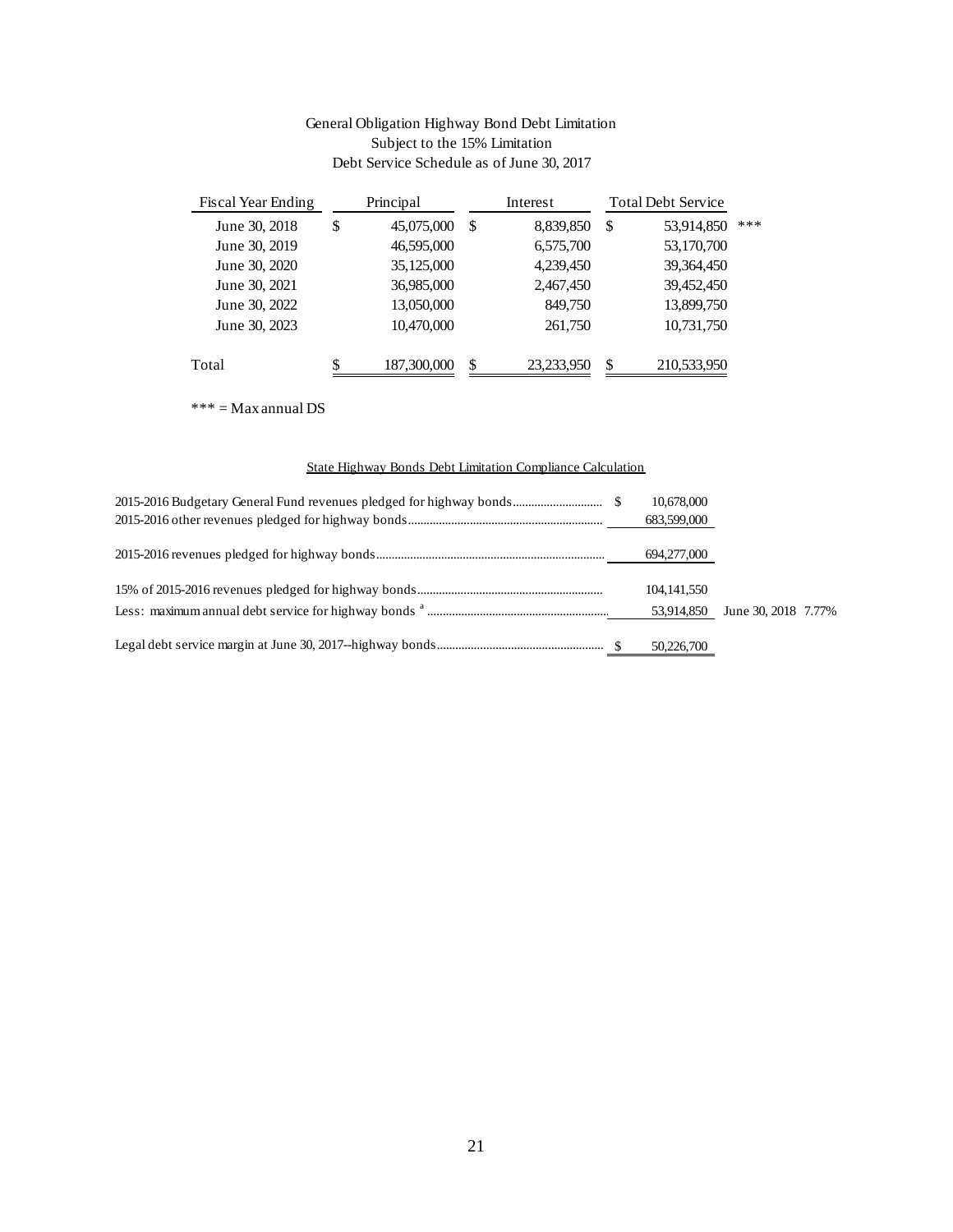## <span id="page-22-0"></span>Debt Not Subject to Limitation on Debt Service

The following schedules reflect current debt service for the general obligation fixed principal economic development and state institution bond debt service requirements, debt service constraint calculation where applicable, and remaining margin for these classes of debt where applicable.

> General Obligation Economic Development Bond Debt Limitation Subject to the \$170mm Fixed Principal Limitation Debt Service Schedule as of June 30, 2017

| Fiscal Year Ending | Principal           | Interest         |    | <b>Total Debt Service</b> |     |
|--------------------|---------------------|------------------|----|---------------------------|-----|
| June 30, 2018      | \$<br>8,210,000     | \$<br>4,288,400  | S. | 12,498,400                |     |
| June 30, 2019      | 6,680,000           | 3,877,900        |    | 10,557,900                |     |
| June 30, 2020      | 6,960,000           | 3,543,900        |    | 10,503,900                |     |
| June 30, 2021      | 18,880,000          | 3,195,900        |    | 22,075,900                |     |
| June 30, 2022      | 27,150,000          | 2,251,900        |    | 29,401,900                |     |
| June 30, 2023      | 9,645,000           | 1,165,900        |    | 10,810,900                |     |
| June 30, 2024      | 29,980,000          | 973,000          |    | 30,953,000                | *** |
| June 30, 2025      | 18,670,000          | 373,400          |    | 19,043,400                |     |
| Total              | \$<br>126, 175, 000 | \$<br>19,670,300 | \$ | 145,845,300               |     |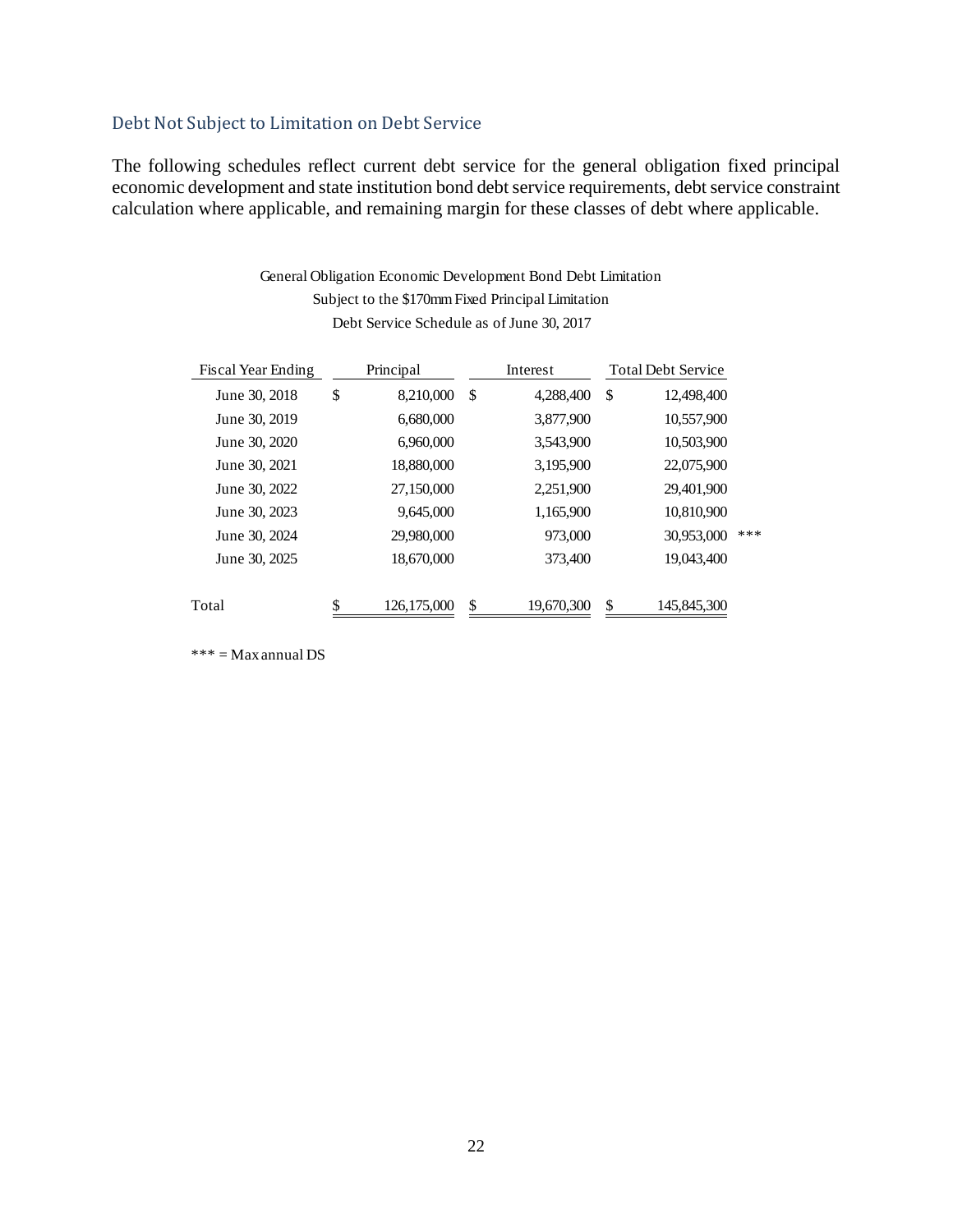The following schedules reflect each institution's current general obligation bond debt service requirements, debt service constraint calculation, and remaining margin for this class of debt.

#### Debt Service Schedule as of June 30, 2017 General Obligation State Institution Bonds Issued on Behalf of The Citadel

| Fiscal Year Ending                        | Principal |                                | Interest | <b>Total Debt Service</b> |         |     |
|-------------------------------------------|-----------|--------------------------------|----------|---------------------------|---------|-----|
| June 30, 2018                             |           |                                |          |                           |         | *** |
| Total                                     | \$        | \$<br>$\overline{\phantom{a}}$ |          | \$                        |         |     |
| Aggregate Tuition Deposits June 30, 2017: |           |                                |          | \$                        | 735,563 |     |
| Multiplied by 90%:                        |           |                                |          |                           | 90%     |     |
| Produces:                                 |           |                                |          |                           | 662,007 |     |
| Maximum Annual Debt Service:              |           |                                |          |                           |         |     |
| Margin:                                   |           |                                |          |                           | 662,007 |     |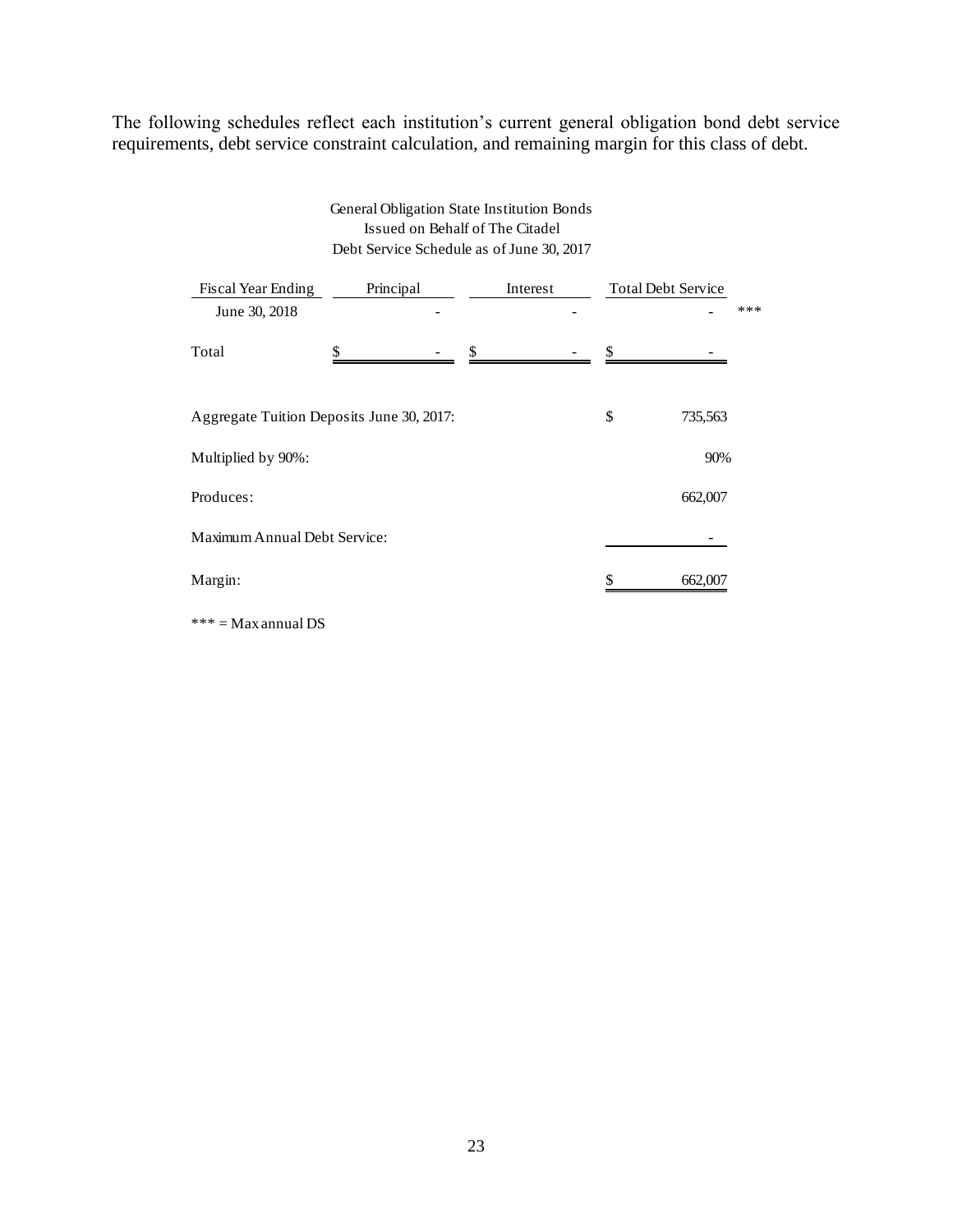| <b>General Obligation State Institution Bonds</b> |
|---------------------------------------------------|
| Issued on Behalf of Clemson University            |
| Debt Service Schedule as of June 30, 2017         |

| *** |
|-----|
|     |
|     |
|     |
|     |
|     |
|     |
|     |
|     |
|     |
|     |
|     |
|     |
|     |
|     |
|     |
|     |
|     |
|     |
|     |
|     |
|     |
|     |
|     |
|     |
|     |
|     |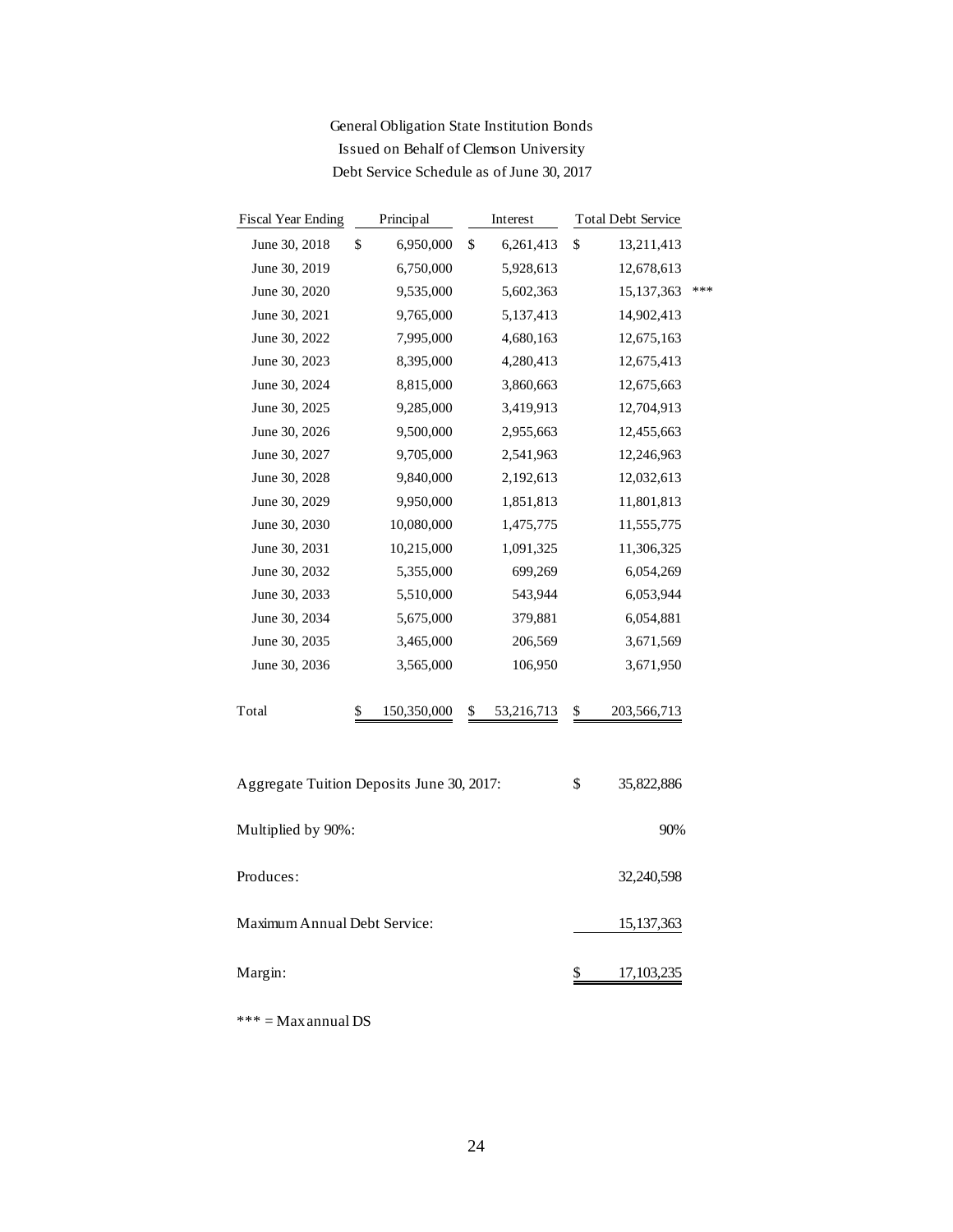## General Obligation State Institution Bonds Issued on Behalf of the College of Charleston Debt Service Schedule as of June 30, 2017

| <b>Fiscal Year Ending</b>                 |    | Principal |    | Interest |    | <b>Total Debt Service</b> |     |
|-------------------------------------------|----|-----------|----|----------|----|---------------------------|-----|
| June 30, 2018                             | \$ | 430,000   | \$ | 115,150  | \$ | 545,150                   |     |
| June 30, 2019                             |    | 450,000   |    | 99,563   |    | 549,563                   |     |
| June 30, 2020                             |    | 475,000   |    | 82,688   |    | 557,688                   |     |
| June 30, 2021                             |    | 500,000   |    | 63,688   |    | 563,688                   |     |
| June 30, 2022                             |    | 525,000   |    | 43,688   |    | 568,688                   |     |
| June 30, 2023                             |    | 550,000   |    | 22,688   |    | 572,688                   | *** |
| Total                                     |    | 2,930,000 | \$ | 427, 463 | \$ | 3,357,463                 |     |
| Aggregate Tuition Deposits June 30, 2017: |    |           |    |          | \$ | 685,242                   |     |
| Multiplied by 90%:                        |    |           |    |          |    | 90%                       |     |
| Produces:                                 |    | 616,718   |    |          |    |                           |     |
| Maximum Annual Debt Service:              |    |           |    |          |    | 572,688                   |     |
| Margin:                                   |    |           |    |          |    | 44.030                    |     |

 $\ast\ast\ast=\mathbf{Max}$ annual DS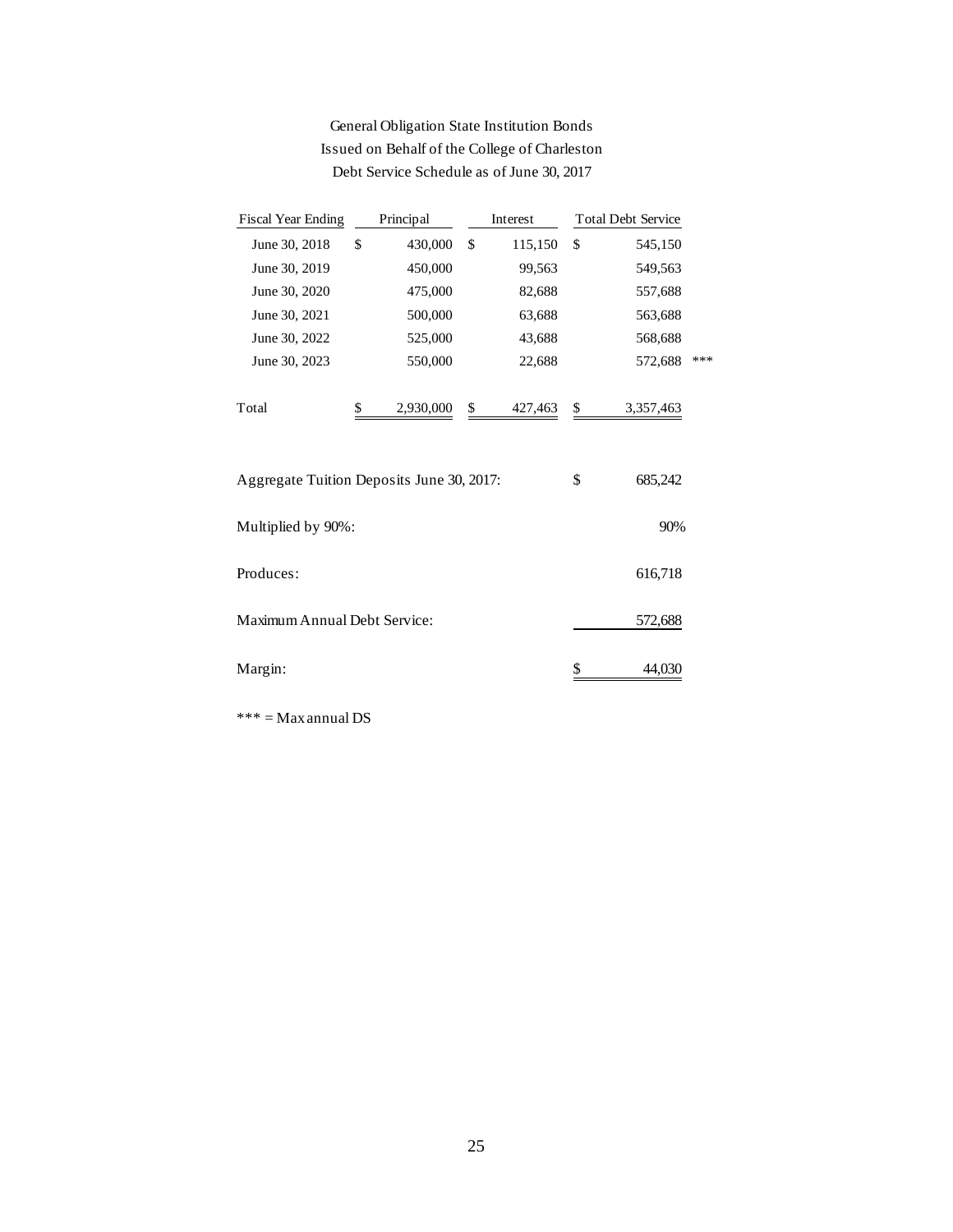| <b>Fiscal Year Ending</b>                 | Principal        | Interest         | <b>Total Debt Service</b> |     |
|-------------------------------------------|------------------|------------------|---------------------------|-----|
| June 30, 2018                             | \$<br>3,115,000  | \$<br>1,973,575  | \$<br>5,088,575           | *** |
| June 30, 2019                             | 3,230,000        | 1,841,325        | 5,071,325                 |     |
| June 30, 2020                             | 3,350,000        | 1,685,888        | 5,035,888                 |     |
| June 30, 2021                             | 3,495,000        | 1,543,488        | 5,038,488                 |     |
| June 30, 2022                             | 3,640,000        | 1,394,788        | 5,034,788                 |     |
| June 30, 2023                             | 3,805,000        | 1,239,838        | 5,044,838                 |     |
| June 30, 2024                             | 3,970,000        | 1,077,788        | 5,047,788                 |     |
| June 30, 2025                             | 4,160,000        | 908,638          | 5,068,638                 |     |
| June 30, 2026                             | 4,360,000        | 700,638          | 5,060,638                 |     |
| June 30, 2027                             | 4,560,000        | 522,700          | 5,082,700                 |     |
| June 30, 2028                             | 3,505,000        | 328,200          | 3,833,200                 |     |
| June 30, 2029                             | 3,670,000        | 188,000          | 3,858,000                 |     |
| June 30, 2030                             | 3,850,000        | 96,250           | 3,946,250                 |     |
| Total                                     | \$<br>48,710,000 | \$<br>13,501,113 | \$<br>62, 211, 113        |     |
| Aggregate Tuition Deposits June 30, 2017: |                  |                  | \$<br>6,788,677           |     |
| Multiplied by 90%:                        |                  |                  | 90%                       |     |
| Produces:                                 |                  |                  | 6,109,809                 |     |
| Maximum Annual Debt Service:              |                  |                  | 5,088,575                 |     |
| Margin:                                   |                  |                  | \$<br>1,021,234           |     |
|                                           |                  |                  |                           |     |

## General Obligation State Institution Bonds Issued on Behalf of Coastal Carolina University Debt Service Schedule as of June 30, 2017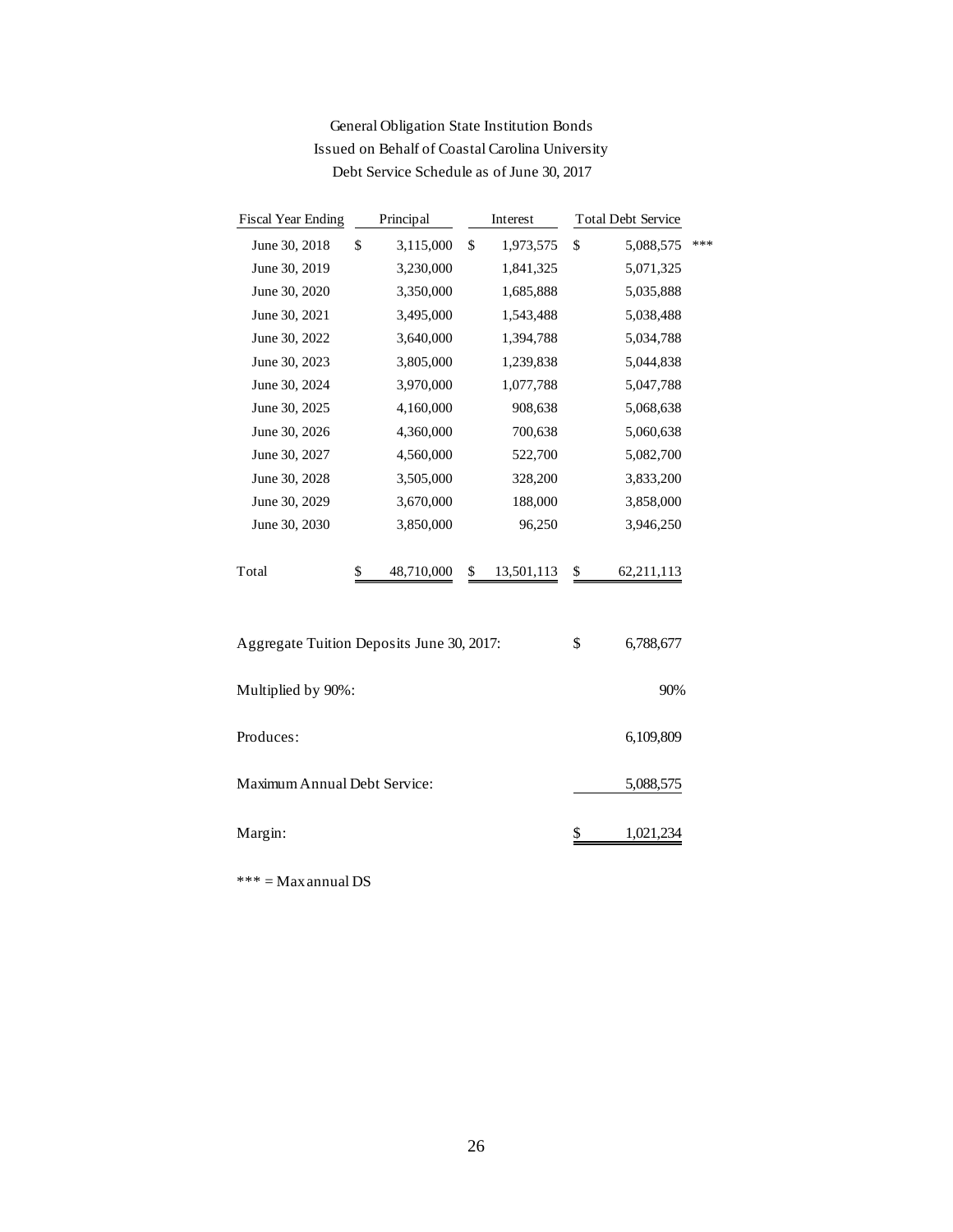## General Obligation State Institution Bonds Issued on Behalf of Lander University Debt Service Schedule as of June 30, 2017

| <b>Fiscal Year Ending</b>                 | Principal        | Interest        | <b>Total Debt Service</b> |     |
|-------------------------------------------|------------------|-----------------|---------------------------|-----|
| June 30, 2018                             | \$<br>1,315,000  | \$<br>845,900   | \$<br>2,160,900           |     |
| June 30, 2019                             | 1,375,000        | 784,150         | 2,159,150                 |     |
| June 30, 2020                             | 1,435,000        | 719,700         | 2,154,700                 |     |
| June 30, 2021                             | 1,505,000        | 652,300         | 2,157,300                 |     |
| June 30, 2022                             | 1,580,000        | 579,025         | 2,159,025                 |     |
| June 30, 2023                             | 1,660,000        | 499,150         | 2,159,150                 |     |
| June 30, 2024                             | 1,725,000        | 437,725         | 2,162,725                 |     |
| June 30, 2025                             | 1,810,000        | 349,650         | 2,159,650                 |     |
| June 30, 2026                             | 1,865,000        | 291,925         | 2,156,925                 |     |
| June 30, 2027                             | 2,095,000        | 219,900         | 2,314,900                 |     |
| June 30, 2028                             | 2,180,000        | 134,400         | 2,314,400                 |     |
| June 30, 2029                             | 2,270,000        | 45,400          | 2,315,400                 | *** |
| Total                                     | \$<br>20,815,000 | \$<br>5,559,225 | \$<br>26,374,225          |     |
| Aggregate Tuition Deposits June 30, 2017: |                  |                 | \$<br>2,572,667           |     |
| Multiplied by 90%:                        |                  |                 | 90%                       |     |
| Produces:                                 |                  |                 | 2,315,400                 |     |
| Maximum Annual Debt Service:              |                  |                 | 2,315,400                 |     |
| Margin:                                   |                  |                 | \$                        |     |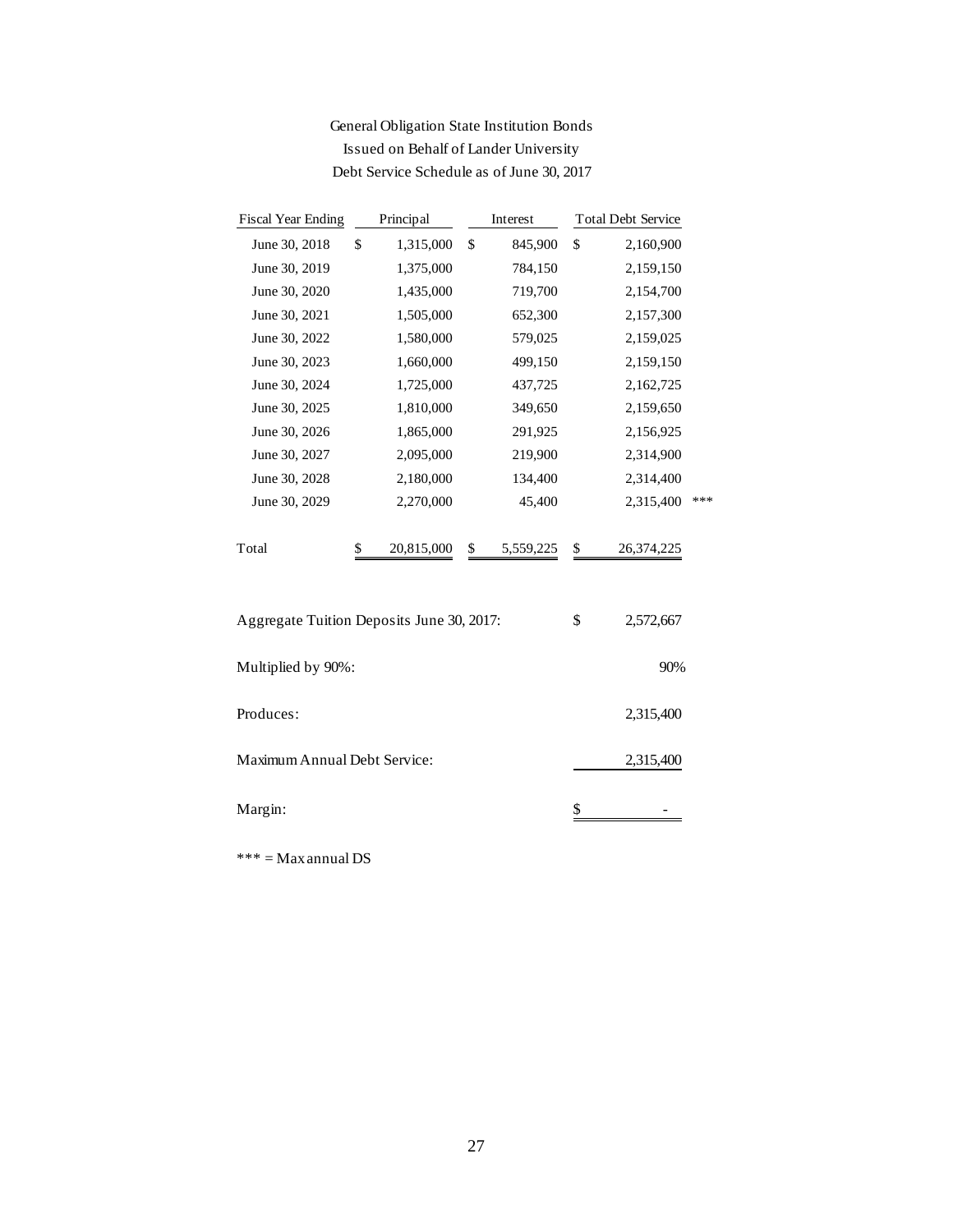| <b>Fiscal Year Ending</b>                 | Principal        | Interest        | <b>Total Debt Service</b> |     |
|-------------------------------------------|------------------|-----------------|---------------------------|-----|
| June 30, 2018                             | \$<br>1,420,000  | \$<br>765,600   | \$<br>2,185,600           |     |
| June 30, 2019                             | 1,475,000        | 708,800         | 2,183,800                 |     |
| June 30, 2020                             | 1,535,000        | 649,800         | 2,184,800                 |     |
| June 30, 2021                             | 1,595,000        | 588,400         | 2,183,400                 |     |
| June 30, 2022                             | 1,660,000        | 524,600         | 2,184,600                 |     |
| June 30, 2023                             | 1,725,000        | 458,200         | 2,183,200                 |     |
| June 30, 2024                             | 1,795,000        | 389,200         | 2,184,200                 |     |
| June 30, 2025                             | 1,870,000        | 317,400         | 2,187,400                 |     |
| June 30, 2026                             | 1,945,000        | 242,600         | 2,187,600                 | *** |
| June 30, 2027                             | 2,020,000        | 164,800         | 2,184,800                 |     |
| June 30, 2028                             | 2,100,000        | 84,000          | 2,184,000                 |     |
| Total                                     | \$<br>19,140,000 | \$<br>4,893,400 | \$<br>24,033,400          |     |
| Aggregate Tuition Deposits June 30, 2017: |                  |                 | \$<br>2,431,000           |     |
| Multiplied by 90%:                        |                  |                 | 90%                       |     |
| Produces:                                 |                  |                 | 2,187,900                 |     |
| Maximum Annual Debt Service:              |                  |                 | 2,187,600                 |     |
| Margin:                                   |                  |                 | \$<br>300                 |     |

## General Obligation State Institution Bonds Issued on Behalf of South Carolina State University Debt Service Schedule as of June 30, 2017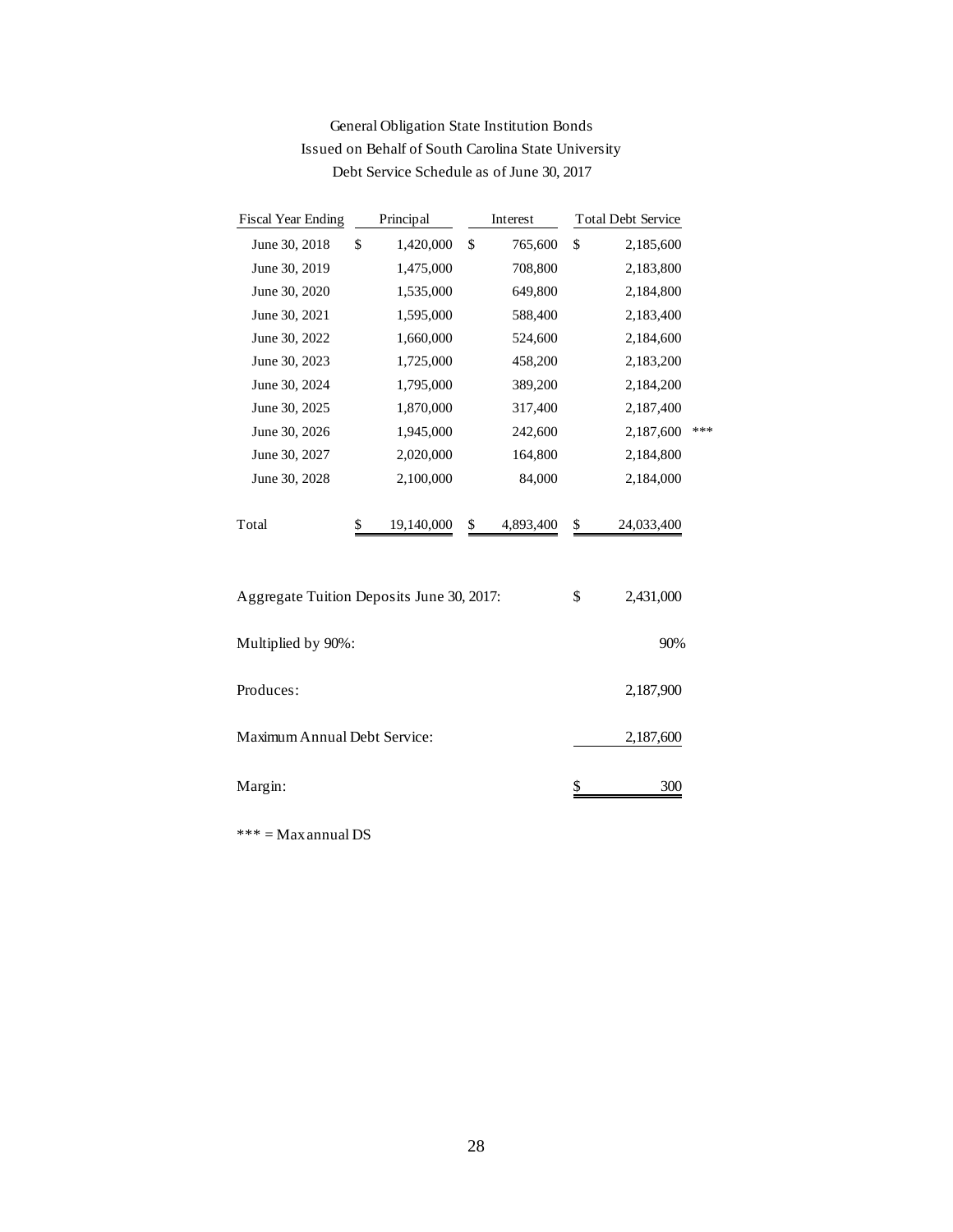| <b>Fiscal Year Ending</b>                 | Principal |             |    | Interest   | <b>Total Debt Service</b> |     |
|-------------------------------------------|-----------|-------------|----|------------|---------------------------|-----|
| June 30, 2018                             | \$        | 9,725,000   | \$ | 6,056,875  | \$<br>15,781,875          | *** |
| June 30, 2019                             |           | 10,105,000  |    | 5,643,725  | 15,748,725                |     |
| June 30, 2020                             |           | 10,590,000  |    | 5,144,400  | 15,734,400                |     |
| June 30, 2021                             |           | 10,990,000  |    | 4,716,875  | 15,706,875                |     |
| June 30, 2022                             |           | 11,525,000  |    | 4,171,625  | 15,696,625                |     |
| June 30, 2023                             |           | 9,675,000   |    | 3,599,775  | 13,274,775                |     |
| June 30, 2024                             |           | 8,965,000   |    | 3,153,325  | 12,118,325                |     |
| June 30, 2025                             |           | 8,955,000   |    | 2,722,075  | 11,677,075                |     |
| June 30, 2026                             |           | 9,445,000   |    | 2,279,325  | 11,724,325                |     |
| June 30, 2027                             |           | 5,835,000   |    | 1,827,506  | 7,662,506                 |     |
| June 30, 2028                             |           | 6,105,000   |    | 1,558,113  | 7,663,113                 |     |
| June 30, 2029                             |           | 6,385,000   |    | 1,278,038  | 7,663,038                 |     |
| June 30, 2030                             |           | 5,995,000   |    | 1,046,950  | 7,041,950                 |     |
| June 30, 2031                             |           | 6,210,000   |    | 831,088    | 7,041,088                 |     |
| June 30, 2032                             |           | 4,580,000   |    | 602,644    | 5,182,644                 |     |
| June 30, 2033                             |           | 4,730,000   |    | 451,331    | 5,181,331                 |     |
| June 30, 2034                             |           | 4,890,000   |    | 295,056    | 5,185,056                 |     |
| June 30, 2035                             |           | 3,955,000   |    | 133,481    | 4,088,481                 |     |
| Total                                     | \$        | 138,660,000 | \$ | 45,512,206 | \$<br>184, 172, 206       |     |
| Aggregate Tuition Deposits June 30, 2017: |           |             |    |            | \$<br>32,270,353          |     |
| Multiplied by 90%:                        |           |             |    |            | 90%                       |     |
| Produces:                                 |           |             |    |            | 29,043,318                |     |
| Maximum Annual Debt Service:              |           |             |    |            | 15,781,875                |     |
| Margin:                                   |           |             |    |            | \$<br>13,261,443          |     |
|                                           |           |             |    |            |                           |     |

## General Obligation State Institution Bonds Issued on Behalf of the University of South Carolina Debt Service Schedule as of June 30, 2017

 $\mathrm{***} = \mathrm{Max}$ annual DS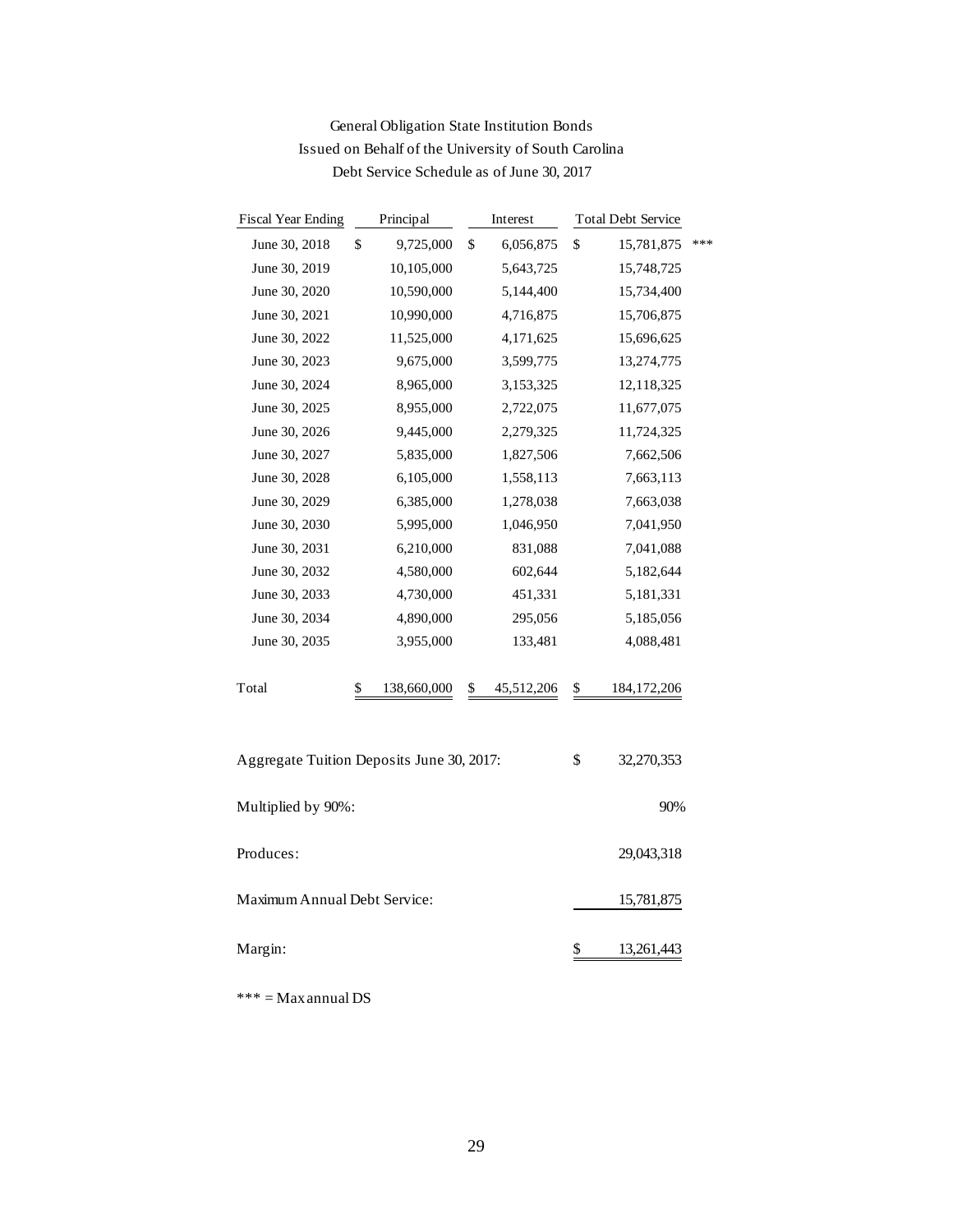| <b>Fiscal Year Ending</b>                 | Principal        | Interest        | <b>Total Debt Service</b> |     |
|-------------------------------------------|------------------|-----------------|---------------------------|-----|
| June 30, 2018                             | \$<br>3,345,000  | \$<br>1,689,025 | \$<br>5,034,025           |     |
| June 30, 2019                             | 3,525,000        | 1,536,225       | 5,061,225                 |     |
| June 30, 2020                             | 3,685,000        | 1,368,525       | 5,053,525                 |     |
| June 30, 2021                             | 3,885,000        | 1,186,525       | 5,071,525                 | *** |
| June 30, 2022                             | 3,815,000        | 993,300         | 4,808,300                 |     |
| June 30, 2023                             | 3,305,000        | 802,175         | 4,107,175                 |     |
| June 30, 2024                             | 3,475,000        | 641,150         | 4,116,150                 |     |
| June 30, 2025                             | 3,410,000        | 474,550         | 3,884,550                 |     |
| June 30, 2026                             | 2,315,000        | 308,475         | 2,623,475                 |     |
| June 30, 2027                             | 1,620,000        | 203,750         | 1,823,750                 |     |
| June 30, 2028                             | 1,715,000        | 122,750         | 1,837,750                 |     |
| June 30, 2029                             | 740,000          | 37,000          | 777,000                   |     |
| Total                                     | \$<br>34,835,000 | \$<br>9,363,450 | \$<br>44,198,450          |     |
| Aggregate Tuition Deposits June 30, 2017: |                  |                 | \$<br>6,189,732           |     |
| Multiplied by 90%:                        |                  |                 | 90%                       |     |
| Produces:                                 |                  |                 | 5,570,759                 |     |
| Maximum Annual Debt Service:              |                  |                 | 5,071,525                 |     |
| Margin:                                   |                  |                 | \$<br>499.234             |     |

General Obligation State Institution Bonds Issued on Behalf of Winthrop University Debt Service Schedule as of June 30, 2017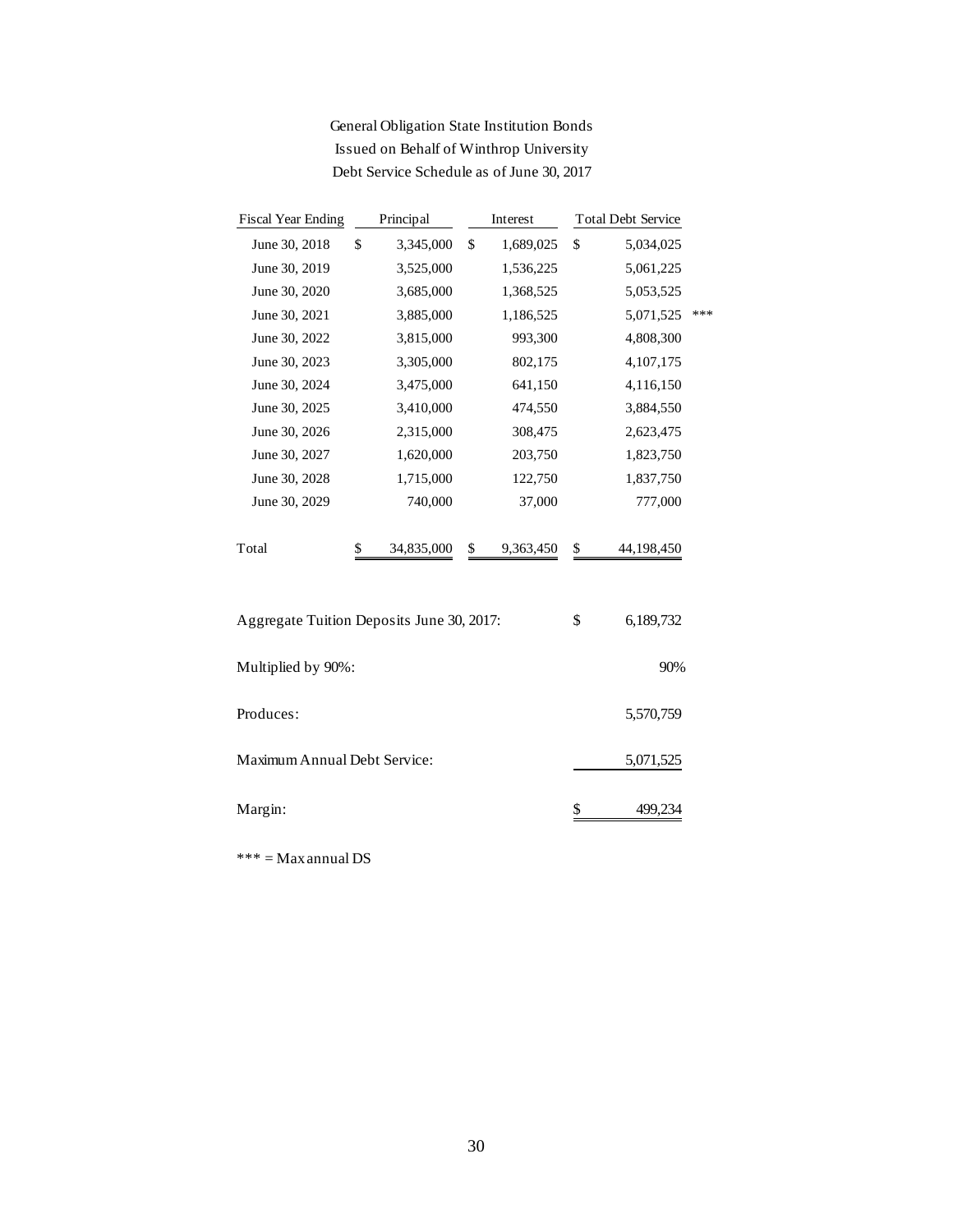| <b>Fiscal Year Ending</b>                 | Principal        | Interest         |    | <b>Total Debt Service</b> |     |  |
|-------------------------------------------|------------------|------------------|----|---------------------------|-----|--|
| June 30, 2018                             | \$<br>4,620,000  | \$<br>2,096,313  | \$ | 6,716,313                 | *** |  |
| June 30, 2019                             | 4,090,000        | 1,881,213        |    | 5,971,213                 |     |  |
| June 30, 2020                             | 4,245,000        | 1,676,713        |    | 5,921,713                 |     |  |
| June 30, 2021                             | 2,485,000        | 1,464,463        |    | 3,949,463                 |     |  |
| June 30, 2022                             | 2,610,000        | 1,340,213        |    | 3,950,213                 |     |  |
| June 30, 2023                             | 2,725,000        | 1,209,713        |    | 3,934,713                 |     |  |
| June 30, 2024                             | 2,835,000        | 1,089,663        |    | 3,924,663                 |     |  |
| June 30, 2025                             | 2,095,000        | 968,788          |    | 3,063,788                 |     |  |
| June 30, 2026                             | 2,195,000        | 864,038          |    | 3,059,038                 |     |  |
| June 30, 2027                             | 2,305,000        | 763,694          |    | 3,068,694                 |     |  |
| June 30, 2028                             | 2,410,000        | 655,475          |    | 3,065,475                 |     |  |
| June 30, 2029                             | 2,535,000        | 540,850          |    | 3,075,850                 |     |  |
| June 30, 2030                             | 2,630,000        | 440,100          |    | 3,070,100                 |     |  |
| June 30, 2031                             | 2,740,000        | 335,300          |    | 3,075,300                 |     |  |
| June 30, 2032                             | 1,420,000        | 225,900          |    | 1,645,900                 |     |  |
| June 30, 2033                             | 1,460,000        | 183,300          |    | 1,643,300                 |     |  |
| June 30, 2034                             | 1,505,000        | 139,500          |    | 1,644,500                 |     |  |
| June 30, 2035                             | 1,550,000        | 94,350           |    | 1,644,350                 |     |  |
| June 30, 2036                             | 1,595,000        | 47,850           |    | 1,642,850                 |     |  |
| Total                                     | \$<br>48,050,000 | \$<br>16,017,431 | \$ | 64,067,431                |     |  |
| Aggregate Tuition Deposits June 30, 2017: |                  |                  | \$ | 7,462,569                 |     |  |
| Multiplied by 90%:                        |                  |                  |    | 90%                       |     |  |
| Produces:                                 |                  |                  |    | 6,716,312                 |     |  |
| Maximum Annual Debt Service:              |                  |                  |    | 6,716,313                 |     |  |
| Margin:                                   |                  |                  | \$ |                           |     |  |
|                                           |                  |                  |    |                           |     |  |

## General Obligation State Institution Bonds Issued on Behalf of the Medical University of South Carolina Debt Service Schedule as of June 30, 2017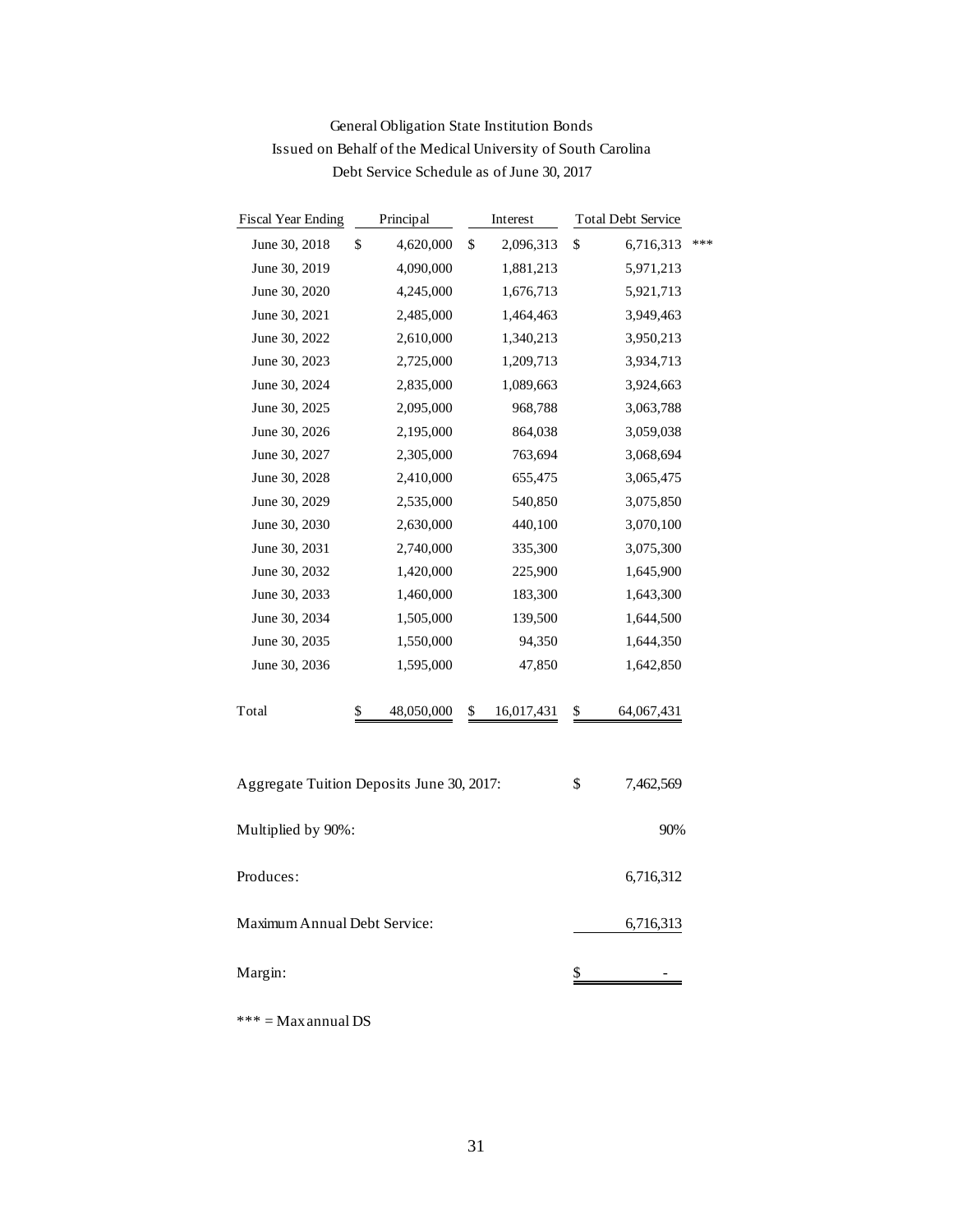| <b>Fiscal Year Ending</b>                 | Principal  | Interest        | <b>Total Debt Service</b> |     |
|-------------------------------------------|------------|-----------------|---------------------------|-----|
| \$<br>June 30, 2018                       | 1,265,000  | \$<br>959,000   | \$<br>2,224,000           |     |
| June 30, 2019                             | 1,315,000  | 908,350         | 2,223,350                 |     |
| June 30, 2020                             | 1,385,000  | 842,600         | 2,227,600                 | *** |
| June 30, 2021                             | 1,450,000  | 773,350         | 2,223,350                 |     |
| June 30, 2022                             | 1,525,000  | 700,850         | 2,225,850                 |     |
| June 30, 2023                             | 1,600,000  | 624,600         | 2,224,600                 |     |
| June 30, 2024                             | 1,680,000  | 544,600         | 2,224,600                 |     |
| June 30, 2025                             | 1,765,000  | 460,600         | 2,225,600                 |     |
| June 30, 2026                             | 1,855,000  | 372,350         | 2,227,350                 |     |
| June 30, 2027                             | 1,940,000  | 287,038         | 2,227,038                 |     |
| June 30, 2028                             | 930,000    | 195,600         | 1,125,600                 |     |
| June 30, 2029                             | 975,000    | 153,750         | 1,128,750                 |     |
| June 30, 2030                             | 1,025,000  | 105,000         | 1,130,000                 |     |
| June 30, 2031                             | 1,075,000  | 53,750          | 1,128,750                 |     |
| Total<br>\$                               | 19,785,000 | 6,981,438<br>\$ | \$<br>26,766,438          |     |
| Aggregate Tuition Deposits June 30, 2017: |            |                 | \$<br>2,475,111           |     |
| Multiplied by 90%:                        |            |                 | 90%                       |     |
| Produces:                                 | 2,227,600  |                 |                           |     |
| Maximum Annual Debt Service:              |            |                 | 2,227,600                 |     |
| Margin:                                   |            |                 | \$                        |     |

## General Obligation State Institution Bonds Issued on Behalf of Midlands Technical College Debt Service Schedule as of June 30, 2017

 $\mathrm{***} = \mathrm{Max}$ annual DS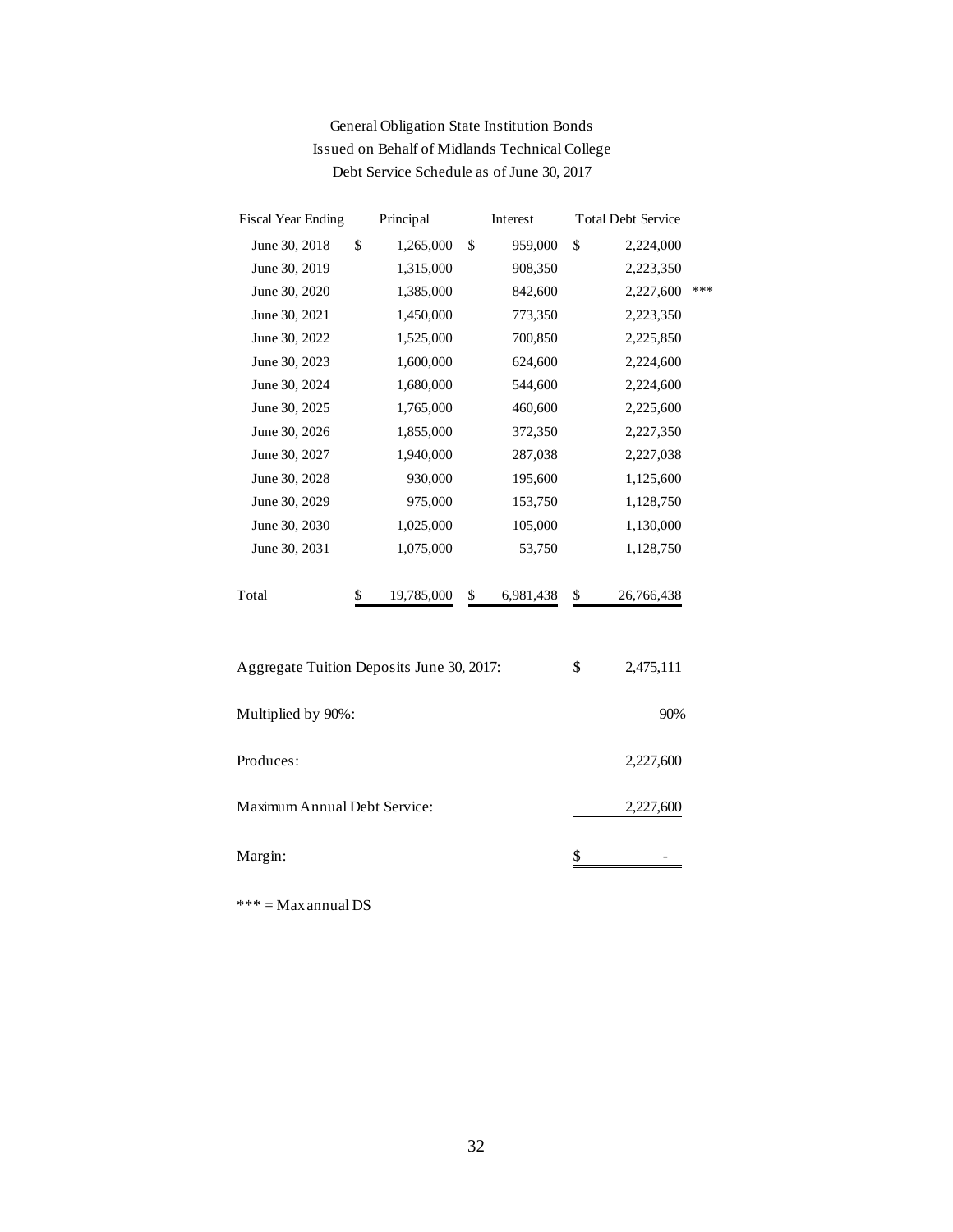## <span id="page-33-0"></span>**Revenue Debt**

## <span id="page-33-1"></span>State Transportation Infrastructure Revenue Bonds

| <b>Fiscal Year Ending</b> | Principal           | Interest          | <b>Total Debt Service</b> |     |
|---------------------------|---------------------|-------------------|---------------------------|-----|
| June 30, 2018             | \$<br>71,260,000    | \$<br>71,669,776  | \$<br>142,929,776         |     |
| June 30, 2019             | 75,640,000          | 67,998,981        | 143,638,981               | *** |
| June 30, 2020             | 74,590,000          | 64,209,133        | 138,799,133               |     |
| June 30, 2021             | 77,635,000          | 60,362,723        | 137,997,723               |     |
| June 30, 2022             | 81,780,000          | 56,371,595        | 138, 151, 595             |     |
| June 30, 2023             | 58,720,000          | 52,910,630        | 111,630,630               |     |
| June 30, 2024             | 63,110,000          | 49,998,100        | 113,108,100               |     |
| June 30, 2025             | 66,465,000          | 46,835,916        | 113,300,916               |     |
| June 30, 2026             | 77,725,000          | 43,362,171        | 121,087,171               |     |
| June 30, 2027             | 81,555,000          | 40,125,210        | 121,680,210               |     |
| June 30, 2028             | 80,090,000          | 36,984,180        | 117,074,180               |     |
| June 30, 2029             | 84,610,000          | 33,813,605        | 118,423,605               |     |
| June 30, 2030             | 91,785,000          | 30,318,449        | 122,103,449               |     |
| June 30, 2031             | 97,450,000          | 26,566,953        | 124,016,953               |     |
| June 30, 2032             | 105,020,000         | 22,639,942        | 127,659,942               |     |
| June 30, 2033             | 107,280,000         | 18,683,625        | 125,963,625               |     |
| June 30, 2034             | 112,830,000         | 14,502,466        | 127,332,466               |     |
| June 30, 2035             | 32,200,000          | 11,766,081        | 43,966,081                |     |
| June 30, 2036             | 33,495,000          | 10,405,013        | 43,900,013                |     |
| June 30, 2037             | 34,920,000          | 8,945,663         | 43,865,663                |     |
| June 30, 2038             | 36,410,000          | 7,419,863         | 43,829,863                |     |
| June 30, 2039             | 40,020,000          | 5,589,413         | 45,609,413                |     |
| June 30, 2040             | 42,120,000          | 3,433,238         | 45,553,238                |     |
| June 30, 2041             | 44,335,000          | 1,163,794         | 45,498,794                |     |
| Total                     | \$<br>1,671,045,000 | \$<br>786,076,517 | \$<br>2,457,121,517       |     |

| South Carolina Transportation Infrastructure Revenue Bonds |  |
|------------------------------------------------------------|--|
| Debt Service Schedule as of June 30, 2017                  |  |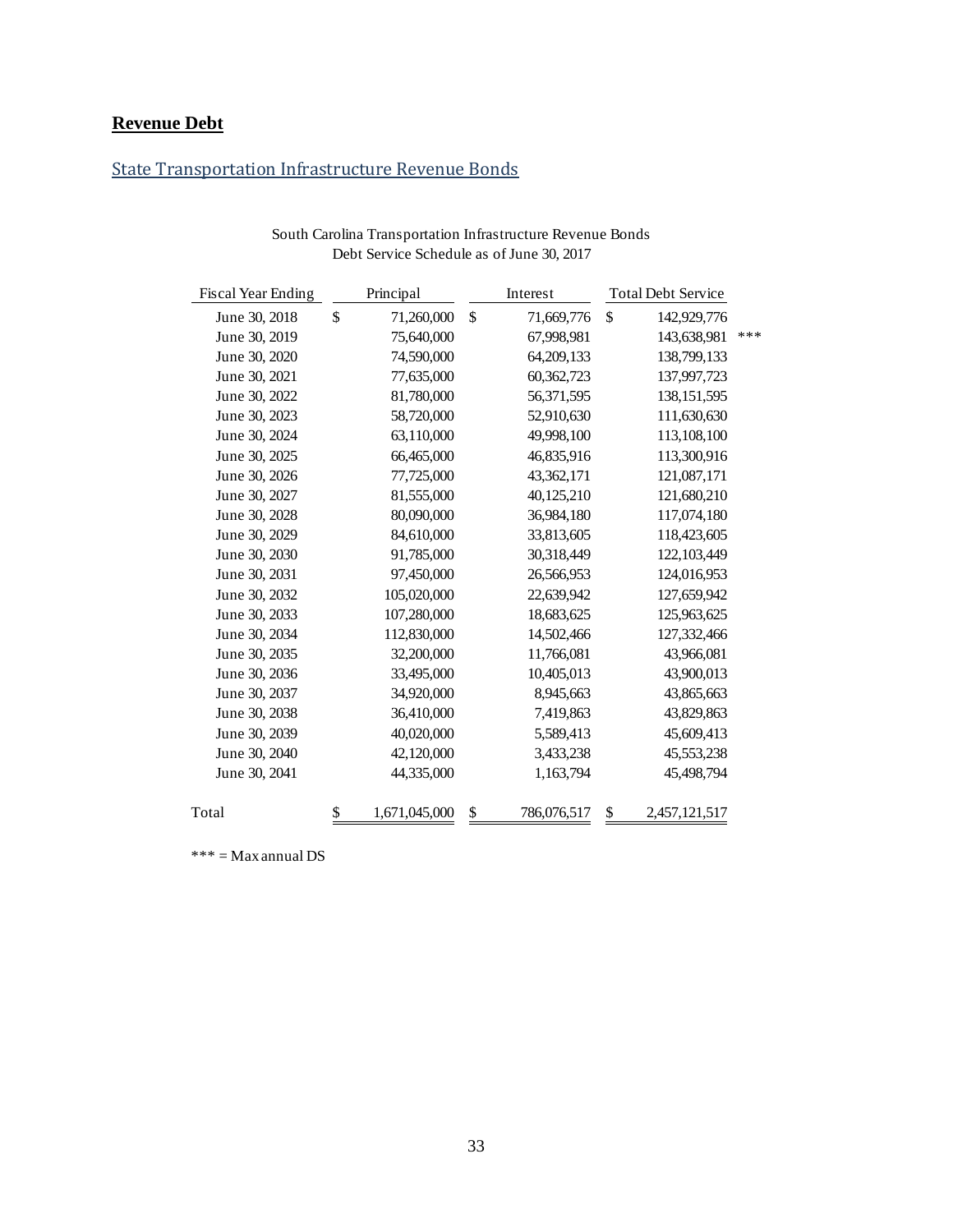## <span id="page-34-0"></span>Auxiliary Revenue Bonds and Notes for Institutions of Higher Learning

The following schedules reflect each institution's current auxiliary revenue bonds and notes outstanding as of the Fiscal Year Ended June 30, 2017.

|                    | of The Citadel  | Debt Service Schedule as of June 30, 2017 |                           |     |
|--------------------|-----------------|-------------------------------------------|---------------------------|-----|
| Fiscal Year Ending | Principal       | Interest                                  | <b>Total Debt Service</b> |     |
| June 30, 2018      | \$<br>670,000   | \$<br>342,195                             | \$<br>1,012,195           |     |
| June 30, 2019      | 695,000         | 318,812                                   | 1,013,812                 |     |
| June 30, 2020      | 720,000         | 294,556                                   | 1,014,556                 |     |
| June 30, 2021      | 745,000         | 269,428                                   | 1,014,428                 |     |
| June 30, 2022      | 770,000         | 243,428                                   | 1,013,428                 |     |
| June 30, 2023      | 800,000         | 216,555                                   | 1,016,555                 | *** |
| June 30, 2024      | 825,000         | 188,635                                   | 1,013,635                 |     |
| June 30, 2025      | 855,000         | 159,842                                   | 1,014,842                 |     |
| June 30, 2026      | 885,000         | 130,003                                   | 1,015,003                 |     |
| June 30, 2027      | 915,000         | 99,116                                    | 1,014,116                 |     |
| June 30, 2028      | 945,000         | 67,183                                    | 1,012,183                 |     |
| June 30, 2029      | 980,000         | 34,202                                    | 1,014,202                 |     |
| Total              | \$<br>9,805,000 | \$<br>2,363,952                           | \$<br>12,168,952          |     |

Higher Education Revenue Bonds of The Citadel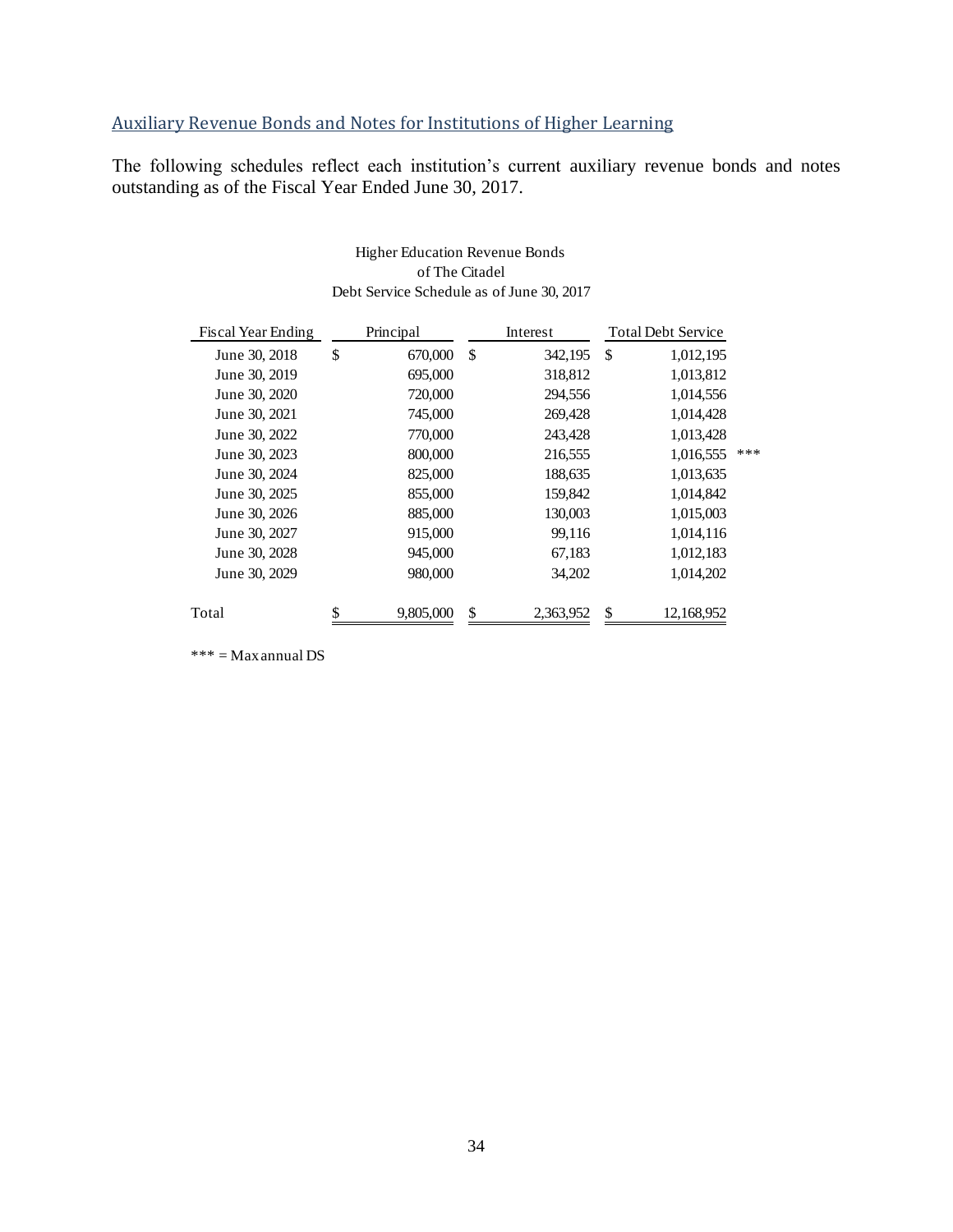#### Athletic Facilities Revenue Bonds of The Citadel Debt Service Schedule as of June 30, 2017

| <b>Fiscal Year Ending</b> | Principal        |    | Interest  |                  | <b>Total Debt Service</b> |     |
|---------------------------|------------------|----|-----------|------------------|---------------------------|-----|
| June 30, 2018             | \$<br>836,004    | \$ | 515,059   | \$               | 1,351,064                 | *** |
| June 30, 2019             | 595,000          |    | 483,812   |                  | 1,078,812                 |     |
| June 30, 2020             | 625,000          |    | 456,026   |                  | 1,081,026                 |     |
| June 30, 2021             | 645,000          |    | 426,838   |                  | 1,071,838                 |     |
| June 30, 2022             | 680,000          |    | 396,717   |                  | 1,076,717                 |     |
| June 30, 2023             | 710,000          |    | 364,961   |                  | 1,074,961                 |     |
| June 30, 2024             | 745,000          |    | 331,804   |                  | 1,076,804                 |     |
| June 30, 2025             | 780,000          |    | 297,012   |                  | 1,077,012                 |     |
| June 30, 2026             | 820,000          |    | 260,586   |                  | 1,080,586                 |     |
| June 30, 2027             | 865,000          |    | 222,292   |                  | 1,087,292                 |     |
| June 30, 2028             | 905,000          |    | 181,897   |                  | 1,086,897                 |     |
| June 30, 2029             | 950,000          |    | 139,633   |                  | 1,089,633                 |     |
| June 30, 2030             | 995,000          |    | 95,268    |                  | 1,090,268                 |     |
| June 30, 2031             | 1,045,000        |    | 48,802    |                  | 1,093,802                 |     |
|                           |                  |    |           |                  |                           |     |
| Total                     | \$<br>11,196,004 | \$ | 4,220,704 | $\underline{\$}$ | 15,416,709                |     |
|                           |                  |    |           |                  |                           |     |
| $*** = Max$ annual DS     |                  |    |           |                  |                           |     |
|                           |                  |    |           |                  |                           |     |
|                           |                  |    |           |                  |                           |     |
|                           |                  |    |           |                  |                           |     |
|                           |                  |    |           |                  |                           |     |
|                           |                  |    |           |                  |                           |     |
|                           |                  |    |           |                  |                           |     |
|                           |                  |    |           |                  |                           |     |
|                           |                  |    |           |                  |                           |     |
|                           |                  |    |           |                  |                           |     |
|                           |                  |    |           |                  |                           |     |
|                           |                  |    |           |                  |                           |     |
|                           |                  |    |           |                  |                           |     |
|                           |                  |    |           |                  |                           |     |
|                           |                  |    |           |                  |                           |     |
|                           |                  |    |           |                  |                           |     |
|                           |                  |    |           |                  |                           |     |
|                           |                  |    |           |                  |                           |     |
|                           |                  |    |           |                  |                           |     |
|                           |                  |    |           |                  |                           |     |
|                           |                  |    |           |                  |                           |     |
|                           |                  |    |           |                  |                           |     |
|                           |                  |    |           |                  |                           |     |
|                           |                  |    |           |                  |                           |     |
|                           |                  |    |           |                  |                           |     |
|                           |                  |    |           |                  |                           |     |
|                           |                  |    |           |                  |                           |     |
|                           |                  |    |           |                  |                           |     |
|                           |                  |    |           |                  |                           |     |
|                           |                  | 35 |           |                  |                           |     |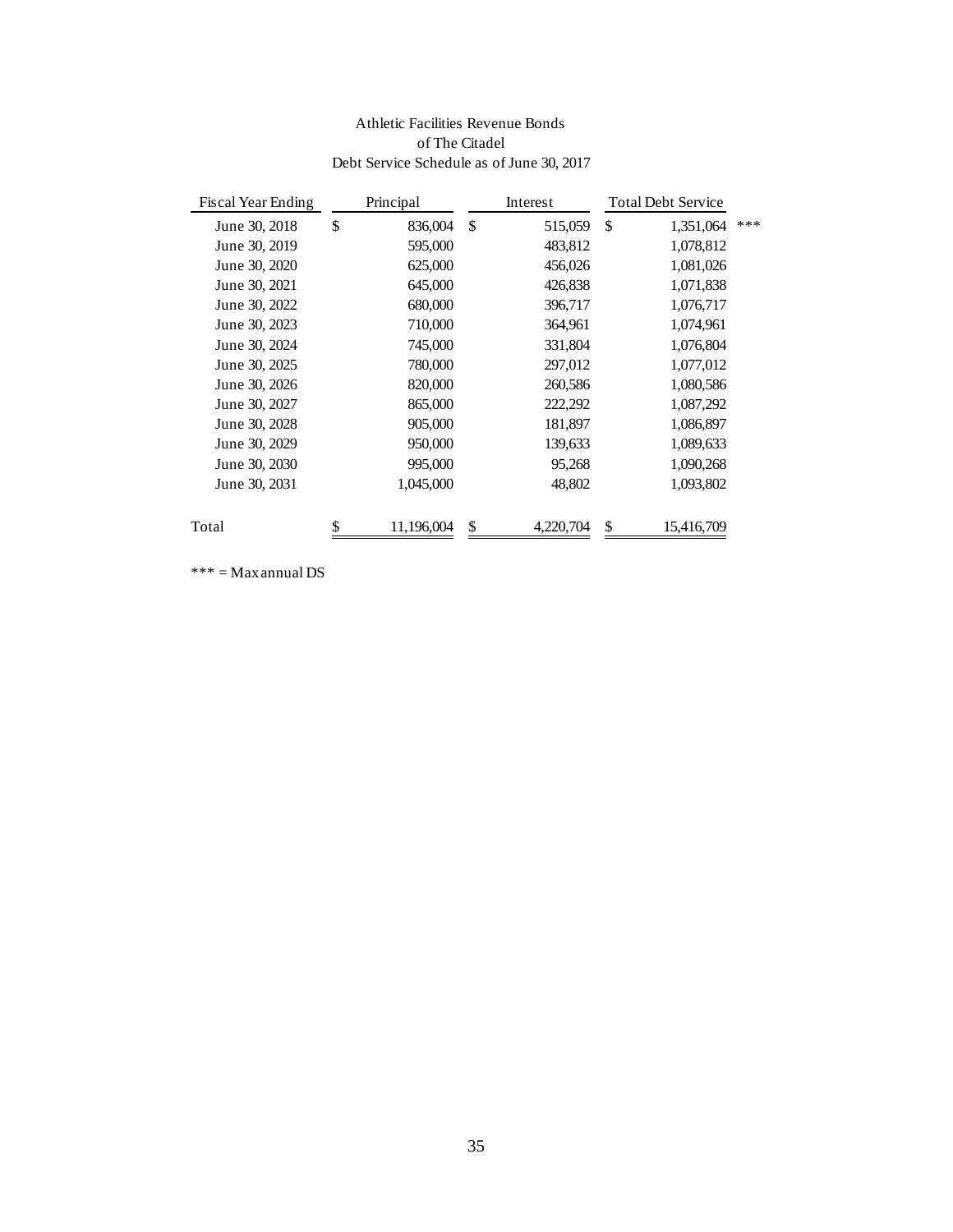## Higher Education Revenue Bonds of Clemson University Debt Service Schedule as of June 30, 2017

| <b>Fiscal Year Ending</b> | Principal |             | Interest          |    | <b>Total Debt Service</b> |     |
|---------------------------|-----------|-------------|-------------------|----|---------------------------|-----|
| June 30, 2018             | \$        | 8,155,000   | \$<br>11,777,264  | \$ | 19,932,264                | *** |
| June 30, 2019             |           | 6,580,000   | 11,556,064        |    | 18,136,064                |     |
| June 30, 2020             |           | 6,900,000   | 11,232,164        |    | 18,132,164                |     |
| June 30, 2021             |           | 6,505,000   | 10,892,451        |    | 17,397,451                |     |
| June 30, 2022             |           | 6,825,000   | 10,567,201        |    | 17,392,201                |     |
| June 30, 2023             |           | 7,170,000   | 10,225,951        |    | 17,395,951                |     |
| June 30, 2024             |           | 7,530,000   | 9,867,451         |    | 17,397,451                |     |
| June 30, 2025             |           | 7,900,000   | 9,490,951         |    | 17,390,951                |     |
| June 30, 2026             |           | 8,295,000   | 9,095,951         |    | 17,390,951                |     |
| June 30, 2027             |           | 8,710,000   | 8,681,201         |    | 17,391,201                |     |
| June 30, 2028             |           | 8,145,000   | 8,245,701         |    | 16,390,701                |     |
| June 30, 2029             |           | 8,425,000   | 7,962,426         |    | 16,387,426                |     |
| June 30, 2030             |           | 8,850,000   | 7,541,176         |    | 16,391,176                |     |
| June 30, 2031             |           | 9,180,000   | 7,211,631         |    | 16,391,631                |     |
| June 30, 2032             |           | 9,515,000   | 6,875,231         |    | 16,390,231                |     |
| June 30, 2033             |           | 9,830,000   | 6,557,731         |    | 16,387,731                |     |
| June 30, 2034             |           | 10,160,000  | 6,229,531         |    | 16,389,531                |     |
| June 30, 2035             |           | 10,495,000  | 5,890,081         |    | 16,385,081                |     |
| June 30, 2036             |           | 10,850,000  | 5,539,231         |    | 16,389,231                |     |
| June 30, 2037             |           | 11,220,000  | 5,167,400         |    | 16,387,400                |     |
| June 30, 2038             |           | 11,670,000  | 4,718,600         |    | 16,388,600                |     |
| June 30, 2039             |           | 12,140,000  | 4,251,800         |    | 16,391,800                |     |
| June 30, 2040             |           | 12,625,000  | 3,766,200         |    | 16,391,200                |     |
| June 30, 2041             |           | 13,130,000  | 3,261,200         |    | 16,391,200                |     |
| June 30, 2042             |           | 13,655,000  | 2,736,000         |    | 16,391,000                |     |
| June 30, 2043             |           | 14,200,000  | 2,189,800         |    | 16,389,800                |     |
| June 30, 2044             |           | 14,765,000  | 1,621,800         |    | 16,386,800                |     |
| June 30, 2045             |           | 15,355,000  | 1,031,200         |    | 16,386,200                |     |
| June 30, 2046             |           | 10,425,000  | 417,000           |    | 10,842,000                |     |
| Total                     | \$        | 289,205,000 | \$<br>194,600,391 | \$ | 483,805,391               |     |

 $\ast\ast\ast=\mathop{\mathbf{Max}}$ annual DS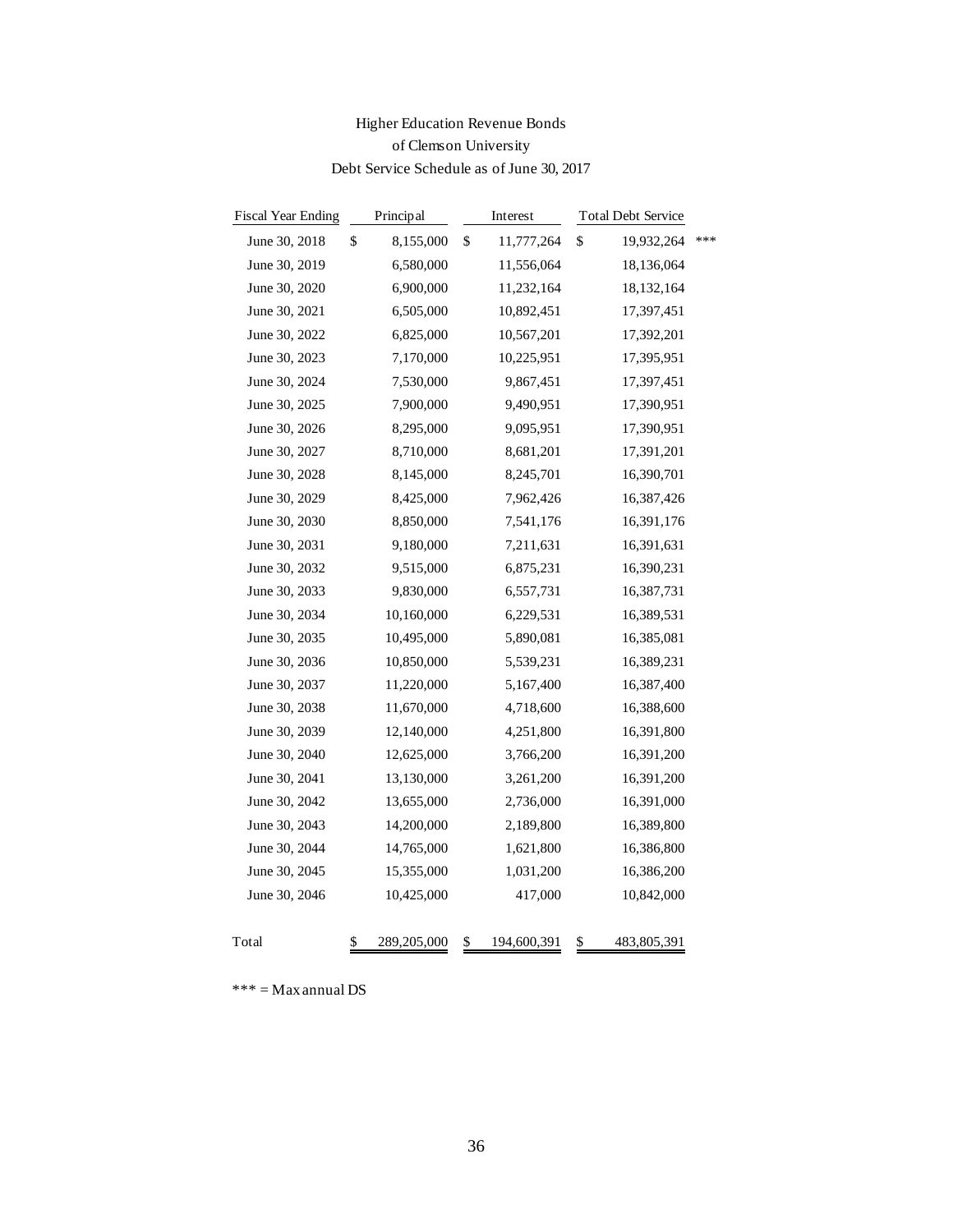## Athletic Facilities Revenue Bonds of Clemson University Debt Service Schedule as of June 30, 2017

| <b>Fiscal Year Ending</b> | Principal |             | Interest |            | <b>Total Debt Service</b> |             |     |
|---------------------------|-----------|-------------|----------|------------|---------------------------|-------------|-----|
| June 30, 2018             | \$        | 4,005,000   | \$       | 5,194,460  | \$                        | 9,199,460   |     |
| June 30, 2019             |           | 4,170,000   |          | 5,028,110  |                           | 9,198,110   |     |
| June 30, 2020             |           | 4,345,000   |          | 4,854,610  |                           | 9,199,610   | *** |
| June 30, 2021             |           | 4,535,000   |          | 4,664,460  |                           | 9,199,460   |     |
| June 30, 2022             |           | 4,715,000   |          | 4,480,890  |                           | 9,195,890   |     |
| June 30, 2023             |           | 4,870,000   |          | 4,325,090  |                           | 9,195,090   |     |
| June 30, 2024             |           | 5,065,000   |          | 4,132,078  |                           | 9,197,078   |     |
| June 30, 2025             |           | 5,300,000   |          | 3,898,828  |                           | 9,198,828   |     |
| June 30, 2026             |           | 3,105,000   |          | 3,669,528  |                           | 6,774,528   |     |
| June 30, 2027             |           | 3,240,000   |          | 3,532,013  |                           | 6,772,013   |     |
| June 30, 2028             |           | 3,385,000   |          | 3,388,113  |                           | 6,773,113   |     |
| June 30, 2029             |           | 3,550,000   |          | 3,218,863  |                           | 6,768,863   |     |
| June 30, 2030             |           | 3,700,000   |          | 3,076,663  |                           | 6,776,663   |     |
| June 30, 2031             |           | 3,840,000   |          | 2,928,163  |                           | 6,768,163   |     |
| June 30, 2032             |           | 4,000,000   |          | 2,772,038  |                           | 6,772,038   |     |
| June 30, 2033             |           | 4,145,000   |          | 2,628,038  |                           | 6,773,038   |     |
| June 30, 2034             |           | 4,295,000   |          | 2,477,963  |                           | 6,772,963   |     |
| June 30, 2035             |           | 4,455,000   |          | 2,320,613  |                           | 6,775,613   |     |
| June 30, 2036             |           | 4,615,000   |          | 2,155,500  |                           | 6,770,500   |     |
| June 30, 2037             |           | 4,790,000   |          | 1,983,575  |                           | 6,773,575   |     |
| June 30, 2038             |           | 4,970,000   |          | 1,803,094  |                           | 6,773,094   |     |
| June 30, 2039             |           | 5,165,000   |          | 1,612,863  |                           | 6,777,863   |     |
| June 30, 2040             |           | 5,355,000   |          | 1,415,150  |                           | 6,770,150   |     |
| June 30, 2041             |           | 5,565,000   |          | 1,209,188  |                           | 6,774,188   |     |
| June 30, 2042             |           | 5,770,000   |          | 995,125    |                           | 6,765,125   |     |
| June 30, 2043             |           | 6,000,000   |          | 768,400    |                           | 6,768,400   |     |
| June 30, 2044             |           | 6,235,000   |          | 532,625    |                           | 6,767,625   |     |
| June 30, 2045             |           | 6,485,000   |          | 287,600    |                           | 6,772,600   |     |
| June 30, 2046             |           | 935,000     |          | 32,725     |                           | 967,725     |     |
| Total                     | \$        | 130,605,000 | \$       | 79,386,359 | \$                        | 209,991,359 |     |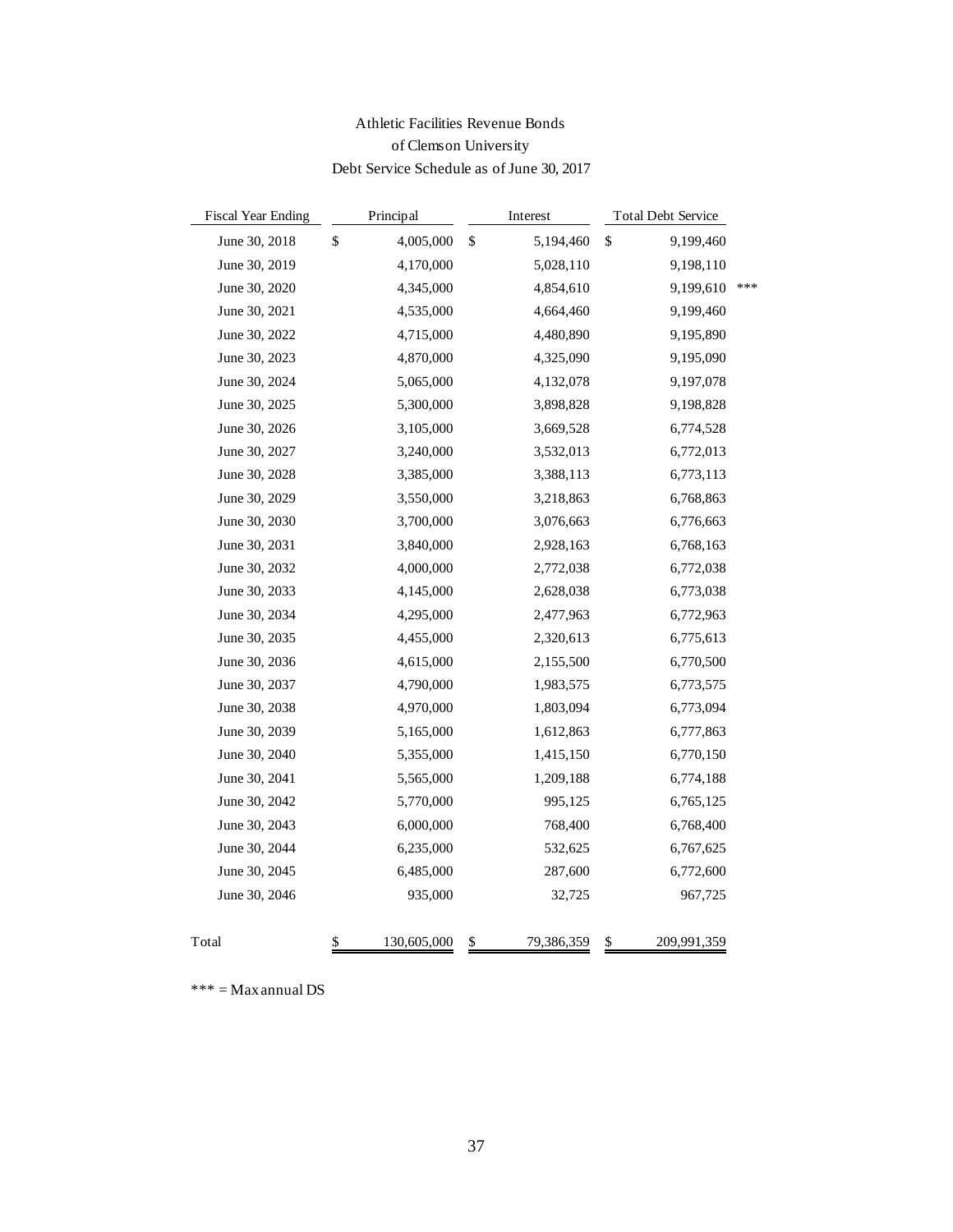## Higher Education Revenue Bonds of College of Charleston Debt Service Schedule as of June 30, 2017

| Principal       |            | Interest      |            | <b>Total Debt Service</b> |             |
|-----------------|------------|---------------|------------|---------------------------|-------------|
| \$<br>3,910,000 | \$         | 2,740,911     | \$         | 6,650,911                 | ***         |
| 3,410,000       |            | 2,585,636     |            | 5,995,636                 |             |
| 3,060,000       |            | 2,453,631     |            | 5,513,631                 |             |
| 3,170,000       |            | 2,338,256     |            | 5,508,256                 |             |
| 3,295,000       |            | 2,218,206     |            | 5,513,206                 |             |
| 3,420,000       |            | 2,086,856     |            | 5,506,856                 |             |
| 3,560,000       |            | 1,950,256     |            | 5,510,256                 |             |
| 3,715,000       |            | 1,794,756     |            | 5,509,756                 |             |
| 3,865,000       |            | 1,645,706     |            | 5,510,706                 |             |
| 4,025,000       |            | 1,476,456     |            | 5,501,456                 |             |
| 4,190,000       |            | 1,313,006     |            | 5,503,006                 |             |
| 4,360,000       |            | 1,142,456     |            | 5,502,456                 |             |
| 4,530,000       |            | 961,281       |            | 5,491,281                 |             |
| 4,675,000       |            | 818,619       |            | 5,493,619                 |             |
| 4,830,000       |            | 665,538       |            | 5,495,538                 |             |
| 3,265,000       |            | 502,088       |            | 3,767,088                 |             |
| 2,715,000       |            | 392,800       |            | 3,107,800                 |             |
| 2,805,000       |            | 301,169       |            | 3,106,169                 |             |
| 2,900,000       |            | 206,500       |            | 3,106,500                 |             |
| 3,000,000       |            | 105,000       |            | 3,105,000                 |             |
|                 |            |               |            |                           |             |
| \$              | 72,700,000 | $\frac{1}{2}$ | 27,699,129 | \$                        | 100,399,129 |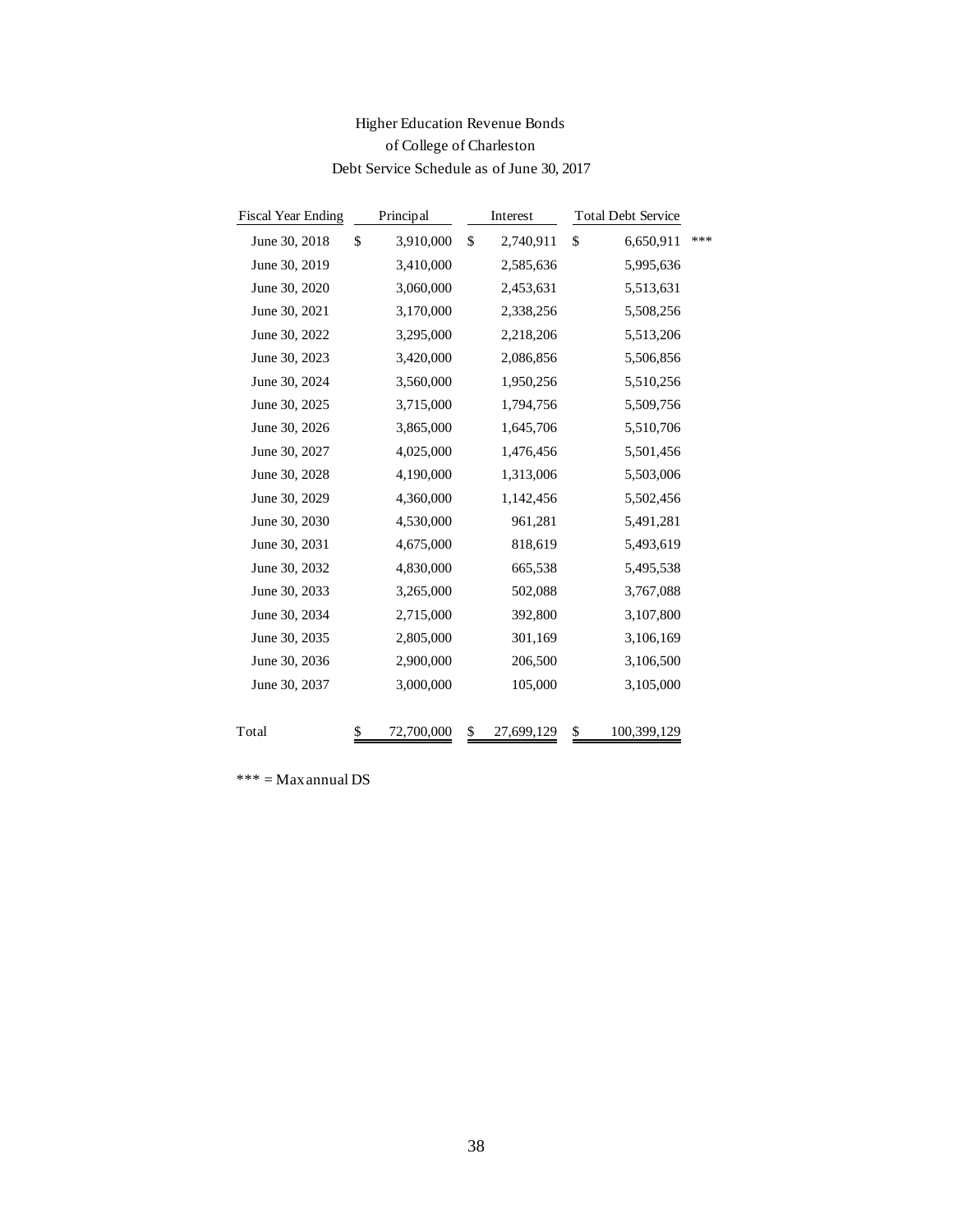## Academic and Administrative Facilities Revenue Bonds of College of Charleston Debt Service Schedule as of June 30, 2017

| <b>Fiscal Year Ending</b> | Principal         | Interest         | <b>Total Debt Service</b> |     |
|---------------------------|-------------------|------------------|---------------------------|-----|
| June 30, 2018             | \$<br>3,715,000   | \$<br>5,475,259  | \$<br>9,190,259           |     |
| June 30, 2019             | 3,845,000         | 5,339,009        | 9,184,009                 |     |
| June 30, 2020             | 4,485,000         | 5,186,559        | 9,671,559                 | *** |
| June 30, 2021             | 4,670,000         | 4,995,359        | 9,665,359                 |     |
| June 30, 2022             | 4,875,000         | 4,795,909        | 9,670,909                 |     |
| June 30, 2023             | 5,085,000         | 4,575,359        | 9,660,359                 |     |
| June 30, 2024             | 5,310,000         | 4,354,621        | 9,664,621                 |     |
| June 30, 2025             | 5,560,000         | 4,102,221        | 9,662,221                 |     |
| June 30, 2026             | 5,805,000         | 3,851,321        | 9,656,321                 |     |
| June 30, 2027             | 6,050,000         | 3,602,571        | 9,652,571                 |     |
| June 30, 2028             | 6,275,000         | 3,374,728        | 9,649,728                 |     |
| June 30, 2029             | 6,520,000         | 3,134,015        | 9,654,015                 |     |
| June 30, 2030             | 6,770,000         | 2,881,328        | 9,651,328                 |     |
| June 30, 2031             | 7,005,000         | 2,647,913        | 9,652,913                 |     |
| June 30, 2032             | 7,245,000         | 2,401,469        | 9,646,469                 |     |
| June 30, 2033             | 7,510,000         | 2,141,950        | 9,651,950                 |     |
| June 30, 2034             | 7,785,000         | 1,867,188        | 9,652,188                 |     |
| June 30, 2035             | 6,210,000         | 1,575,681        | 7,785,681                 |     |
| June 30, 2036             | 6,445,000         | 1,338,263        | 7,783,263                 |     |
| June 30, 2037             | 6,715,000         | 1,065,700        | 7,780,700                 |     |
| June 30, 2038             | 2,455,000         | 775,600          | 3,230,600                 |     |
| June 30, 2039             | 2,555,000         | 677,400          | 3,232,400                 |     |
| June 30, 2040             | 2,655,000         | 575,200          | 3,230,200                 |     |
| June 30, 2041             | 2,760,000         | 469,000          | 3,229,000                 |     |
| June 30, 2042             | 2,875,000         | 358,600          | 3,233,600                 |     |
| June 30, 2043             | 2,985,000         | 243,600          | 3,228,600                 |     |
| June 30, 2044             | 3,105,000         | 124,200          | 3,229,200                 |     |
| Total                     | \$<br>137,270,000 | \$<br>71,930,020 | \$<br>209,200,020         |     |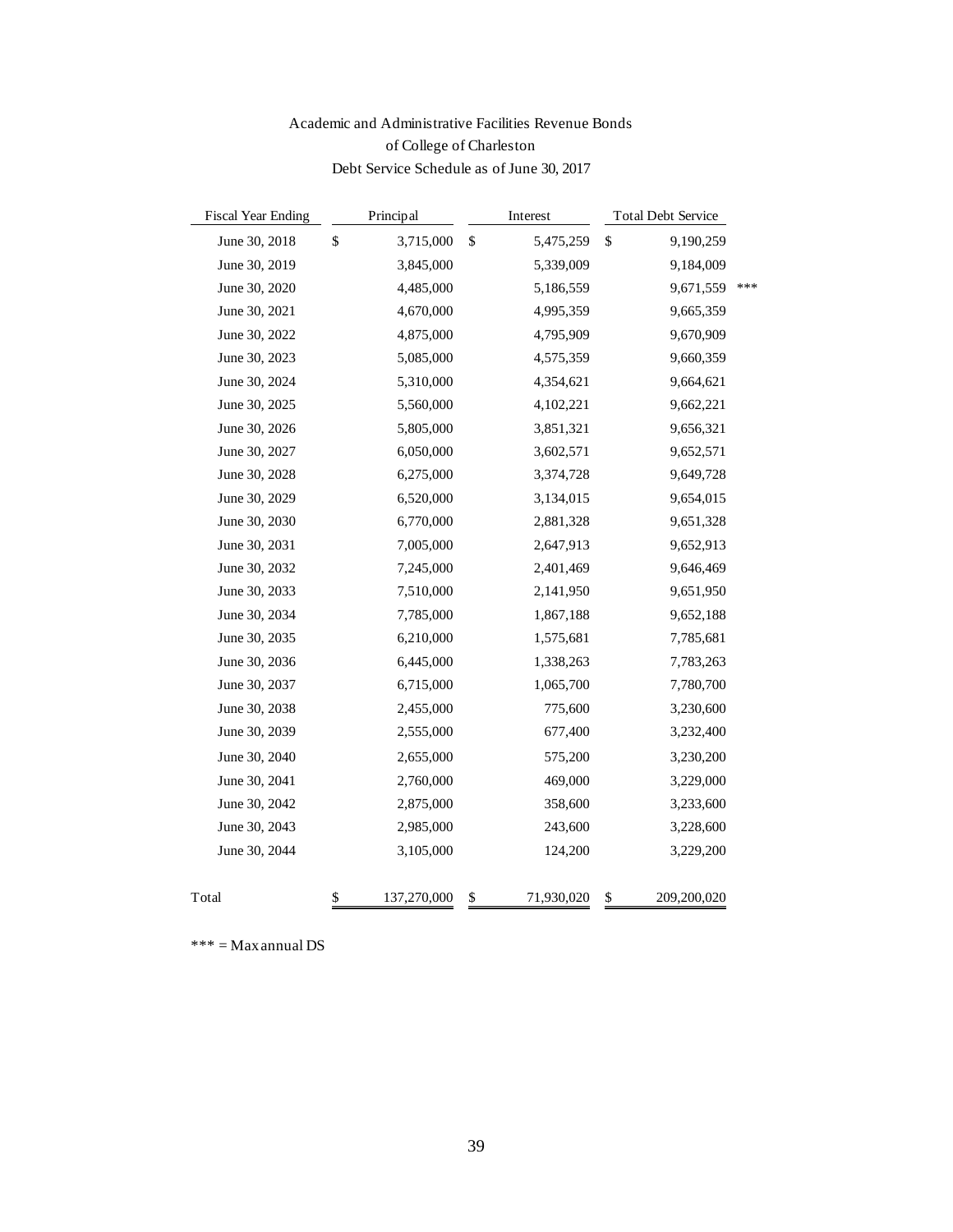| Revenue Bonds                             |  |
|-------------------------------------------|--|
| of Coastal Carolina University            |  |
| Debt Service Schedule as of June 30, 2017 |  |

| Fiscal Year Ending | Principal         | Interest          | <b>Total Debt Service</b> |     |
|--------------------|-------------------|-------------------|---------------------------|-----|
| June 30, 2018      | \$<br>6,208,805   | \$<br>7,277,361   | \$<br>13,486,166          | *** |
| June 30, 2019      | 6,100,816         | 7,019,897         | 13,120,713                |     |
| June 30, 2020      | 6,343,380         | 6,776,053         | 13,119,433                |     |
| June 30, 2021      | 6,599,185         | 6,521,916         | 13,121,101                |     |
| June 30, 2022      | 6,863,309         | 6,256,959         | 13,120,268                |     |
| June 30, 2023      | 7,154,323         | 5,974,392         | 13,128,715                |     |
| June 30, 2024      | 7,367,843         | 5,752,145         | 13,119,988                |     |
| June 30, 2025      | 7,632,802         | 5,484,101         | 13,116,903                |     |
| June 30, 2026      | 7,911,128         | 5,205,355         | 13,116,483                |     |
| June 30, 2027      | 6,850,000         | 4,920,905         | 11,770,905                |     |
| June 30, 2028      | 7,115,000         | 4,648,361         | 11,763,361                |     |
| June 30, 2029      | 7,340,000         | 4,423,649         | 11,763,649                |     |
| June 30, 2030      | 7,565,000         | 4,200,599         | 11,765,599                |     |
| June 30, 2031      | 7,795,000         | 3,965,224         | 11,760,224                |     |
| June 30, 2032      | 8,050,000         | 3,717,036         | 11,767,036                |     |
| June 30, 2033      | 8,300,000         | 3,457,699         | 11,757,699                |     |
| June 30, 2034      | 8,585,000         | 3,185,543         | 11,770,543                |     |
| June 30, 2035      | 8,890,000         | 2,880,836         | 11,770,836                |     |
| June 30, 2036      | 9,515,000         | 2,574,511         | 12,089,511                |     |
| June 30, 2037      | 9,850,000         | 2,243,644         | 12,093,644                |     |
| June 30, 2038      | 10,195,000        | 1,898,975         | 12,093,975                |     |
| June 30, 2039      | 10,550,000        | 1,537,050         | 12,087,050                |     |
| June 30, 2040      | 10,935,000        | 1,156,650         | 12,091,650                |     |
| June 30, 2041      | 8,105,000         | 744,163           | 8,849,163                 |     |
| June 30, 2042      | 7,100,000         | 429,525           | 7,529,525                 |     |
| June 30, 2043      | 1,945,000         | 158,600           | 2,103,600                 |     |
| June 30, 2044      | 2,020,000         | 80,800            | 2,100,800                 |     |
| Total              | \$<br>202,886,591 | \$<br>102,491,948 | \$<br>305,378,539         |     |
|                    |                   |                   |                           |     |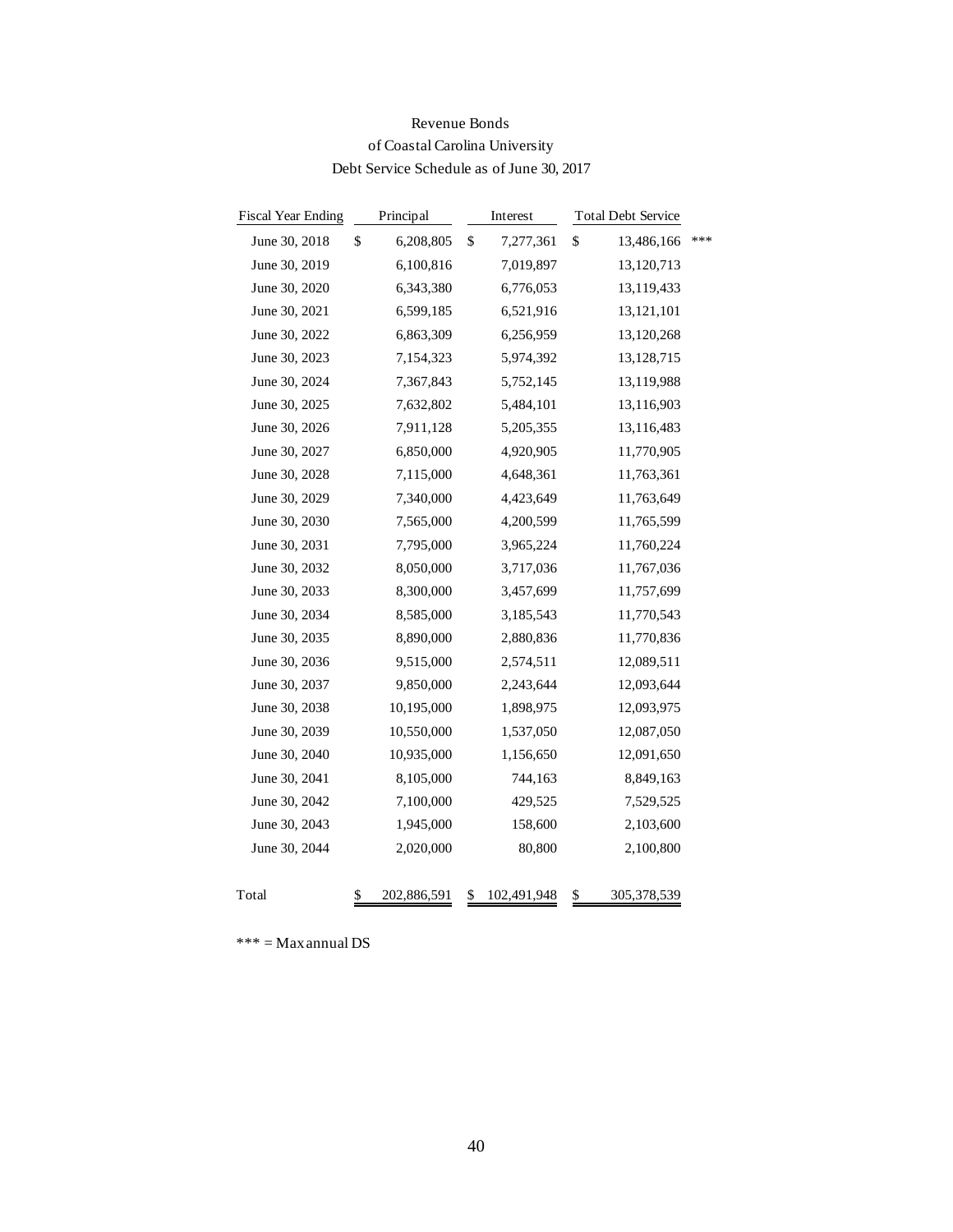## Athletic Facilities Revenue Bonds of Francis Marion University Debt Service Schedule as of June 30, 2017

| <b>Fiscal Year Ending</b> | Principal       |    | Interest  | <b>Total Debt Service</b> |     |
|---------------------------|-----------------|----|-----------|---------------------------|-----|
| June 30, 2018             | \$<br>360,000   | \$ | 311,001   | \$<br>671,001             |     |
| June 30, 2019             | 380,000         |    | 292,575   | 672,575                   |     |
| June 30, 2020             | 400,000         |    | 273,153   | 673,153                   |     |
| June 30, 2021             | 420,000         |    | 252,735   | 672,735                   |     |
| June 30, 2022             | 440,000         |    | 231,321   | 671,321                   |     |
| June 30, 2023             | 460,000         |    | 208,911   | 668,911                   |     |
| June 30, 2024             | 485,000         |    | 185,381   | 670,381                   |     |
| June 30, 2025             | 510,000         |    | 160,605   | 670,605                   |     |
| June 30, 2026             | 535,000         |    | 134,585   | 669,585                   |     |
| June 30, 2027             | 565,000         |    | 107,195   | 672,195                   |     |
| June 30, 2028             | 590,000         |    | 78,435    | 668,435                   |     |
| June 30, 2029             | 625,000         |    | 48,182    | 673,182                   | *** |
| June 30, 2030             | 655,000         |    | 16,310    | 671,310                   |     |
| Total                     | \$<br>6,425,000 | \$ | 2,300,387 | \$<br>8,725,387           |     |
|                           |                 |    |           |                           |     |
|                           |                 | 41 |           |                           |     |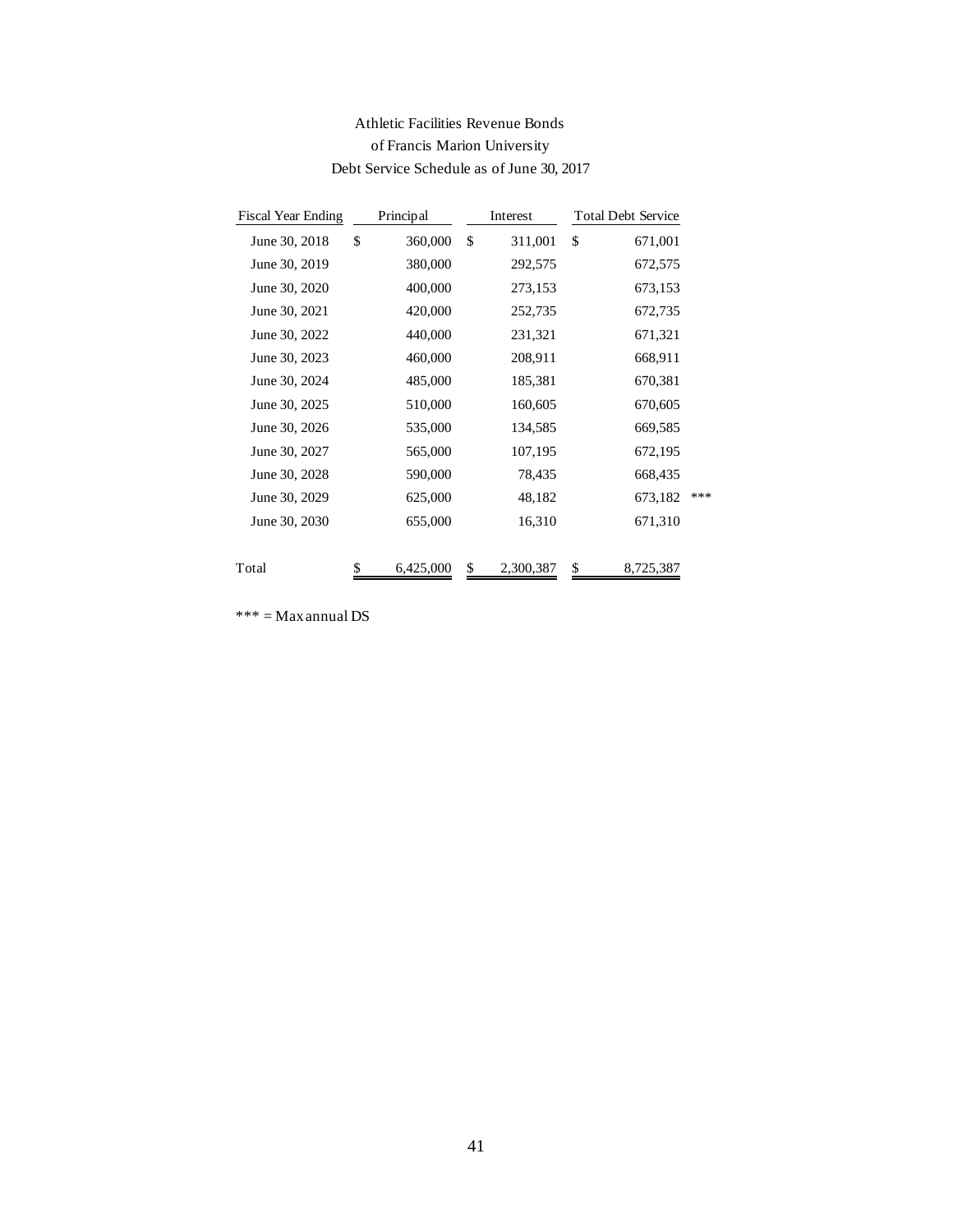## Higher Education Revenue Bonds of University of South Carolina Debt Service Schedule as of June 30, 2017

| <b>Fiscal Year Ending</b> | Principal |             | Interest          |    | <b>Total Debt Service</b> |     |  |
|---------------------------|-----------|-------------|-------------------|----|---------------------------|-----|--|
| June 30, 2018             | \$        | 10,535,000  | \$<br>12,246,681  | \$ | 22,781,681                | *** |  |
| June 30, 2019             |           | 10,390,000  | 11,795,506        |    | 22,185,506                |     |  |
| June 30, 2020             |           | 10,890,000  | 11,297,006        |    | 22,187,006                |     |  |
| June 30, 2021             |           | 11,090,000  | 10,759,456        |    | 21,849,456                |     |  |
| June 30, 2022             |           | 11,630,000  | 10,218,550        |    | 21,848,550                |     |  |
| June 30, 2023             |           | 12,195,000  | 9,650,175         |    | 21,845,175                |     |  |
| June 30, 2024             |           | 12,425,000  | 9,052,938         |    | 21,477,938                |     |  |
| June 30, 2025             |           | 13,040,000  | 8,431,688         |    | 21,471,688                |     |  |
| June 30, 2026             |           | 12,825,000  | 7,792,288         |    | 20,617,288                |     |  |
| June 30, 2027             |           | 13,465,000  | 7,179,638         |    | 20,644,638                |     |  |
| June 30, 2028             |           | 11,630,000  | 6,506,388         |    | 18,136,388                |     |  |
| June 30, 2029             |           | 12,185,000  | 5,954,488         |    | 18,139,488                |     |  |
| June 30, 2030             |           | 12,790,000  | 5,345,238         |    | 18, 135, 238              |     |  |
| June 30, 2031             |           | 13,440,000  | 4,705,738         |    | 18, 145, 738              |     |  |
| June 30, 2032             |           | 12,945,000  | 4,033,738         |    | 16,978,738                |     |  |
| June 30, 2033             |           | 13,555,000  | 3,425,988         |    | 16,980,988                |     |  |
| June 30, 2034             |           | 13,365,000  | 2,789,000         |    | 16,154,000                |     |  |
| June 30, 2035             |           | 12,205,000  | 2,129,275         |    | 14,334,275                |     |  |
| June 30, 2036             |           | 7,180,000   | 1,527,825         |    | 8,707,825                 |     |  |
| June 30, 2037             |           | 7,550,000   | 1,168,825         |    | 8,718,825                 |     |  |
| June 30, 2038             |           | 7,875,000   | 839,875           |    | 8,714,875                 |     |  |
| June 30, 2039             |           | 3,970,000   | 496,625           |    | 4,466,625                 |     |  |
| June 30, 2040             |           | 3,115,000   | 308,125           |    | 3,423,125                 |     |  |
| June 30, 2041             |           | 1,455,000   | 169,875           |    | 1,624,875                 |     |  |
| June 30, 2042             |           | 1,510,000   | 115,313           |    | 1,625,313                 |     |  |
| June 30, 2043             |           | 1,565,000   | 58,688            |    | 1,623,688                 |     |  |
| Total                     | \$        | 254,820,000 | \$<br>137,998,925 | \$ | 392,818,925               |     |  |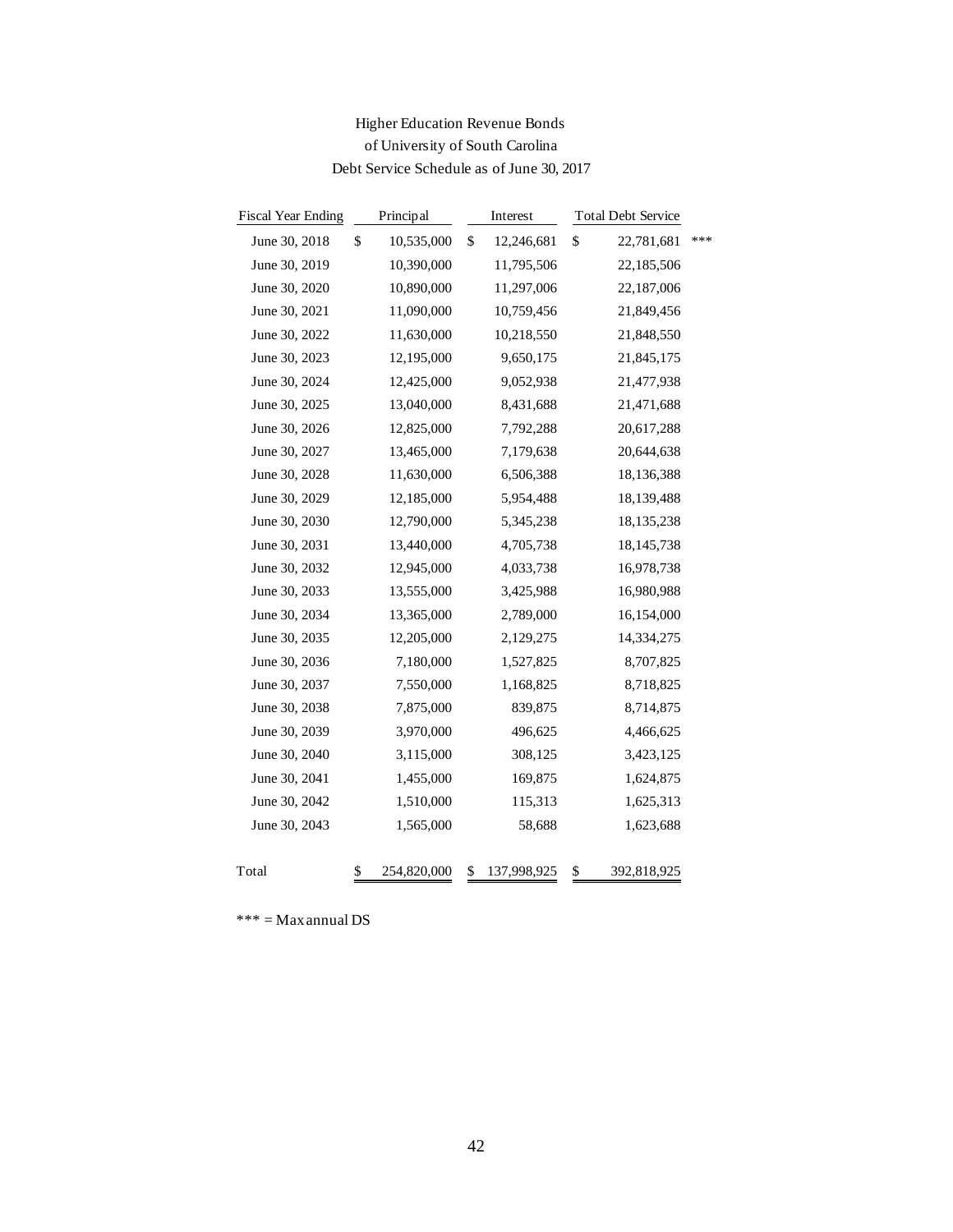## Athletic Facilities Revenue Bonds of University of South Carolina Debt Service Schedule as of June 30, 2017

| <b>Fiscal Year Ending</b> | Principal            | Interest             | <b>Total Debt Service</b> |     |
|---------------------------|----------------------|----------------------|---------------------------|-----|
| June 30, 2018             | \$<br>4,475,000      | \$<br>8,445,706      | \$<br>12,920,706          |     |
| June 30, 2019             | 4,600,000            | 8,276,506            | 12,876,506                |     |
| June 30, 2020             | 4,810,000            | 8,071,406            | 12,881,406                |     |
| June 30, 2021             | 5,035,000            | 7,834,256            | 12,869,256                |     |
| June 30, 2022             | 5,270,000            | 7,601,556            | 12,871,556                |     |
| June 30, 2023             | 5,510,000            | 7,357,656            | 12,867,656                |     |
| June 30, 2024             | 5,770,000            | 7,099,731            | 12,869,731                |     |
| June 30, 2025             | 6,040,000            | 6,828,444            | 12,868,444                |     |
| June 30, 2026             | 6,390,000            | 6,543,244            | 12,933,244                |     |
| June 30, 2027             | 7,060,000            | 6,242,194            | 13,302,194                | *** |
| June 30, 2028             | 7,010,000            | 5,942,019            | 12,952,019                |     |
| June 30, 2029             | 7,325,000            | 5,635,619            | 12,960,619                |     |
| June 30, 2030             | 7,670,000            | 5,294,044            | 12,964,044                |     |
| June 30, 2031             | 8,030,000            | 4,936,119            | 12,966,119                |     |
| June 30, 2032             | 8,390,000            | 4,573,494            | 12,963,494                |     |
| June 30, 2033             | 7,370,000            | 4,212,031            | 11,582,031                |     |
| June 30, 2034             | 7,705,000            | 3,880,388            | 11,585,388                |     |
| June 30, 2035             | 8,050,000            | 3,531,700            | 11,581,700                |     |
| June 30, 2036             | 8,435,000            | 3,149,200            | 11,584,200                |     |
| June 30, 2037             | 8,840,000            | 2,748,300            | 11,588,300                |     |
| June 30, 2038             | 9,260,000            | 2,328,000            | 11,588,000                |     |
| June 30, 2039             | 7,985,000            | 1,904,200            | 9,889,200                 |     |
| June 30, 2040             | 8,360,000            | 1,528,750            | 9,888,750                 |     |
| June 30, 2041             | 4,475,000            | 1,135,500            | 5,610,500                 |     |
| June 30, 2042             | 4,675,000            | 937,500              | 5,612,500                 |     |
| June 30, 2043             | 4,120,000            | 730,550              | 4,850,550                 |     |
| June 30, 2044             | 4,300,000            | 544,800              | 4,844,800                 |     |
| June 30, 2045             | 4,475,000            | 372,800              | 4,847,800                 |     |
| June 30, 2046             | 2,375,000            | 193,800              | 2,568,800                 |     |
| June 30, 2047             | 2,470,000.00         | 98,800.00            | 2,568,800.00              |     |
| Total                     | \$<br>186,280,000.00 | \$<br>127,978,312.66 | \$<br>314,258,312.66      |     |
|                           |                      |                      |                           |     |

 $\ast\ast\ast=\mathop{\mathbf{Max}}$ annual DS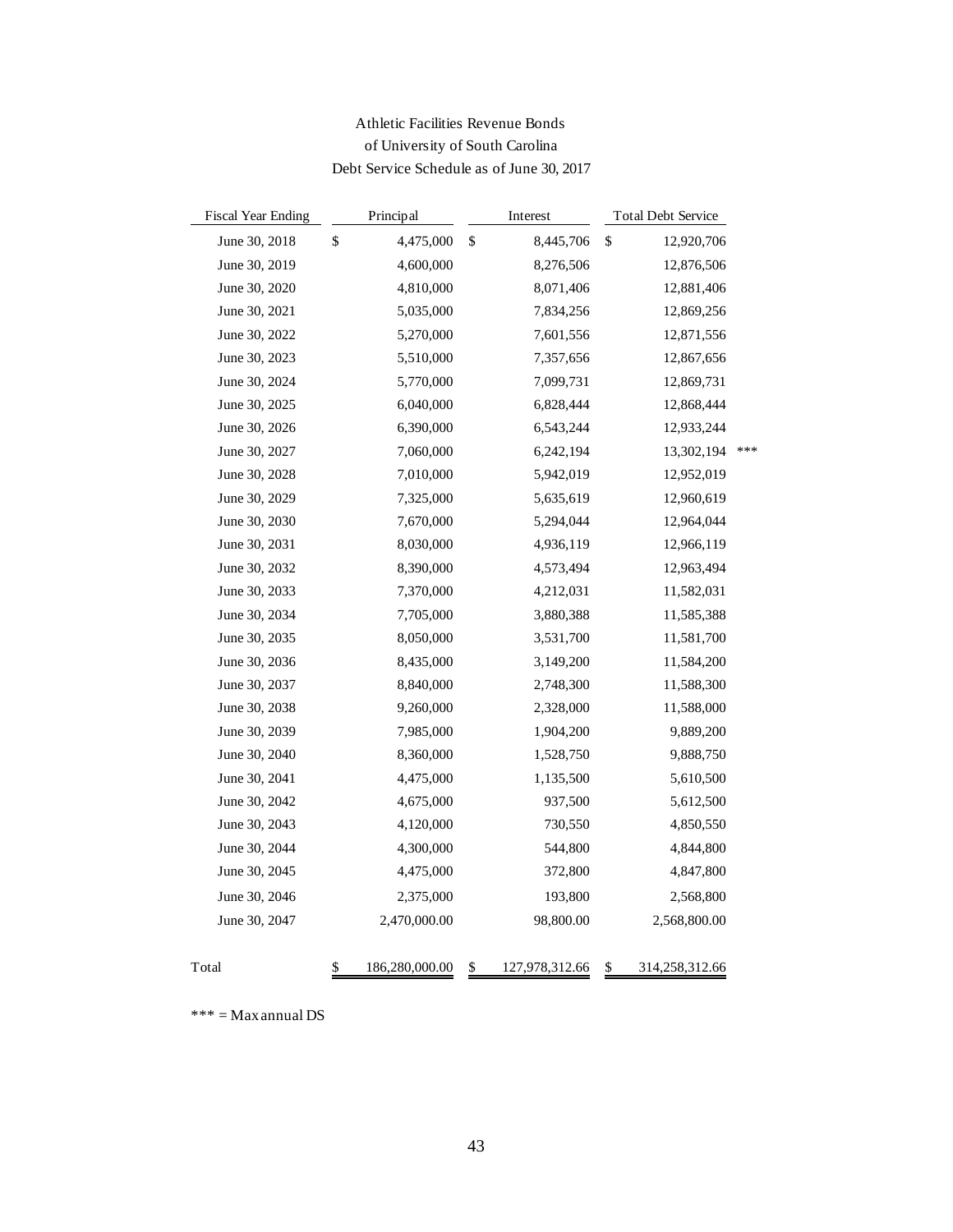## Higher Education Revenue Bonds of Winthrop University Debt Service Schedule as of June 30, 2017

| <b>Fiscal Year Ending</b> | Principal                                 |    | Interest |        | <b>Total Debt Service</b> |       |
|---------------------------|-------------------------------------------|----|----------|--------|---------------------------|-------|
| June 30, 2018             | \$<br>1,220,000                           | \$ | 169,462  | \$     | 1,389,462                 | ***   |
| June 30, 2019             | 1,240,000                                 |    | 144,492  |        | 1,384,492                 |       |
| June 30, 2020             | 1,270,000                                 |    | 119,089  |        | 1,389,089                 |       |
| June 30, 2021             | 1,280,000                                 |    | 93,009   |        | 1,373,009                 |       |
| June 30, 2022             | 1,305,000                                 |    | 66,737   |        | 1,371,737                 |       |
| June 30, 2023             | 1,325,000                                 |    | 39,936   |        | 1,364,936                 |       |
| June 30, 2024             | 560,000                                   |    | 12,651   |        | 572,651                   |       |
| Total                     | \$<br>8,200,000                           | \$ | 645,376  | \$     | 8,845,376                 |       |
| $*** = Max annual DS$     |                                           |    |          |        |                           |       |
|                           |                                           |    |          |        |                           |       |
|                           |                                           |    |          |        |                           |       |
|                           | Athletic Facilities Revenue Bonds         |    |          |        |                           |       |
|                           | of Winthrop University                    |    |          |        |                           |       |
|                           | Debt Service Schedule as of June 30, 2017 |    |          |        |                           |       |
| al Year Ending            | Principal                                 |    | Interest |        | <b>Total Debt Servic</b>  |       |
| ne 30, 2018               | \$<br>120,000                             | \$ |          | 19,278 | \$                        | 139,2 |
| ne 30, 2019               | 120,000                                   |    |          | 13,770 |                           | 133,7 |
| ne 30, 2020               | 120,000                                   |    |          | 8,262  |                           | 128,2 |
| ne 30, 2021               | 120,000                                   |    |          | 2,754  |                           | 122,7 |
|                           | \$<br>480,000                             | \$ |          | 44,064 | \$                        | 524,0 |
| Max annual DS             |                                           |    |          |        |                           |       |
|                           |                                           |    |          |        |                           |       |
|                           |                                           |    |          |        |                           |       |
|                           |                                           |    |          |        |                           |       |
|                           |                                           |    |          |        |                           |       |
|                           |                                           |    |          |        |                           |       |
|                           |                                           |    |          |        |                           |       |
|                           |                                           |    |          |        |                           |       |
|                           |                                           |    |          |        |                           |       |
|                           |                                           |    |          |        |                           |       |
|                           |                                           |    |          |        |                           |       |
|                           |                                           |    |          |        |                           |       |
|                           |                                           | 44 |          |        |                           |       |

## Athletic Facilities Revenue Bonds of Winthrop University Debt Service Schedule as of June 30, 2017

| <b>Fiscal Year Ending</b> | Principal     | Interest     |     | <b>Total Debt Service</b> |     |
|---------------------------|---------------|--------------|-----|---------------------------|-----|
| June 30, 2018             | \$<br>120,000 | \$<br>19,278 | S   | 139,278                   | *** |
| June 30, 2019             | 120,000       | 13,770       |     | 133,770                   |     |
| June 30, 2020             | 120,000       | 8,262        |     | 128,262                   |     |
| June 30, 2021             | 120,000       | 2,754        |     | 122,754                   |     |
| Total                     | \$<br>480,000 | \$<br>44.064 | \$. | 524,064                   |     |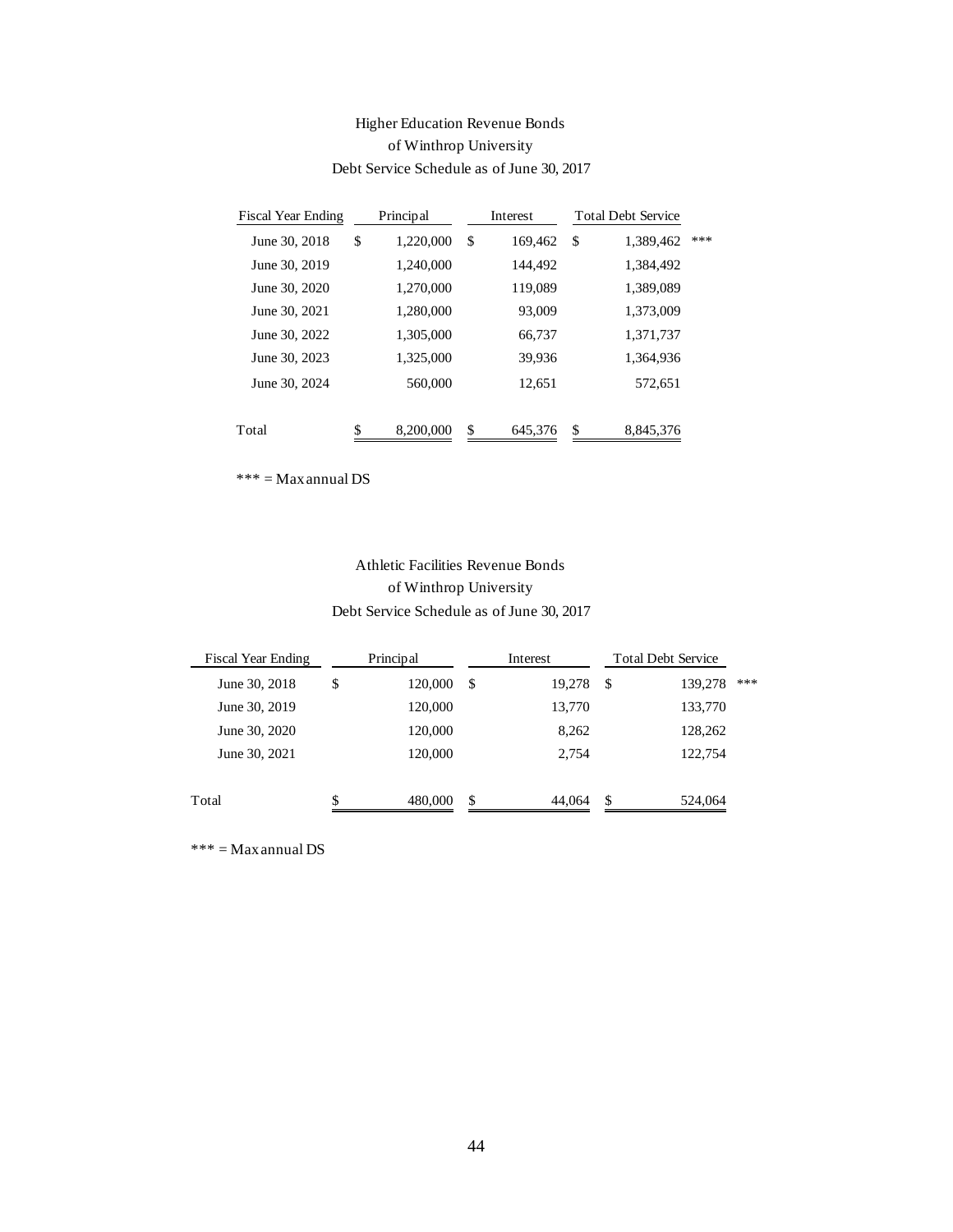| <b>Fiscal Year Ending</b> | Principal        |    | Interest  | <b>Total Debt Service</b> |     |
|---------------------------|------------------|----|-----------|---------------------------|-----|
| June 30, 2018             | \$<br>1,350,000  | \$ | 1,000,626 | \$<br>2,350,626           |     |
| June 30, 2019             | 1,370,000        |    | 982,144   | 2,352,144                 |     |
| June 30, 2020             | 1,430,000        |    | 918,994   | 2,348,994                 |     |
| June 30, 2021             | 1,500,000        |    | 853,244   | 2,353,244                 | *** |
| June 30, 2022             | 1,565,000        |    | 784,119   | 2,349,119                 |     |
| June 30, 2023             | 1,645,000        |    | 703,869   | 2,348,869                 |     |
| June 30, 2024             | 1,730,000        |    | 619,494   | 2,349,494                 |     |
| June 30, 2025             | 1,810,000        |    | 540,044   | 2,350,044                 |     |
| June 30, 2026             | 1,895,000        |    | 456,469   | 2,351,469                 |     |
| June 30, 2027             | 1,990,000        |    | 359,344   | 2,349,344                 |     |
| June 30, 2028             | 2,090,000        |    | 257,344   | 2,347,344                 |     |
| June 30, 2029             | 2,180,000        |    | 172,394   | 2,352,394                 |     |
| June 30, 2030             | 2,245,000        |    | 106,019   | 2,351,019                 |     |
| June 30, 2031             | 2,315,000        |    | 36,172    | 2,351,172                 |     |
| Total                     | \$<br>25,115,000 | \$ | 7,790,273 | \$<br>32,905,273          |     |
| $***$ = Max annual DS     |                  |    |           |                           |     |
|                           |                  | 45 |           |                           |     |

## Higher Education Revenue Bonds of The Medical University of South Carolina Debt Service Schedule as of June 30, 2017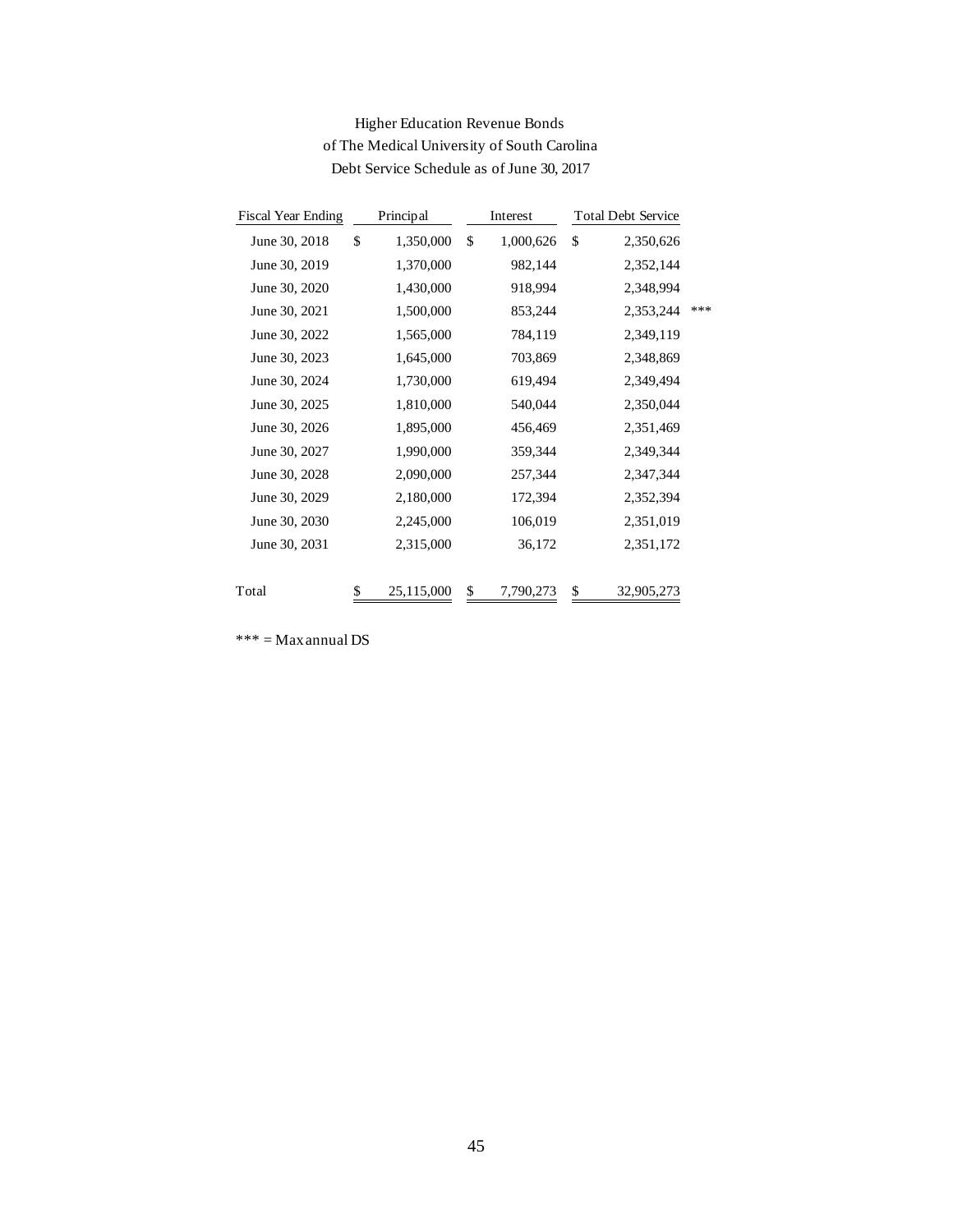## <span id="page-46-0"></span>State Education Assistance Authority Guaranteed Student Loan Revenue Bonds

| <b>Fiscal Year Ending</b> | Principal       | Interest        | <b>Total Debt Service</b> |     |
|---------------------------|-----------------|-----------------|---------------------------|-----|
| June 30, 2018             | \$<br>1,185,000 | \$<br>1,937,502 | \$<br>3,122,502           |     |
| June 30, 2019             | 1,430,000       | 1,880,074       | 3,310,074                 |     |
| June 30, 2020             | 1,895,000       | 1,804,467       | 3,699,467                 |     |
| June 30, 2021             | 2,020,000       | 1,713,652       | 3,733,652                 |     |
| June 30, 2022             | 2,850,000       | 1,599,725       | 4,449,725                 |     |
| June 30, 2023             | 3,805,000       | 1,442,244       | 5,247,244                 |     |
| June 30, 2024             |                 | 1,351,585       | 1,351,585                 |     |
| June 30, 2025             | 9,505,000       | 1,110,660       | 10,615,660                |     |
| June 30, 2026             |                 | 869,734         | 869,734                   |     |
| June 30, 2027             |                 | 869,734         | 869,734                   |     |
| June 30, 2028             |                 | 869,734         | 869,734                   |     |
| June 30, 2029             |                 | 869,734         | 869,734                   |     |
| June 30, 2030             | 16,820,000      | 434,867         | 17,254,867                | *** |
| Total                     | 39,510,000      | 16,753,712      | \$<br>56, 263, 712        |     |

#### State Educational Assistance Authority Revenue Bonds Debt Service Schedule as of June 30, 2017

\*\*\* = Max annual DS

Table from South Carolina State Education Assistance Authority Report on Financial Statements For the years ended June, 30 2017 and 2016